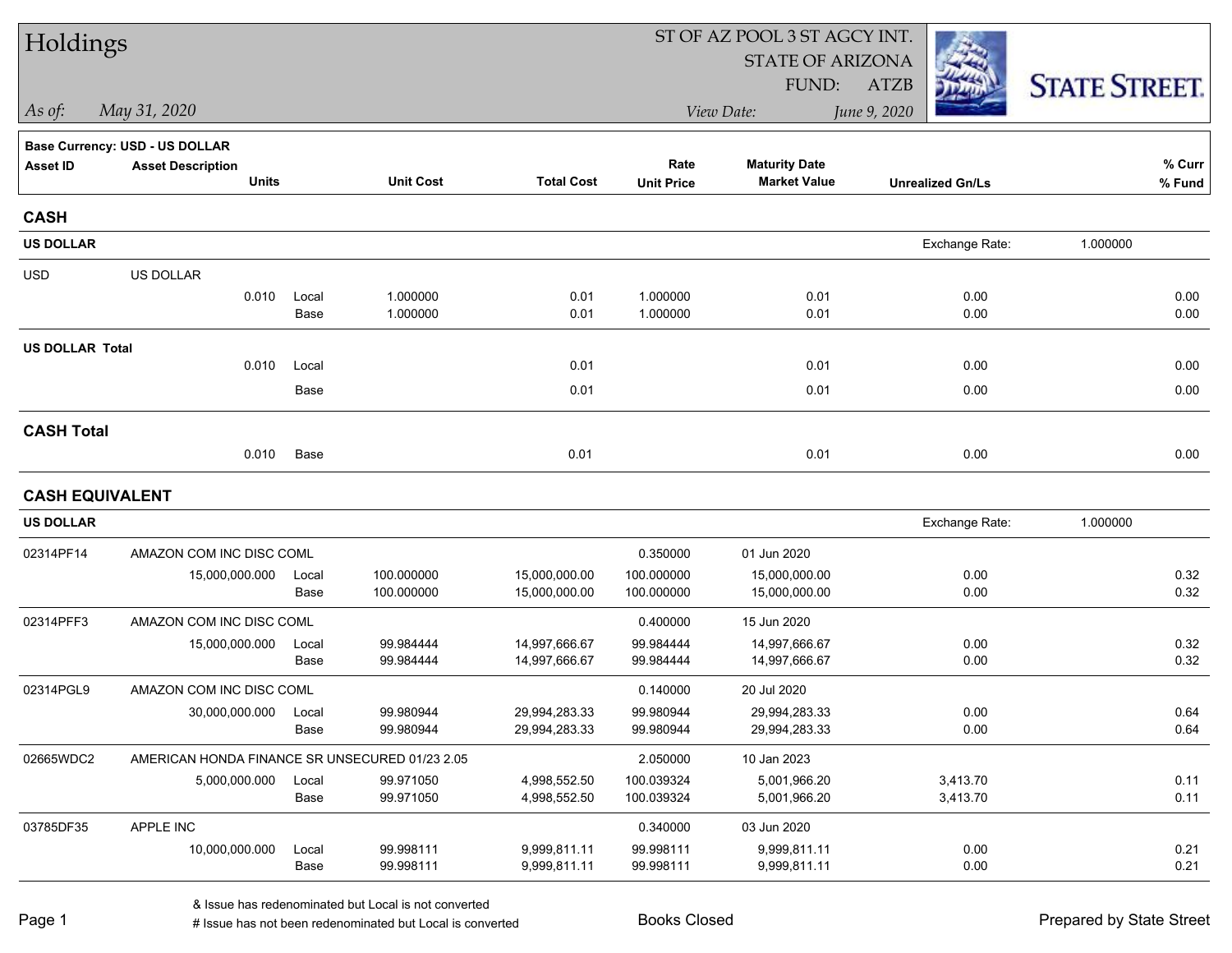| Holdings        |                                |       |                  |                   |                   | ST OF AZ POOL 3 ST AGCY INT. |                         |                      |
|-----------------|--------------------------------|-------|------------------|-------------------|-------------------|------------------------------|-------------------------|----------------------|
|                 |                                |       |                  |                   |                   | <b>STATE OF ARIZONA</b>      |                         |                      |
|                 |                                |       |                  |                   |                   | FUND:                        | <b>ATZB</b>             | <b>STATE STREET.</b> |
| As of:          | May 31, 2020                   |       |                  |                   |                   | View Date:                   | June 9, 2020            |                      |
|                 | Base Currency: USD - US DOLLAR |       |                  |                   |                   |                              |                         |                      |
| <b>Asset ID</b> | <b>Asset Description</b>       |       |                  |                   | Rate              | <b>Maturity Date</b>         |                         | % Curr               |
|                 | <b>Units</b>                   |       | <b>Unit Cost</b> | <b>Total Cost</b> | <b>Unit Price</b> | <b>Market Value</b>          | <b>Unrealized Gn/Ls</b> | % Fund               |
| 03785DF84       | APPLE INC                      |       |                  |                   | 0.330000          | 08 Jun 2020                  |                         |                      |
|                 | 10,000,000.000                 | Local | 99.993583        | 9,999,358.33      | 99.993583         | 9,999,358.33                 | 0.00                    | 0.21                 |
|                 |                                | Base  | 99.993583        | 9,999,358.33      | 99.993583         | 9,999,358.33                 | 0.00                    | 0.21                 |
| 03785DFV3       | APPLE INC                      |       |                  |                   | 0.730000          | 29 Jun 2020                  |                         |                      |
|                 | 10,000,000.000                 | Local | 99.943222        | 9,994,322.22      | 99.943222         | 9,994,322.22                 | 0.00                    | 0.21                 |
|                 |                                | Base  | 99.943222        | 9,994,322.22      | 99.943222         | 9,994,322.22                 | 0.00                    | 0.21                 |
| 03785DFW1       | APPLE INC                      |       |                  |                   | 0.250000          | 30 Jun 2020                  |                         |                      |
|                 | 15,000,000.000                 | Local | 99.979861        | 14,996,979.17     | 99.979861         | 14,996,979.17                | 0.00                    | 0.32                 |
|                 |                                | Base  | 99.979861        | 14,996,979.17     | 99.979861         | 14,996,979.17                | 0.00                    | 0.32                 |
| 138994009       | CANTOR FITZGERALD REPO REPO    |       |                  |                   | 0.030000          | 01 Jun 2020                  |                         |                      |
|                 | 100,000,000.000                | Local | 100.000000       | 100,000,000.00    | 100.000000        | 100,000,000.00               | 0.00                    | 2.14                 |
|                 |                                | Base  | 100.000000       | 100,000,000.00    | 100.000000        | 100,000,000.00               | 0.00                    | 2.14                 |
| 138994009       | CANTOR FITZGERALD REPO REPO    |       |                  |                   | 0.050000          | 01 Jun 2020                  |                         |                      |
|                 | 450,000,000.000                | Local | 100.000000       | 450,000,000.00    | 100.000000        | 450,000,000.00               | 0.00                    | 9.62                 |
|                 |                                | Base  | 100.000000       | 450,000,000.00    | 100.000000        | 450,000,000.00               | 0.00                    | 9.62                 |
| 138994009       | CANTOR FITZGERALD REPO REPO    |       |                  |                   | 0.320000          | 02 Jul 2020                  |                         |                      |
|                 | 70,000,000.000                 | Local | 100.000000       | 70,000,000.00     | 100.000000        | 70,000,000.00                | 0.00                    | 1.50                 |
|                 |                                | Base  | 100.000000       | 70,000,000.00     | 100.000000        | 70,000,000.00                | 0.00                    | 1.50                 |
| 138994009       | CANTOR FITZGERALD REPO REPO    |       |                  |                   | 0.320000          | 06 Jul 2020                  |                         |                      |
|                 | 55,000,000.000                 | Local | 100.000000       | 55,000,000.00     | 100.000000        | 55,000,000.00                | 0.00                    | 1.18                 |
|                 |                                | Base  | 100.000000       | 55,000,000.00     | 100.000000        | 55,000,000.00                | 0.00                    | 1.18                 |
| 16677JG26       | <b>CHEVRON CORP</b>            |       |                  |                   | 1.620000          | 02 Jul 2020                  |                         |                      |
|                 | 25,000,000.000                 | Local | 99.860500        | 24,965,125.00     | 99.860500         | 24,965,125.00                | 0.00                    | 0.53                 |
|                 |                                | Base  | 99.860500        | 24,965,125.00     | 99.860500         | 24,965,125.00                | 0.00                    | 0.53                 |
| 19121AGL9       | COCA-COLA COMPANY              |       |                  |                   | 1.740000          | 20 Jul 2020                  |                         |                      |
|                 | 20,000,000.000                 | Local | 99.763167        | 19,952,633.33     | 99.763167         | 19,952,633.33                | 0.00                    | 0.43                 |
|                 |                                | Base  | 99.763167        | 19,952,633.33     | 99.763167         | 19,952,633.33                | 0.00                    | 0.43                 |
| 19121AJF9       | COCA-COLA COMPANY              |       |                  |                   | 1.650000          | 15 Sep 2020                  |                         |                      |
|                 | 15,000,000.000                 | Local | 99.514167        | 14,927,125.00     | 99.902197         | 14,985,329.55                | 58,204.55               | 0.32                 |
|                 |                                | Base  | 99.514167        | 14,927,125.00     | 99.902197         | 14,985,329.55                | 58,204.55               | 0.32                 |

 $\overline{\phantom{0}}$ 

 $\overline{\phantom{0}}$ 

 $\overline{\phantom{0}}$ 

 $\overline{\phantom{0}}$ 

 $\overline{\phantom{0}}$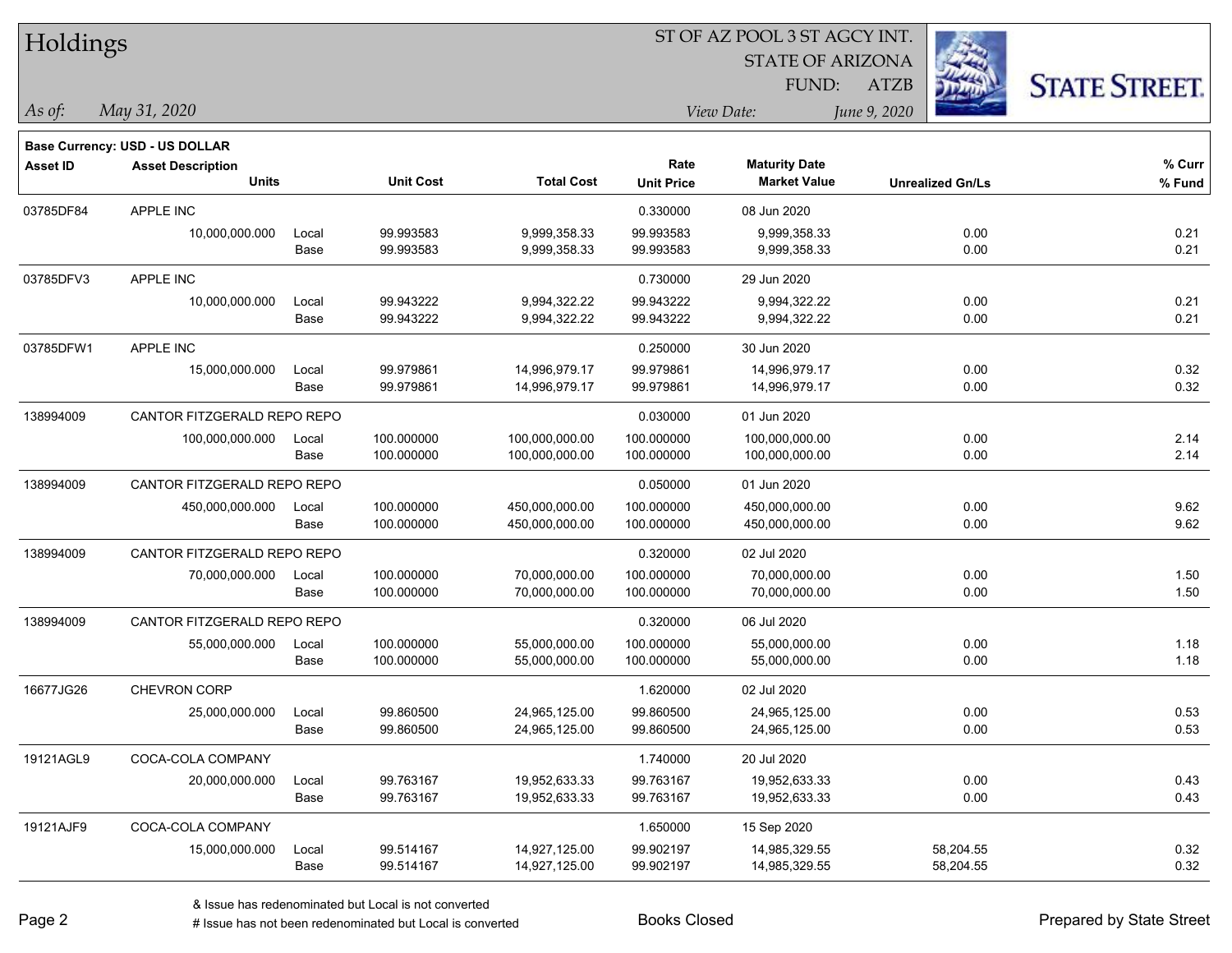| Holdings        |                                                            |       |                  | ST OF AZ POOL 3 ST AGCY INT. |                   |                         |                         |                      |  |  |  |
|-----------------|------------------------------------------------------------|-------|------------------|------------------------------|-------------------|-------------------------|-------------------------|----------------------|--|--|--|
|                 |                                                            |       |                  |                              |                   | <b>STATE OF ARIZONA</b> |                         |                      |  |  |  |
|                 |                                                            |       |                  |                              |                   | FUND:                   | <b>ATZB</b>             | <b>STATE STREET.</b> |  |  |  |
| $\vert$ As of:  | May 31, 2020                                               |       |                  |                              | View Date:        |                         | June 9, 2020            |                      |  |  |  |
|                 |                                                            |       |                  |                              |                   |                         |                         |                      |  |  |  |
| <b>Asset ID</b> | Base Currency: USD - US DOLLAR<br><b>Asset Description</b> |       |                  |                              | Rate              | <b>Maturity Date</b>    |                         | % Curr               |  |  |  |
|                 | <b>Units</b>                                               |       | <b>Unit Cost</b> | <b>Total Cost</b>            | <b>Unit Price</b> | <b>Market Value</b>     | <b>Unrealized Gn/Ls</b> | % Fund               |  |  |  |
| 19121ALJ8       | COCA-COLA COMPANY                                          |       |                  |                              | 0.800000          | 18 Nov 2020             |                         |                      |  |  |  |
|                 | 27,775,000.000                                             | Local | 99.622222        | 27,670,072.22                | 99.791742         | 27,717,156.34           | 47,084.12               | 0.59                 |  |  |  |
|                 |                                                            | Base  | 99.622222        | 27,670,072.22                | 99.791742         | 27,717,156.34           | 47,084.12               | 0.59                 |  |  |  |
| 23102UF80       | <b>CUMMINS INC</b>                                         |       |                  |                              | 0.830000          | 08 Jun 2020             |                         |                      |  |  |  |
|                 | 20,000,000.000                                             | Local | 99.983861        | 19,996,772.22                | 99.983861         | 19,996,772.22           | 0.00                    | 0.43                 |  |  |  |
|                 |                                                            | Base  | 99.983861        | 19,996,772.22                | 99.983861         | 19,996,772.22           | 0.00                    | 0.43                 |  |  |  |
| 23102UF80       | <b>CUMMINS INC</b>                                         |       |                  |                              | 0.870000          | 08 Jun 2020             |                         |                      |  |  |  |
|                 | 15,000,000.000                                             | Local | 99.983083        | 14,997,462.50                | 99.983083         | 14,997,462.50           | 0.00                    | 0.32                 |  |  |  |
|                 |                                                            | Base  | 99.983083        | 14,997,462.50                | 99.983083         | 14,997,462.50           | 0.00                    | 0.32                 |  |  |  |
| 2546R2FW1       | WALT DISNEY CO                                             |       |                  |                              | 1.630000          | 30 Jun 2020             |                         |                      |  |  |  |
|                 | 25,000,000.000                                             | Local | 99.868694        | 24,967,173.61                | 99.868694         | 24,967,173.61           | 0.00                    | 0.53                 |  |  |  |
|                 |                                                            | Base  | 99.868694        | 24,967,173.61                | 99.868694         | 24,967,173.61           | 0.00                    | 0.53                 |  |  |  |
| 2546R2HK5       | WALT DISNEY CO                                             |       |                  |                              | 1.750000          | 19 Aug 2020             |                         |                      |  |  |  |
|                 | 20,000,000.000                                             | Local | 99.615972        | 19,923,194.45                | 99.615972         | 19,923,194.45           | 0.00                    | 0.43                 |  |  |  |
|                 |                                                            | Base  | 99.615972        | 19,923,194.45                | 99.615972         | 19,923,194.45           | 0.00                    | 0.43                 |  |  |  |
| 30229AG60       | <b>EXXON MOBIL CORP</b>                                    |       |                  |                              | 0.990000          | 06 Jul 2020             |                         |                      |  |  |  |
|                 | 25,000,000.000                                             | Local | 99.903750        | 24,975,937.50                | 99.903750         | 24,975,937.50           | 0.00                    | 0.53                 |  |  |  |
|                 |                                                            | Base  | 99.903750        | 24,975,937.50                | 99.903750         | 24,975,937.50           | 0.00                    | 0.53                 |  |  |  |
| 42786TG10       | HERSHEY FOODS CORP                                         |       |                  |                              | 0.450000          | 01 Jul 2020             |                         |                      |  |  |  |
|                 | 15,000,000.000                                             | Local | 99.962500        | 14,994,375.00                | 99.962500         | 14,994,375.00           | 0.00                    | 0.32                 |  |  |  |
|                 |                                                            | Base  | 99.962500        | 14,994,375.00                | 99.962500         | 14,994,375.00           | 0.00                    | 0.32                 |  |  |  |
| 42786TGL6       | HERSHEY FOODS CORP                                         |       |                  |                              | 0.300000          | 20 Jul 2020             |                         |                      |  |  |  |
|                 | 15,000,000.000                                             | Local | 99.959167        | 14,993,875.00                | 99.959167         | 14,993,875.00           | 0.00                    | 0.32                 |  |  |  |
|                 |                                                            | Base  | 99.959167        | 14,993,875.00                | 99.959167         | 14,993,875.00           | 0.00                    | 0.32                 |  |  |  |
| 43851TKG0       | HONEYWELL INTERNATN'                                       |       |                  |                              | 0.750000          | 16 Oct 2020             |                         |                      |  |  |  |
|                 | 25,000,000.000                                             | Local | 99.714583        | 24,928,645.84                | 99.720000         | 24,930,000.00           | 1,354.16                | 0.53                 |  |  |  |
|                 |                                                            | Base  | 99.714583        | 24,928,645.84                | 99.720000         | 24,930,000.00           | 1,354.16                | 0.53                 |  |  |  |
| 46513JCE9       | ISRAEL ST 03/23 1.75                                       |       |                  |                              | 1.750000          | 01 Mar 2023             |                         |                      |  |  |  |
|                 | 3,800,000.000                                              | Local | 100.000000       | 3,800,000.00                 | 99.564138         | 3,783,437.24            | $-16,562.76$            | 0.08                 |  |  |  |
|                 |                                                            | Base  | 100.000000       | 3,800,000.00                 | 99.564138         | 3,783,437.24            | $-16,562.76$            | 0.08                 |  |  |  |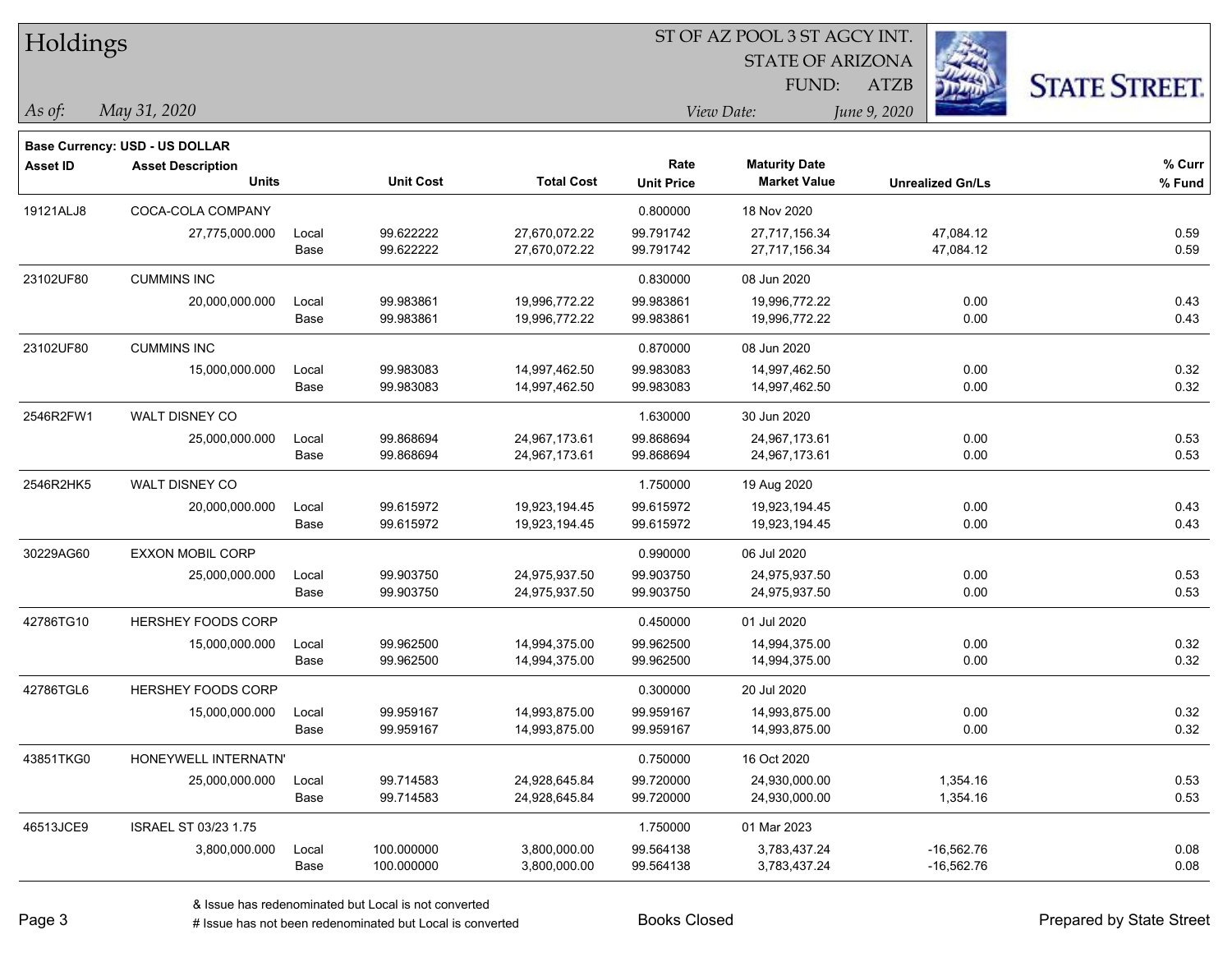| Holdings        |                                       |       |                  | ST OF AZ POOL 3 ST AGCY INT. |                   |                         |                         |                      |  |  |  |
|-----------------|---------------------------------------|-------|------------------|------------------------------|-------------------|-------------------------|-------------------------|----------------------|--|--|--|
|                 |                                       |       |                  |                              |                   | <b>STATE OF ARIZONA</b> |                         |                      |  |  |  |
|                 |                                       |       |                  |                              | FUND:             |                         | <b>ATZB</b>             | <b>STATE STREET.</b> |  |  |  |
| As of:          | May 31, 2020                          |       |                  |                              |                   | View Date:              | June 9, 2020            |                      |  |  |  |
|                 | <b>Base Currency: USD - US DOLLAR</b> |       |                  |                              |                   |                         |                         |                      |  |  |  |
| <b>Asset ID</b> | <b>Asset Description</b>              |       |                  |                              | Rate              | <b>Maturity Date</b>    |                         | % Curr               |  |  |  |
|                 | <b>Units</b>                          |       | <b>Unit Cost</b> | <b>Total Cost</b>            | <b>Unit Price</b> | <b>Market Value</b>     | <b>Unrealized Gn/Ls</b> | % Fund               |  |  |  |
| 46513JQC8       | <b>ISRAEL ST 03/23 2.02</b>           |       |                  |                              | 2.020000          | 01 Mar 2023             |                         |                      |  |  |  |
|                 | 1,200,000.000                         | Local | 100.000000       | 1,200,000.00                 | 99.565233         | 1,194,782.80            | $-5,217.20$             | 0.03                 |  |  |  |
|                 |                                       | Base  | 100.000000       | 1,200,000.00                 | 99.565233         | 1,194,782.80            | $-5,217.20$             | 0.03                 |  |  |  |
| 46513JQG9       | ISRAEL ST 05/23 1.79                  |       |                  |                              | 1.790000          | 01 May 2023             |                         |                      |  |  |  |
|                 | 5,000,000.000                         | Local | 100.000000       | 5,000,000.00                 | 100.000000        | 5,000,000.00            | 0.00                    | 0.11                 |  |  |  |
|                 |                                       | Base  | 100.000000       | 5,000,000.00                 | 100.000000        | 5,000,000.00            | 0.00                    | 0.11                 |  |  |  |
| 66844CF58       | NORTHWESTERN UNIVERS                  |       |                  |                              | 0.780000          | 05 Jun 2020             |                         |                      |  |  |  |
|                 | 10,000,000.000                        | Local | 99.991333        | 9,999,133.33                 | 99.991333         | 9,999,133.33            | 0.00                    | 0.21                 |  |  |  |
|                 |                                       | Base  | 99.991333        | 9,999,133.33                 | 99.991333         | 9,999,133.33            | 0.00                    | 0.21                 |  |  |  |
| 66844CFA7       | NORTHWESTERN UNIVERS                  |       |                  |                              | 1.250000          | 10 Jun 2020             |                         |                      |  |  |  |
|                 | 30,000,000.000                        | Local | 99.968750        | 29,990,625.00                | 99.968750         | 29,990,625.00           | 0.00                    | 0.64                 |  |  |  |
|                 |                                       | Base  | 99.968750        | 29,990,625.00                | 99.968750         | 29,990,625.00           | 0.00                    | 0.64                 |  |  |  |
| 66844CFQ2       | NORTHWESTERN UNIVERS                  |       |                  |                              | 1.600000          | 24 Jun 2020             |                         |                      |  |  |  |
|                 | 15,500,000.000                        | Local | 99.897778        | 15,484,155.55                | 99.897778         | 15,484,155.55           | 0.00                    | 0.33                 |  |  |  |
|                 |                                       | Base  | 99.897778        | 15,484,155.55                | 99.897778         | 15,484,155.55           | 0.00                    | 0.33                 |  |  |  |
| 71708EFJ9       | PFIZER INC                            |       |                  |                              | 1.620000          | 18 Jun 2020             |                         |                      |  |  |  |
|                 | 16,750,000.000                        | Local | 99.923500        | 16,737,186.25                | 99.923500         | 16,737,186.25           | 0.00                    | 0.36                 |  |  |  |
|                 |                                       | Base  | 99.923500        | 16,737,186.25                | 99.923500         | 16,737,186.25           | 0.00                    | 0.36                 |  |  |  |
| 71708EGU3       | PFIZER INC                            |       |                  |                              | 0.450000          | 28 Jul 2020             |                         |                      |  |  |  |
|                 | 15,000,000.000                        | Local | 99.928750        | 14,989,312.50                | 99.928750         | 14,989,312.50           | 0.00                    | 0.32                 |  |  |  |
|                 |                                       | Base  | 99.928750        | 14,989,312.50                | 99.928750         | 14,989,312.50           | 0.00                    | 0.32                 |  |  |  |
| 7426M4G27       | PRIVATE EXP. FUNDING                  |       |                  |                              | 1.600000          | 02 Jul 2020             |                         |                      |  |  |  |
|                 | 20,000,000.000                        | Local | 99.862222        | 19,972,444.44                | 99.862222         | 19,972,444.44           | 0.00                    | 0.43                 |  |  |  |
|                 |                                       | Base  | 99.862222        | 19,972,444.44                | 99.862222         | 19,972,444.44           | 0.00                    | 0.43                 |  |  |  |
| 74271TFC2       | PROCTOR GAMBLE AND CO                 |       |                  |                              | 0.850000          | 12 Jun 2020             |                         |                      |  |  |  |
|                 | 10,000,000.000                        | Local | 99.974028        | 9,997,402.78                 | 99.974028         | 9,997,402.78            | 0.00                    | 0.21                 |  |  |  |
|                 |                                       | Base  | 99.974028        | 9,997,402.78                 | 99.974028         | 9,997,402.78            | 0.00                    | 0.21                 |  |  |  |
| 74271TH71       | PROCTOR GAMBLE AND CO                 |       |                  |                              | 0.250000          | 07 Aug 2020             |                         |                      |  |  |  |
|                 | 25,000,000.000                        | Local | 99.953472        | 24,988,368.05                | 99.953472         | 24,988,368.05           | 0.00                    | 0.53                 |  |  |  |
|                 |                                       | Base  | 99.953472        | 24,988,368.05                | 99.953472         | 24,988,368.05           | 0.00                    | 0.53                 |  |  |  |

 $\overline{\phantom{0}}$ 

 $\overline{\phantom{a}}$ 

 $\overline{\phantom{0}}$ 

 $\overline{\phantom{a}}$ 

 $\overline{\phantom{0}}$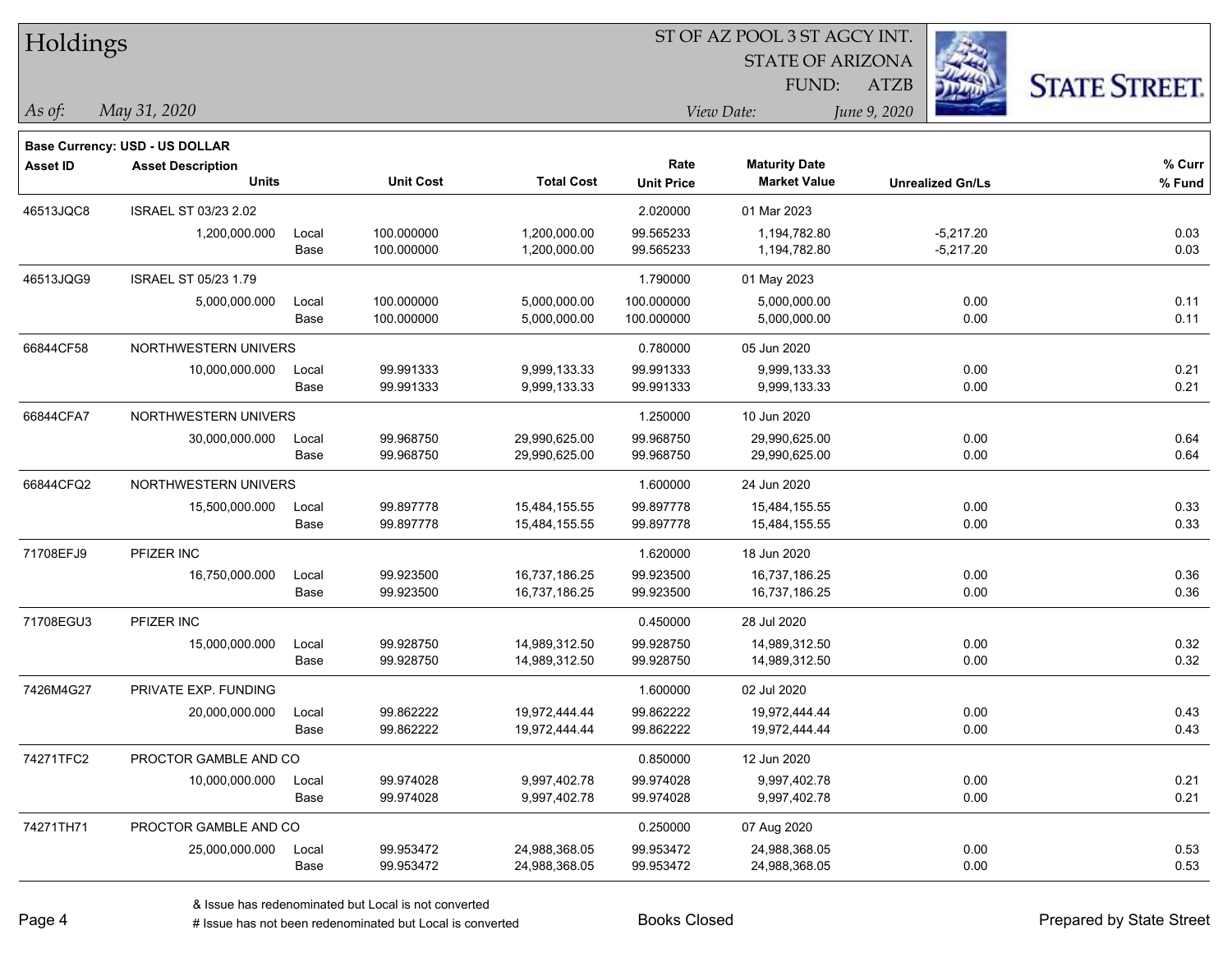| Holdings        |                                          |       |                  |                   | ST OF AZ POOL 3 ST AGCY INT.<br><b>STATE OF ARIZONA</b> |                                             |                         |                      |  |  |  |
|-----------------|------------------------------------------|-------|------------------|-------------------|---------------------------------------------------------|---------------------------------------------|-------------------------|----------------------|--|--|--|
|                 |                                          |       |                  |                   |                                                         |                                             |                         |                      |  |  |  |
|                 |                                          |       |                  |                   |                                                         | FUND:                                       | <b>ATZB</b>             | <b>STATE STREET.</b> |  |  |  |
| As of:          | May 31, 2020                             |       |                  |                   |                                                         | View Date:                                  | June 9, 2020            |                      |  |  |  |
|                 | Base Currency: USD - US DOLLAR           |       |                  |                   |                                                         |                                             |                         |                      |  |  |  |
| <b>Asset ID</b> | <b>Asset Description</b><br><b>Units</b> |       | <b>Unit Cost</b> | <b>Total Cost</b> | Rate<br><b>Unit Price</b>                               | <b>Maturity Date</b><br><b>Market Value</b> | <b>Unrealized Gn/Ls</b> | % Curr<br>% Fund     |  |  |  |
| 77119LFR5       | ROCHE HOLDING INC                        |       |                  |                   | 0.070000                                                | 25 Jun 2020                                 |                         |                      |  |  |  |
|                 | 15,000,000.000                           | Local | 99.995333        | 14,999,300.00     | 99.995333                                               | 14,999,300.00                               | 0.00                    | 0.32                 |  |  |  |
|                 |                                          | Base  | 99.995333        | 14,999,300.00     | 99.995333                                               | 14,999,300.00                               | 0.00                    | 0.32                 |  |  |  |
| 90477DF92       | UNILEVER CAPITAL CRP                     |       |                  |                   | 0.250000                                                | 09 Jun 2020                                 |                         |                      |  |  |  |
|                 | 25,000,000.000                           | Local | 99.994444        | 24,998,611.11     | 99.994444                                               | 24,998,611.11                               | 0.00                    | 0.53                 |  |  |  |
|                 |                                          | Base  | 99.994444        | 24,998,611.11     | 99.994444                                               | 24,998,611.11                               | 0.00                    | 0.53                 |  |  |  |
| 91058TFW1       | UNITED HEALTHCARE CO                     |       |                  |                   | 0.900000                                                | 30 Jun 2020                                 |                         |                      |  |  |  |
|                 | 20,000,000.000                           | Local | 99.927500        | 19,985,500.00     | 99.927500                                               | 19,985,500.00                               | 0.00                    | 0.43                 |  |  |  |
|                 |                                          | Base  | 99.927500        | 19,985,500.00     | 99.927500                                               | 19,985,500.00                               | 0.00                    | 0.43                 |  |  |  |
| 9127962V0       | TREASURY BILL 06/20 0.00000              |       |                  |                   | 0.102000                                                | 16 Jun 2020                                 |                         |                      |  |  |  |
|                 | 40,000,000.000                           | Local | 99.995750        | 39,998,300.00     | 99.995750                                               | 39,998,300.00                               | 0.00                    | 0.86                 |  |  |  |
|                 |                                          | Base  | 99.995750        | 39,998,300.00     | 99.995750                                               | 39,998,300.00                               | 0.00                    | 0.86                 |  |  |  |
| 9127962W8       | TREASURY BILL 06/20 0.00000              |       |                  |                   | 0.090000                                                | 23 Jun 2020                                 |                         |                      |  |  |  |
|                 | 40,000,000.000                           | Local | 99.994500        | 39,997,800.00     | 99.994500                                               | 39,997,800.00                               | 0.00                    | 0.86                 |  |  |  |
|                 |                                          | Base  | 99.994500        | 39,997,800.00     | 99.994500                                               | 39,997,800.00                               | 0.00                    | 0.86                 |  |  |  |
| 912796SZ3       | TREASURY BILL 07/20 0.00000              |       |                  |                   | 0.071500                                                | 16 Jul 2020                                 |                         |                      |  |  |  |
|                 | 25,000,000.000                           | Local | 99.991063        | 24,997,765.63     | 99.991063                                               | 24,997,765.63                               | 0.00                    | 0.53                 |  |  |  |
|                 |                                          | Base  | 99.991063        | 24,997,765.63     | 99.991063                                               | 24,997,765.63                               | 0.00                    | 0.53                 |  |  |  |
| 912796TD1       | TREASURY BILL 08/20 0.00000              |       |                  |                   | 0.105000                                                | 13 Aug 2020                                 |                         |                      |  |  |  |
|                 | 40,000,000.000                           | Local | 99.978708        | 39,991,483.34     | 99.978708                                               | 39,991,483.34                               | 0.00                    | 0.86                 |  |  |  |
|                 |                                          | Base  | 99.978708        | 39,991,483.34     | 99.978708                                               | 39,991,483.34                               | 0.00                    | 0.86                 |  |  |  |
| 912796TX7       | TREASURY BILL 06/20 0.00000              |       |                  |                   | 0.092500                                                | 04 Jun 2020                                 |                         |                      |  |  |  |
|                 | 50,000,000.000                           | Local | 99.999193        | 49,999,596.25     | 99.999193                                               | 49,999,596.25                               | 0.00                    | 1.07                 |  |  |  |
|                 |                                          | Base  | 99.999193        | 49,999,596.25     | 99.999193                                               | 49,999,596.25                               | 0.00                    | 1.07                 |  |  |  |
| 912796UA5       | TREASURY BILL 06/20 0.00000              |       |                  |                   | 0.020000                                                | 25 Jun 2020                                 |                         |                      |  |  |  |
|                 | 80,000,000.000                           | Local | 99.949833        | 79,959,866.67     | 99.949833                                               | 79,959,866.67                               | 0.00                    | 1.71                 |  |  |  |
|                 |                                          | Base  | 99.949833        | 79,959,866.67     | 99.949833                                               | 79,959,866.67                               | 0.00                    | 1.71                 |  |  |  |
| 912796UB3       | TREASURY BILL 07/20 0.00000              |       |                  |                   | 0.096000                                                | 02 Jul 2020                                 |                         |                      |  |  |  |
|                 | 160,000,000.000                          | Local | 99.901338        | 159,842,141.11    | 99.901338                                               | 159,842,141.11                              | 0.00                    | 3.42                 |  |  |  |
|                 |                                          | Base  | 99.901338        | 159,842,141.11    | 99.901338                                               | 159,842,141.11                              | 0.00                    | 3.42                 |  |  |  |

 $\overline{\phantom{a}}$ 

 $\overline{\phantom{a}}$ 

 $\overline{\phantom{0}}$ 

 $\overline{\phantom{a}}$ 

 $\overline{\phantom{0}}$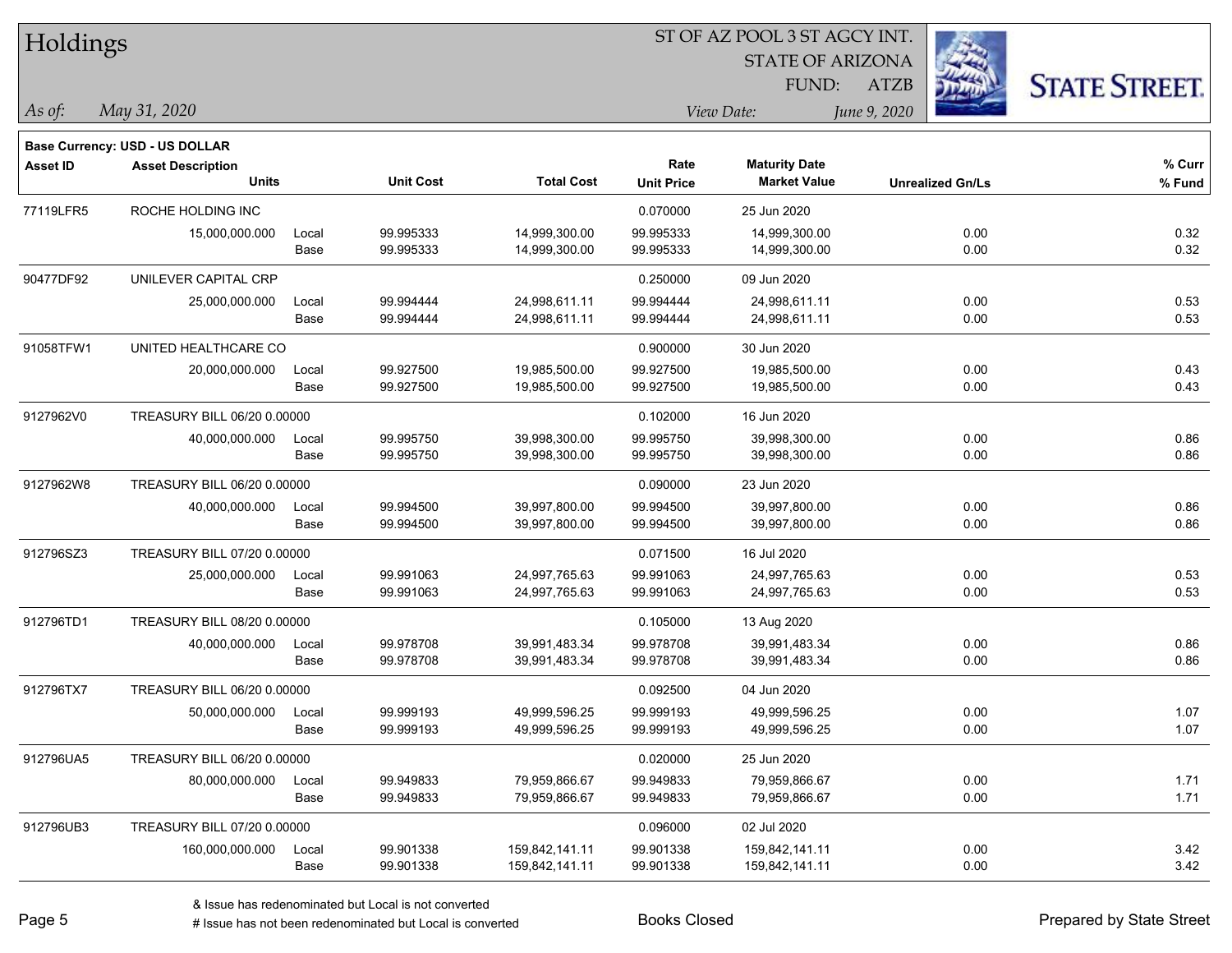Holdings STATE OF ARIZONA **STATE STREET** FUND: ATZB *May 31, 2020 As of: View Date: June 9, 2020* **Base Currency: USD - US DOLLAR Asset ID Asset Description Rate Maturity Date % Curr Units Unit Cost Total Cost Unit Price Market Value Unrealized Gn/Ls % Fund** 921FRK000 BMO TRIPARTY MTGE CLAS/ISIT/RTRP MATU//20121224 0.0000 00000 01 Jun 2020 51,337,152.310 Local 100.000000 51,337,152.31 100.000000 51,337,152.31 0.00 1.10 Base 100.000000 51,337,152.31 100.000000 51,337,152.31 0.00 1.10 92344LF18 VERIZON COMMNTN INC 1.650000 01 Jun 2020 25,000,000.000 Local 100.000000 25,000,000.00 100.000000 25,000,000.00 0.00 0.53 Base 100.000000 25,000,000.00 100.000000 25,000,000.00 0.00 0.53 92344LG25 VERIZON COMMNTN INC 1.850000 02 Jul 2020 25,000,000.000 Local 99.840694 24,960,173.61 99.840694 24,960,173.61 0.00 0.53 Base 99.840694 24,960,173.61 99.840694 24,960,173.61 0.00 0.53 926NKW009 AMHERST PIERPONT 04/15 VAR 0.05000 01 Jun 2020 300,000,000.000 Local 100.000000 300,000,000.00 100.000000 300,000,000.00 0.00 6.42 Base 100.000000 300,000,000.00 100.000000 300,000,000.00 0.00 6.42 926NKW009 AMHERST PIERPONT 04/15 VAR 0.110000 02 Jul 2020 100,000,000.000 Local 100.000000 100,000,000.00 100.000000 100,000,000.00 0.00 2.14 Base 100.000000 100,000,000.00 100.000000 100,000,000.00 0.00 2.14 930ABD003 FIDELITY INVESTMENTS MONEY 0.000000 01 Jun 2020 145,011,765.210 Local 100.000000 145,011,765.21 100.000000 145,011,765.21 0.00 3.10 Base 100.000000 145,011,765.21 100.000000 145,011,765.21 0.00 3.10 95001KFY5 WELLS FARGO BANK NA 1.361380 14 Oct 2020 25,000,000.000 Local 100.000000 25,000,000.00 99.983000 24,995,750.00 -4,250.00 0.53 Base 100.000000 25,000,000.00 99.983000 24,995,750.00 4,250.00 0.53 966VMM002 JP MORGAN MONEY MARKET 0.000000 01 Jun 2020 135,008,948.100 Local 100.000000 135,008,948.10 100.000000 135,008,948.10 0.00 2.89 Base 100.000000 135,008,948.10 100.000000 135,008,948.10 0.00 2.89 979QHR003 SOUTH STREET REPO 600000 01 Jun 2020 135,000,000.000 Local 100.000000 135,000,000.00 100.000000 135,000,000.00 0.00 2.89 Base 100.000000 135,000,000.00 100.000000 135,000,000.00 0.00 2.89 979QHR003 SOUTH STREET REPO 600000 SOUTH STREET REPO 100,000,000.000 Local 100.000000 100,000,000.00 100.000000 100,000,000.00 0.00 2.14 Base 100.000000 100,000,000.00 100.000000 100,000,000.00 0.00 2.14

ST OF AZ POOL 3 ST AGCY INT.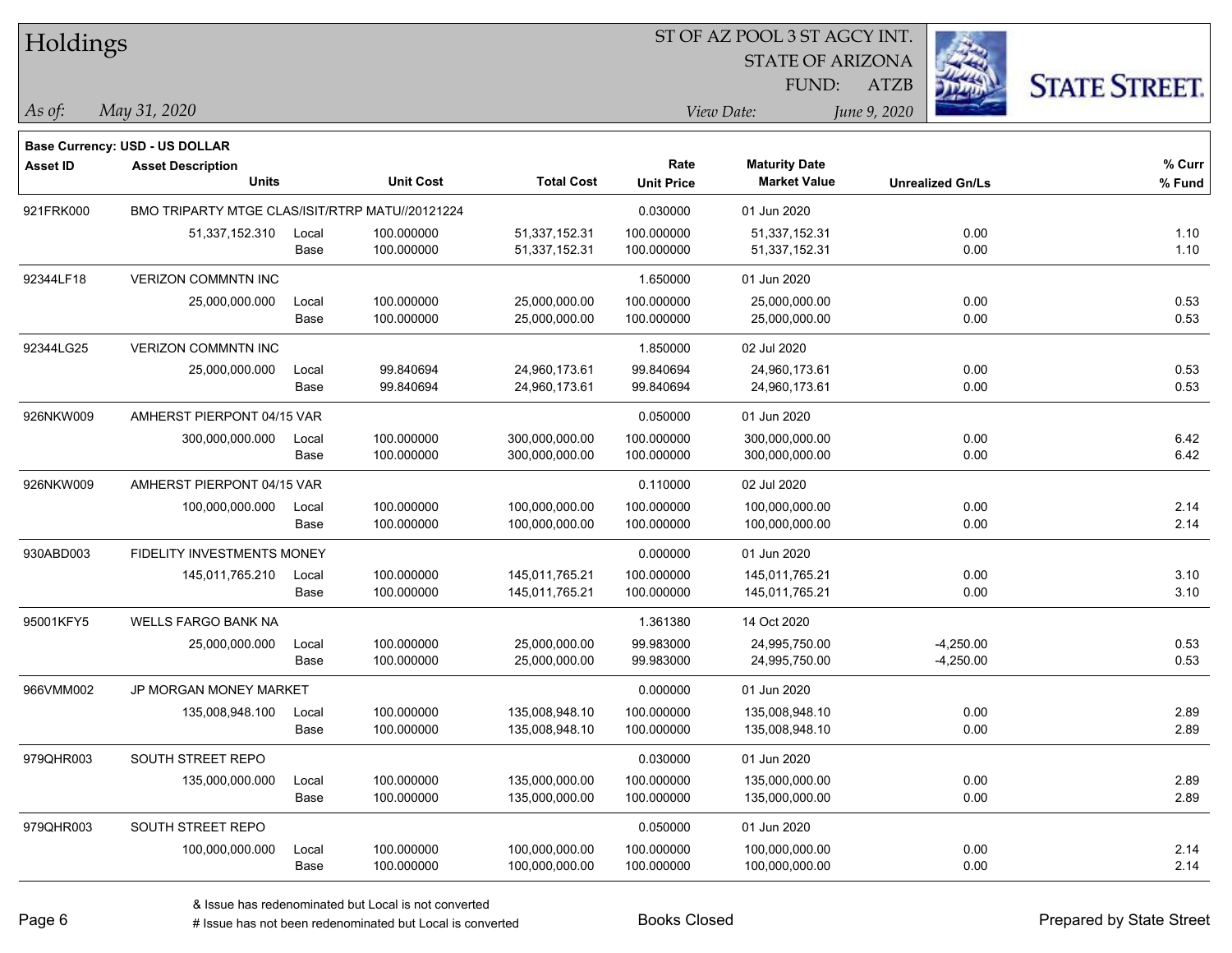| Holdings               |                                             |       |                  |                   |                   | ST OF AZ POOL 3 ST AGCY INT. |                         |                |                      |
|------------------------|---------------------------------------------|-------|------------------|-------------------|-------------------|------------------------------|-------------------------|----------------|----------------------|
|                        |                                             |       |                  |                   |                   | <b>STATE OF ARIZONA</b>      |                         |                |                      |
|                        |                                             |       |                  |                   |                   | FUND:                        | <b>ATZB</b>             |                | <b>STATE STREET.</b> |
| As of:                 | May 31, 2020                                |       |                  |                   |                   | View Date:                   | June 9, 2020            |                |                      |
|                        | Base Currency: USD - US DOLLAR              |       |                  |                   |                   |                              |                         |                |                      |
| <b>Asset ID</b>        | <b>Asset Description</b>                    |       |                  |                   | Rate              | <b>Maturity Date</b>         |                         |                | % Curr               |
|                        | <b>Units</b>                                |       | <b>Unit Cost</b> | <b>Total Cost</b> | <b>Unit Price</b> | <b>Market Value</b>          | <b>Unrealized Gn/Ls</b> |                | % Fund               |
| 979QHR003              | SOUTH STREET REPO                           |       |                  |                   | 0.070000          | 01 Jun 2020                  |                         |                |                      |
|                        | 566,419,396.640                             | Local | 100.000000       | 566,419,396.64    | 100.000000        | 566,419,396.64               |                         | 0.00           | 12.11                |
|                        |                                             | Base  | 100.000000       | 566,419,396.64    | 100.000000        | 566,419,396.64               |                         | 0.00           | 12.11                |
| <b>US DOLLAR Total</b> |                                             |       |                  |                   |                   |                              |                         |                |                      |
|                        | 3,287,802,262.260                           | Local |                  | 3,286,939,792.88  |                   | 3,287,023,819.45             |                         | 84,026.57      | 70.30                |
|                        |                                             | Base  |                  | 3,286,939,792.88  |                   | 3,287,023,819.45             |                         | 84,026.57      | 70.30                |
|                        | <b>CASH EQUIVALENT Total</b>                |       |                  |                   |                   |                              |                         |                |                      |
|                        | 3,287,802,262.260                           | Base  |                  | 3,286,939,792.88  |                   | 3,287,023,819.45             |                         | 84,026.57      | 70.30                |
| <b>FIXED INCOME</b>    |                                             |       |                  |                   |                   |                              |                         |                |                      |
| <b>US DOLLAR</b>       |                                             |       |                  |                   |                   |                              |                         | Exchange Rate: | 1.000000             |
| 00287YBG3              | ABBVIE INC SR UNSECURED 144A 11/21 2.15     |       |                  |                   | 2.150000          | 19 Nov 2021                  |                         |                |                      |
|                        | 7,000,000.000                               | Local | 99.988971        | 6,999,227.98      | 101.777715        | 7,124,440.05                 |                         | 125,212.07     | 0.15                 |
|                        |                                             | Base  | 99.988971        | 6,999,227.98      | 101.777715        | 7,124,440.05                 |                         | 125,212.07     | 0.15                 |
| 023135AW6              | AMAZON.COM INC SR UNSECURED 02/23 2.4       |       |                  |                   | 2.400000          | 22 Feb 2023                  |                         |                |                      |
|                        | 5,000,000.000                               | Local | 99.100341        | 4,955,017.07      | 105.499650        | 5,274,982.50                 |                         | 319,965.43     | 0.11                 |
|                        |                                             | Base  | 99.100341        | 4,955,017.07      | 105.499650        | 5,274,982.50                 |                         | 319,965.43     | 0.11                 |
| 025816BY4              | AMERICAN EXPRESS CO SR UNSECURED 11/21 3.7  |       |                  |                   | 3.700000          | 05 Nov 2021                  |                         |                |                      |
|                        | 5,000,000.000                               | Local | 99.989512        | 4,999,475.61      | 104.038220        | 5,201,911.00                 |                         | 202,435.39     | 0.11                 |
|                        |                                             | Base  | 99.989512        | 4,999,475.61      | 104.038220        | 5,201,911.00                 |                         | 202,435.39     | 0.11                 |
| 025816BZ1              | AMERICAN EXPRESS CO SR UNSECURED 11/21 VAR  |       |                  |                   | 1.140880          | 05 Nov 2021                  |                         |                |                      |
|                        | 2,000,000.000                               | Local | 100.000000       | 2,000,000.00      | 99.911976         | 1,998,239.52                 |                         | $-1,760.48$    | 0.04                 |
|                        |                                             | Base  | 100.000000       | 2,000,000.00      | 99.911976         | 1,998,239.52                 |                         | $-1,760.48$    | 0.04                 |
| 025816CD9              | AMERICAN EXPRESS CO SR UNSECURED 05/22 2.75 |       |                  |                   | 2.750000          | 20 May 2022                  |                         |                |                      |
|                        | 8,000,000.000                               | Local | 99.921387        | 7,993,710.95      | 103.826945        | 8,306,155.60                 |                         | 312,444.65     | 0.18                 |
|                        |                                             | Base  | 99.921387        | 7,993,710.95      | 103.826945        | 8,306,155.60                 |                         | 312,444.65     | 0.18                 |
| 025816CG2              | AMERICAN EXPRESS CO SR UNSECURED 07/24 2.5  |       |                  |                   | 2.500000          | 30 Jul 2024                  |                         |                |                      |
|                        | 10,000,000.000                              | Local | 99.732107        | 9,973,210.73      | 105.319756        | 10,531,975.60                |                         | 558,764.87     | 0.23                 |
|                        |                                             | Base  | 99.732107        | 9,973,210.73      | 105.319756        | 10,531,975.60                |                         | 558,764.87     | 0.23                 |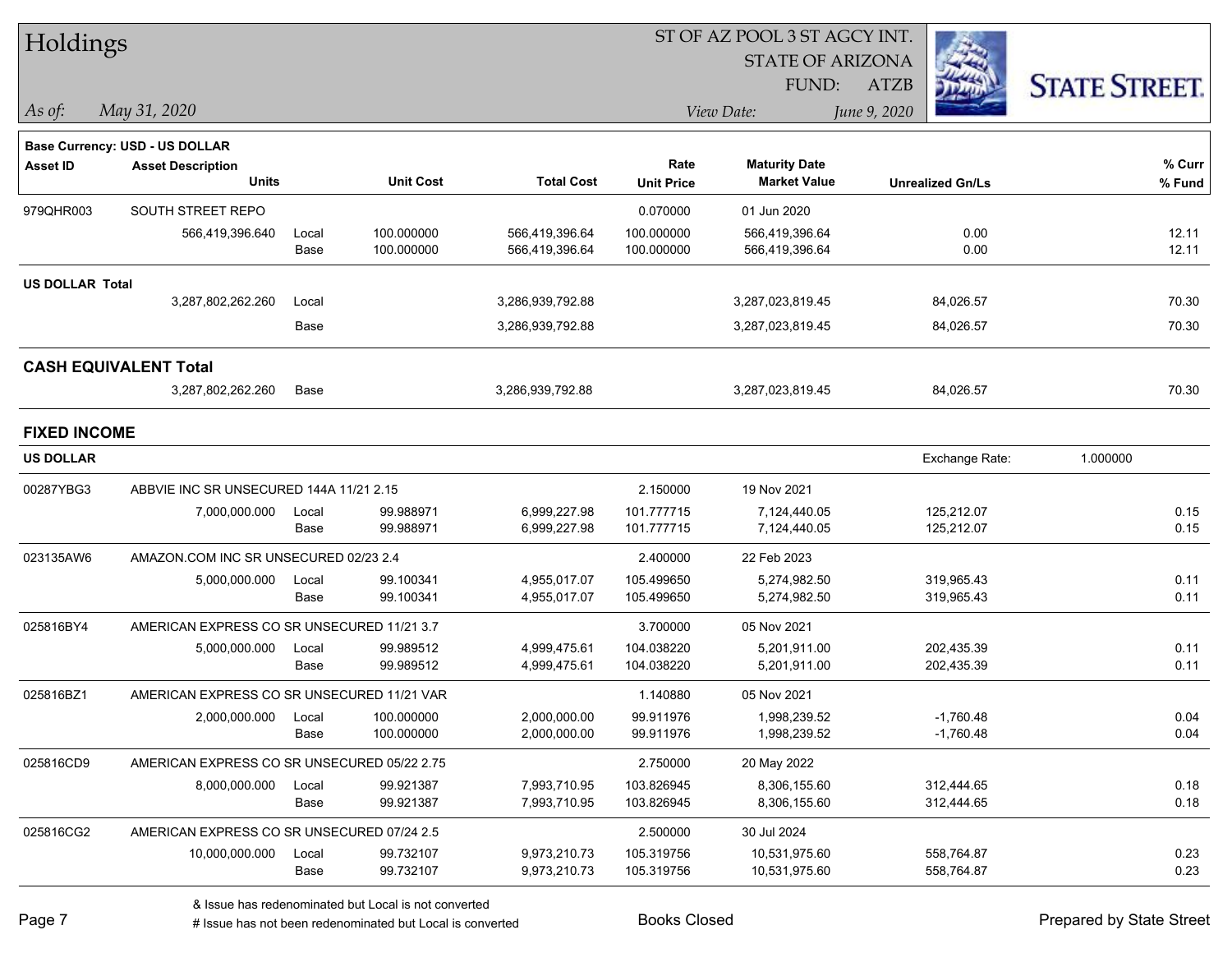| Holdings |
|----------|
|----------|

STATE OF ARIZONA FUND:



*May 31, 2020 As of: View Date: June 9, 2020*

**Base Currency: USD - US DOLLAR**

ATZB

| Asset ID       | <b>Asset Description</b><br><b>Units</b>       |                      | <b>Unit Cost</b>         | <b>Total Cost</b>              | Rate<br><b>Unit Price</b> | <b>Maturity Date</b><br><b>Market Value</b> | <b>Unrealized Gn/Ls</b>      | % Curr<br>% Fund |
|----------------|------------------------------------------------|----------------------|--------------------------|--------------------------------|---------------------------|---------------------------------------------|------------------------------|------------------|
| 02587AAN4      | AMERICAN EXPRESS CREDIT ACCOUN AMXCA 2019 2 A  |                      |                          |                                | 2.670000                  | 15 Nov 2024                                 |                              |                  |
| Original Face: | 4,500,000.000<br>4,500,000.000                 | Local<br>Base        | 99.995294<br>99.995294   | 4,499,788.21<br>4,499,788.21   | 104.037810<br>104.037810  | 4,681,701.45<br>4,681,701.45                | 181,913.24<br>181,913.24     | 0.10<br>0.10     |
| 02588QAB4      | AMERICAN EXPRESS CREDIT ACCOUN AMXCA 2019 1 A  |                      |                          |                                | 2.870000                  | 15 Oct 2024                                 |                              |                  |
| Original Face: | 3,000,000.000<br>3,000,000.000                 | Local<br><b>Base</b> | 99.986985<br>99.986985   | 2,999,609.54<br>2,999,609.54   | 104.359190<br>104.359190  | 3,130,775.70<br>3,130,775.70                | 131,166.16<br>131,166.16     | 0.07<br>0.07     |
| 02665WCS8      | AMERICAN HONDA FINANCE SR UNSECURED 01/21 3.15 |                      |                          |                                | 3.150000                  | 08 Jan 2021                                 |                              |                  |
|                | 5,000,000.000                                  | Local<br>Base        | 99.981990<br>99.981990   | 4,999,099.51<br>4,999,099.51   | 101.410379<br>101.410379  | 5,070,518.95<br>5,070,518.95                | 71,419.44<br>71,419.44       | 0.11<br>0.11     |
| 037833CC2      | APPLE INC SR UNSECURED 08/21 1.55              |                      |                          |                                | 1.550000                  | 04 Aug 2021                                 |                              |                  |
|                | 10,000,000.000                                 | Local<br>Base        | 99.721515<br>99.721515   | 9,972,151.54<br>9,972,151.54   | 101.276017<br>101.276017  | 10,127,601.70<br>10,127,601.70              | 155,450.16<br>155,450.16     | 0.22<br>0.22     |
| 037833DC1      | APPLE INC SR UNSECURED 09/22 2.1               |                      |                          |                                | 2.100000                  | 12 Sep 2022                                 |                              |                  |
|                | 10,000,000.000                                 | Local<br>Base        | 100.729091<br>100.729091 | 10,072,909.09<br>10,072,909.09 | 103.746873<br>103.746873  | 10,374,687.30<br>10,374,687.30              | 301,778.21<br>301,778.21     | 0.22<br>0.22     |
| 037833DV9      | APPLE INC SR UNSECURED 05/23 0.75              |                      |                          |                                | 0.750000                  | 11 May 2023                                 |                              |                  |
|                | 15,500,000.000                                 | Local<br>Base        | 99.733216<br>99.733216   | 15,458,648.54<br>15,458,648.54 | 100.920992<br>100.920992  | 15,642,753.76<br>15,642,753.76              | 184, 105.22<br>184, 105.22   | 0.33<br>0.33     |
| 05531FBJ1      | TRUIST FIN CORP SR UNSECURED 03/23 2.2         |                      |                          |                                | 2.200000                  | 16 Mar 2023                                 |                              |                  |
|                | 10,000,000.000                                 | Local<br>Base        | 99.941382<br>99.941382   | 9,994,138.20<br>9,994,138.20   | 103.320507<br>103.320507  | 10,332,050.70<br>10,332,050.70              | 337,912.50<br>337,912.50     | 0.22<br>0.22     |
| 06048WB82      | BANK OF AMERICA CORP SR UNSECURED 08/24 VAR    |                      |                          |                                | 2.400000                  | 23 Aug 2024                                 |                              |                  |
|                | 10,000,000.000                                 | Local<br>Base        | 100.000000<br>100.000000 | 10,000,000.00<br>10,000,000.00 | 99.420661<br>99.420661    | 9,942,066.10<br>9,942,066.10                | $-57,933.90$<br>-57,933.90   | 0.21<br>0.21     |
| 06048WG79      | BANK OF AMERICA CORP SR UNSECURED 01/25 VAR    |                      |                          |                                | 2.250000                  | 23 Jan 2025                                 |                              |                  |
|                | 10,000,000.000                                 | Local<br>Base        | 100.000000<br>100.000000 | 10,000,000.00<br>10,000,000.00 | 99.801229<br>99.801229    | 9,980,122.90<br>9,980,122.90                | $-19,877.10$<br>$-19,877.10$ | 0.21<br>0.21     |
| 06048WXT2      | BANK OF AMERICA CORP SR UNSECURED 09/21 VAR    |                      |                          |                                | 2.000000                  | 26 Sep 2021                                 |                              |                  |
|                | 10,000,000.000                                 | Local<br>Base        | 100.000000<br>100.000000 | 10,000,000.00<br>10,000,000.00 | 100.021000<br>100.021000  | 10,002,100.00<br>10,002,100.00              | 2,100.00<br>2,100.00         | 0.21<br>0.21     |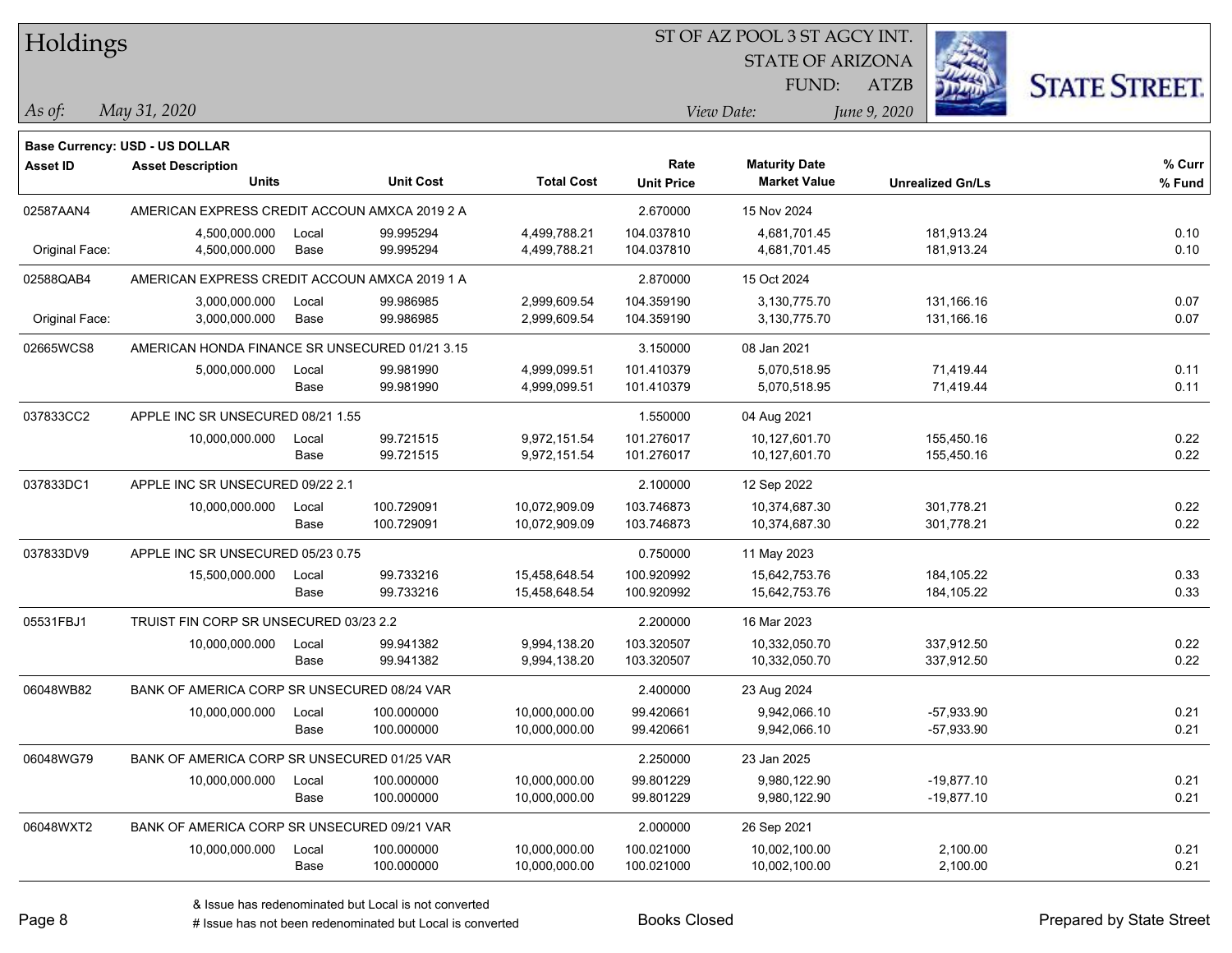| Holdings        |                                                            |       |                  |                   | ST OF AZ POOL 3 ST AGCY INT. |                         |                         |                      |  |  |  |
|-----------------|------------------------------------------------------------|-------|------------------|-------------------|------------------------------|-------------------------|-------------------------|----------------------|--|--|--|
|                 |                                                            |       |                  |                   |                              | <b>STATE OF ARIZONA</b> |                         |                      |  |  |  |
|                 |                                                            |       |                  |                   |                              | FUND:                   | <b>ATZB</b>             | <b>STATE STREET.</b> |  |  |  |
| As of:          | May 31, 2020                                               |       |                  |                   |                              | View Date:              | June 9, 2020            |                      |  |  |  |
|                 |                                                            |       |                  |                   |                              |                         |                         |                      |  |  |  |
| <b>Asset ID</b> | Base Currency: USD - US DOLLAR<br><b>Asset Description</b> |       |                  |                   | Rate                         | <b>Maturity Date</b>    |                         | % Curr               |  |  |  |
|                 | <b>Units</b>                                               |       | <b>Unit Cost</b> | <b>Total Cost</b> | <b>Unit Price</b>            | <b>Market Value</b>     | <b>Unrealized Gn/Ls</b> | % Fund               |  |  |  |
| 06048WZZ6       | BANK OF AMERICA CORP SR UNSECURED 06/24 VAR                |       |                  |                   | 3.000000                     | 17 Jun 2024             |                         |                      |  |  |  |
|                 | 10,000,000.000                                             | Local | 100.000000       | 10,000,000.00     | 100.110200                   | 10,011,020.00           | 11,020.00               | 0.21                 |  |  |  |
|                 |                                                            | Base  | 100.000000       | 10,000,000.00     | 100.110200                   | 10,011,020.00           | 11,020.00               | 0.21                 |  |  |  |
| 06367TYL8       | BANK OF MONTREAL SR UNSECURED 06/20 2.1                    |       |                  |                   | 2.100000                     | 15 Jun 2020             |                         |                      |  |  |  |
|                 | 10,000,000.000                                             | Local | 99.963126        | 9,996,312.61      | 100.066350                   | 10,006,635.00           | 10,322.39               | 0.21                 |  |  |  |
|                 |                                                            | Base  | 99.963126        | 9,996,312.61      | 100.066350                   | 10,006,635.00           | 10,322.39               | 0.21                 |  |  |  |
| 06367WF99       | BANK OF MONTREAL SR UNSECURED 05/23 VAR                    |       |                  |                   | 1.100000                     | 12 May 2023             |                         |                      |  |  |  |
|                 | 10,000,000.000                                             | Local | 100.000000       | 10,000,000.00     | 98.318463                    | 9,831,846.30            | $-168, 153.70$          | 0.21                 |  |  |  |
|                 |                                                            | Base  | 100.000000       | 10,000,000.00     | 98.318463                    | 9,831,846.30            | $-168, 153.70$          | 0.21                 |  |  |  |
| 06367WUK7       | BANK OF MONTREAL SR UNSECURED 01/23 2                      |       |                  |                   | 2.000000                     | 24 Jan 2023             |                         |                      |  |  |  |
|                 | 5,000,000.000                                              | Local | 100.000000       | 5,000,000.00      | 98.361133                    | 4,918,056.65            | $-81,943.35$            | 0.11                 |  |  |  |
|                 |                                                            | Base  | 100.000000       | 5,000,000.00      | 98.361133                    | 4,918,056.65            | $-81,943.35$            | 0.11                 |  |  |  |
| 06367WWB5       | BANK OF MONTREAL SR UNSECURED 02/25 2.25                   |       |                  |                   | 2.250000                     | 19 Feb 2025             |                         |                      |  |  |  |
|                 | 10,000,000.000                                             | Local | 100.000000       | 10,000,000.00     | 100.010161                   | 10,001,016.10           | 1,016.10                | 0.21                 |  |  |  |
|                 |                                                            | Base  | 100.000000       | 10,000,000.00     | 100.010161                   | 10,001,016.10           | 1,016.10                | 0.21                 |  |  |  |
| 06406RAG2       | BANK OF NY MELLON CORP SR UNSECURED 04/23 3.5              |       |                  |                   | 3.500000                     | 28 Apr 2023             |                         |                      |  |  |  |
|                 | 7,000,000.000                                              | Local | 99.936596        | 6,995,561.71      | 107.458289                   | 7,522,080.23            | 526,518.52              | 0.16                 |  |  |  |
|                 |                                                            | Base  | 99.936596        | 6,995,561.71      | 107.458289                   | 7,522,080.23            | 526,518.52              | 0.16                 |  |  |  |
| 06406RAL1       | BANK OF NY MELLON CORP SR UNSECURED 10/24 2.1              |       |                  |                   | 2.100000                     | 24 Oct 2024             |                         |                      |  |  |  |
|                 | 7,000,000.000                                              | Local | 99.846169        | 6,989,231.80      | 104.535798                   | 7,317,505.86            | 328,274.06              | 0.16                 |  |  |  |
|                 |                                                            | Base  | 99.846169        | 6,989,231.80      | 104.535798                   | 7,317,505.86            | 328,274.06              | 0.16                 |  |  |  |
| 06406RAM9       | BANK OF NY MELLON CORP SR UNSECURED 01/23 1.85             |       |                  |                   | 1.850000                     | 27 Jan 2023             |                         |                      |  |  |  |
|                 | 5,000,000.000                                              | Local | 99.938178        | 4,996,908.88      | 103.050030                   | 5,152,501.50            | 155,592.62              | 0.11                 |  |  |  |
|                 |                                                            | Base  | 99.938178        | 4,996,908.88      | 103.050030                   | 5,152,501.50            | 155,592.62              | 0.11                 |  |  |  |
| 064159KD7       | BANK OF NOVA SCOTIA SR UNSECURED 09/22 2.45                |       |                  |                   | 2.450000                     | 19 Sep 2022             |                         |                      |  |  |  |
|                 | 17,000,000.000                                             | Local | 101.470781       | 17,250,032.71     | 104.126557                   | 17,701,514.69           | 451,481.98              | 0.38                 |  |  |  |
|                 |                                                            | Base  | 101.470781       | 17,250,032.71     | 104.126557                   | 17,701,514.69           | 451,481.98              | 0.38                 |  |  |  |
| 064159SH0       | BANK OF NOVA SCOTIA SR UNSECURED 11/22 2                   |       |                  |                   | 2.000000                     | 15 Nov 2022             |                         |                      |  |  |  |
|                 | 15,000,000.000                                             | Local | 99.975327        | 14,996,298.98     | 102.758066                   | 15,413,709.90           | 417,410.92              | 0.33                 |  |  |  |
|                 |                                                            | Base  | 99.975327        | 14,996,298.98     | 102.758066                   | 15,413,709.90           | 417,410.92              | 0.33                 |  |  |  |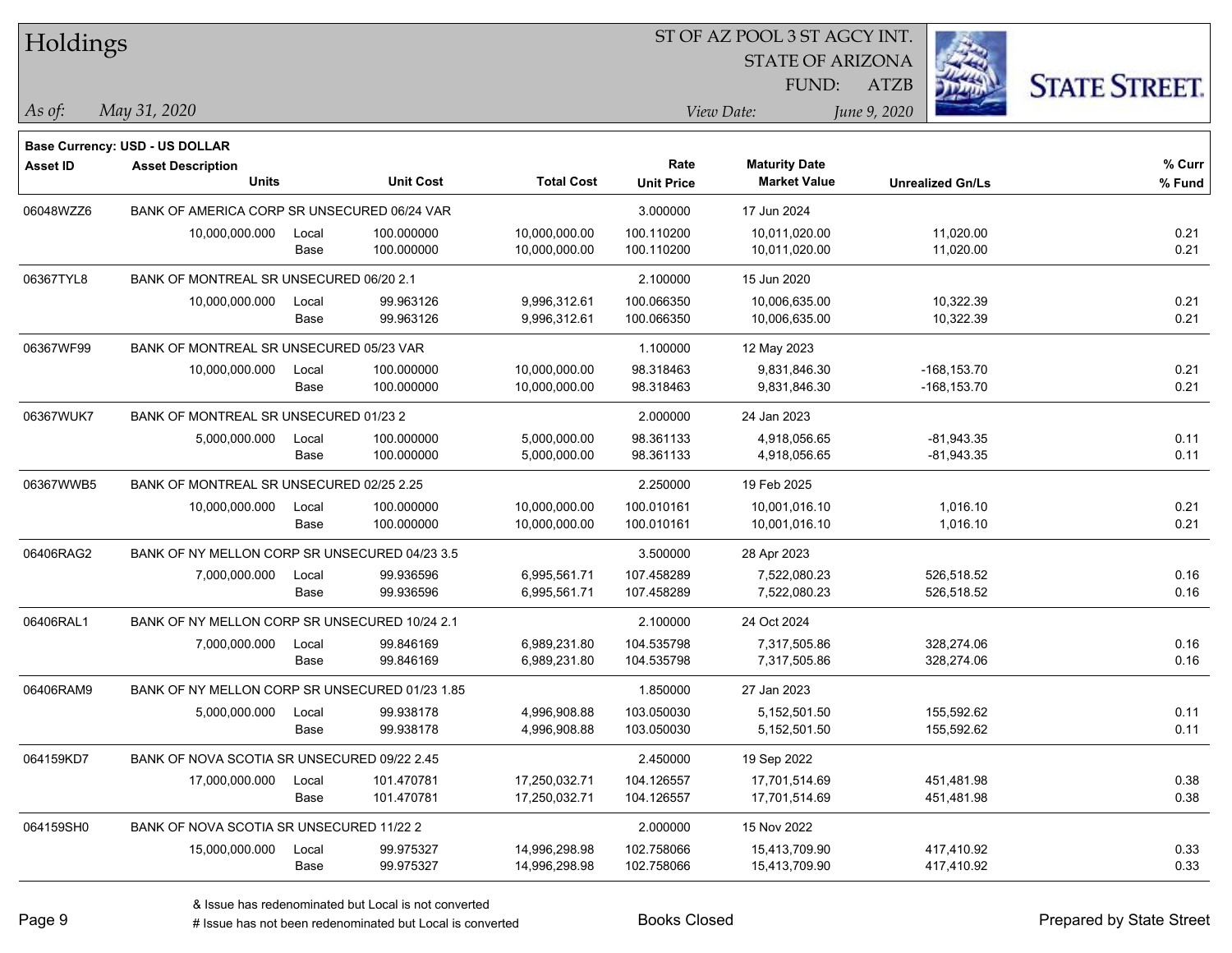| Holdings        |                                                     |               |                          |                                |                           | <b>STATE OF ARIZONA</b><br>FUND:            | <b>ATZB</b>                    | <b>STATE STREET.</b> |
|-----------------|-----------------------------------------------------|---------------|--------------------------|--------------------------------|---------------------------|---------------------------------------------|--------------------------------|----------------------|
| $\vert$ As of:  | May 31, 2020                                        |               |                          |                                |                           | View Date:                                  | June 9, 2020                   |                      |
|                 | <b>Base Currency: USD - US DOLLAR</b>               |               |                          |                                |                           |                                             |                                |                      |
| <b>Asset ID</b> | <b>Asset Description</b><br>Units                   |               | <b>Unit Cost</b>         | <b>Total Cost</b>              | Rate<br><b>Unit Price</b> | <b>Maturity Date</b><br><b>Market Value</b> | <b>Unrealized Gn/Ls</b>        | $%$ Curr<br>% Fund   |
| 07330NAT2       | TRUIST BANK SR UNSECURED 12/24 2.15                 |               |                          |                                | 2.150000                  | 06 Dec 2024                                 |                                |                      |
|                 | 2,000,000.000                                       | Local<br>Base | 99.846849<br>99.846849   | 1,996,936.97<br>1,996,936.97   | 104.440322<br>104.440322  | 2,088,806.44<br>2,088,806.44                | 91,869.47<br>91,869.47         | 0.04<br>0.04         |
| 097023CG8       | BOEING CO SR UNSECURED 05/22 2.7                    |               |                          |                                | 2.700000                  | 01 May 2022                                 |                                |                      |
|                 | 5,000,000.000                                       | Local<br>Base | 99.887011<br>99.887011   | 4,994,350.55<br>4,994,350.55   | 100.560590<br>100.560590  | 5,028,029.50<br>5,028,029.50                | 33,678.95<br>33,678.95         | 0.11<br>0.11         |
| 110122BY3       | BRISTOL MYERS SQUIBB CO SR UNSECURED 144A 05/22 2.6 |               |                          |                                | 2.600000                  | 16 May 2022                                 |                                |                      |
|                 | 5,000,000.000                                       | Local<br>Base | 99.824757<br>99.824757   | 4,991,237.86<br>4,991,237.86   | 104.051921<br>104.051921  | 5,202,596.05<br>5,202,596.05                | 211,358.19<br>211,358.19       | 0.11<br>0.11         |
| 126650DE7       | CVS HEALTH CORP SR UNSECURED 08/24 2.625            |               |                          |                                | 2.625000                  | 15 Aug 2024                                 |                                |                      |
|                 | 2,000,000.000                                       | Local<br>Base | 99.568444<br>99.568444   | 1,991,368.87<br>1,991,368.87   | 105.582151<br>105.582151  | 2.111.643.02<br>2,111,643.02                | 120,274.15<br>120,274.15       | 0.05<br>0.05         |
| 126802CL9       | CABELA S MASTER CREDIT CARD TR CABMT 2013 1A A 144A |               |                          |                                | 2.710000                  | 17 Feb 2026                                 |                                |                      |
| Original Face:  | 10,000,000.000<br>10,000,000.000                    | Local<br>Base | 102.272686<br>102.272686 | 10,227,268.58<br>10,227,268.58 | 104.541270<br>104.541270  | 10,454,127.00<br>10,454,127.00              | 226,858.42<br>226,858.42       | 0.22<br>0.22         |
| 13605WWG2       | CANADIAN IMPERIAL BANK SR UNSECURED 03/25 VAR       |               |                          |                                | 1.750000                  | 06 Mar 2025                                 |                                |                      |
|                 | 10,000,000.000                                      | Local<br>Base | 100.000000<br>100.000000 | 10,000,000.00<br>10,000,000.00 | 99.884940<br>99.884940    | 9,988,494.00<br>9,988,494.00                | $-11,506.00$<br>$-11,506.00$   | 0.21<br>0.21         |
| 14040HBR5       | CAPITAL ONE FINANCIAL CO SR UNSECURED 10/20 2.4     |               |                          |                                | 2.400000                  | 30 Oct 2020                                 |                                |                      |
|                 | 13,226,000.000                                      | Local<br>Base | 99.745093<br>99.745093   | 13,192,286.04<br>13,192,286.04 | 100.522802<br>100.522802  | 13,295,145.79<br>13,295,145.79              | 102,859.75<br>102,859.75       | 0.28<br>0.28         |
| 14040HBY0       | CAPITAL ONE FINANCIAL CO SR UNSECURED 04/21 3.45    |               |                          |                                | 3.450000                  | 30 Apr 2021                                 |                                |                      |
|                 | 15,000,000.000                                      | Local<br>Base | 99.975644<br>99.975644   | 14,996,346.53<br>14,996,346.53 | 102.144542<br>102.144542  | 15,321,681.30<br>15,321,681.30              | 325,334.77<br>325,334.77       | 0.33<br>0.33         |
| 14042RHB0       | CAPITAL ONE NA SR UNSECURED 08/22 VAR               |               |                          |                                | 1.267630                  | 08 Aug 2022                                 |                                |                      |
|                 | 10,000,000.000                                      | Local<br>Base | 100.000000<br>100.000000 | 10,000,000.00<br>10,000,000.00 | 98.224240<br>98.224240    | 9,822,424.00<br>9,822,424.00                | $-177,576.00$<br>$-177,576.00$ | 0.21<br>0.21         |
| 14315EAB6       | CARMAX AUTO OWNER TRUST CARMX 2018 4 A2A            |               |                          |                                | 3.110000                  | 15 Feb 2022                                 |                                |                      |
| Original Face:  | 1,630,186.840<br>6,500,000.000                      | Local<br>Base | 99.999531<br>99.999531   | 1,630,179.20<br>1,630,179.20   | 100.360630<br>100.360630  | 1,636,065.78<br>1,636,065.78                | 5,886.58<br>5,886.58           | 0.03<br>0.03         |

**CONSTRUCTION** 

 $TT.1.1:$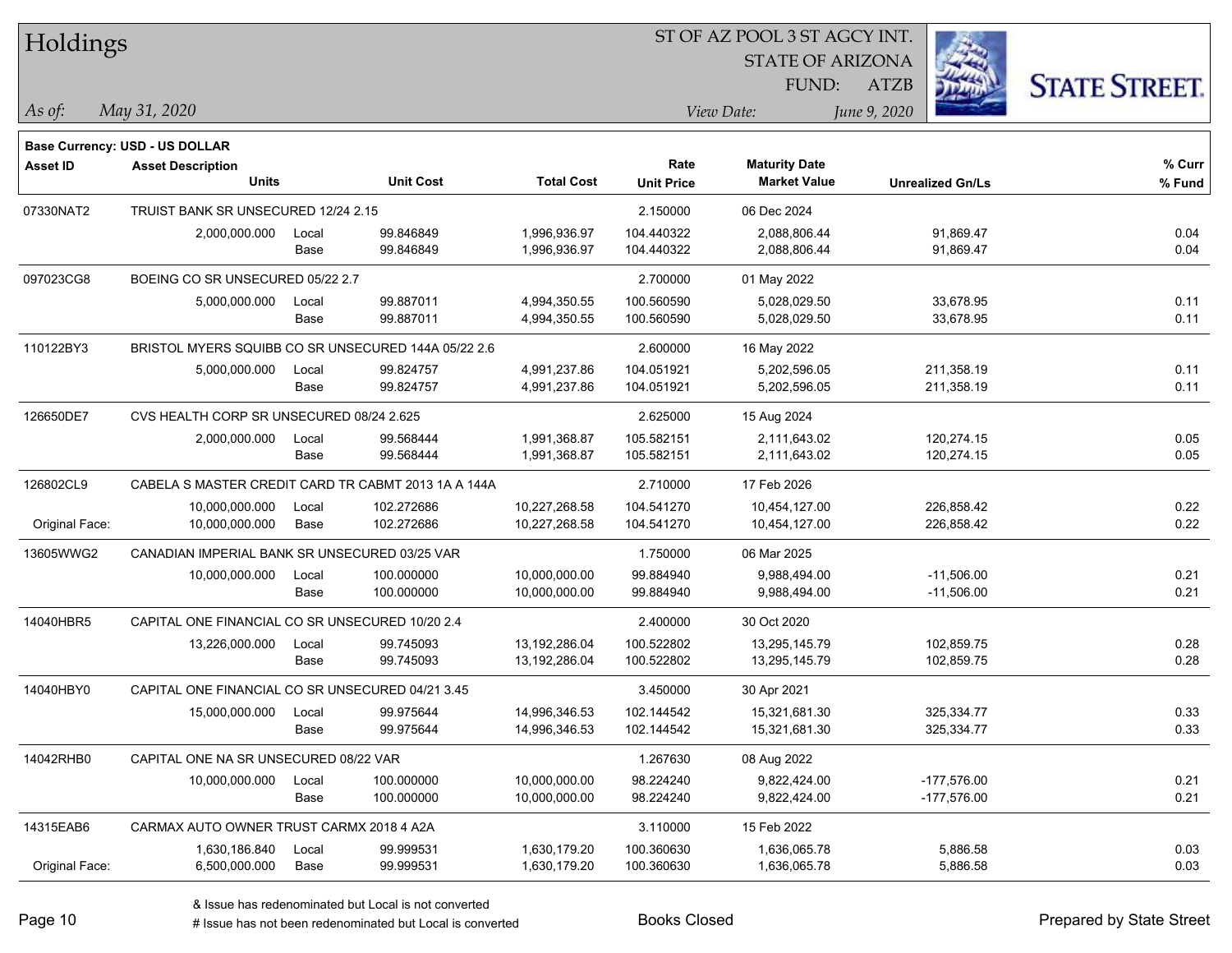| Holdings        |                                                 |       |                  |                   | ST OF AZ POOL 3 ST AGCY INT. |                                             |                         |                      |
|-----------------|-------------------------------------------------|-------|------------------|-------------------|------------------------------|---------------------------------------------|-------------------------|----------------------|
|                 |                                                 |       |                  |                   |                              | <b>STATE OF ARIZONA</b>                     |                         |                      |
|                 |                                                 |       |                  |                   |                              | FUND:                                       | <b>ATZB</b>             | <b>STATE STREET.</b> |
| As of:          | May 31, 2020                                    |       |                  |                   |                              | View Date:                                  | June 9, 2020            |                      |
|                 | <b>Base Currency: USD - US DOLLAR</b>           |       |                  |                   |                              |                                             |                         |                      |
| <b>Asset ID</b> | <b>Asset Description</b><br><b>Units</b>        |       | <b>Unit Cost</b> | <b>Total Cost</b> | Rate<br><b>Unit Price</b>    | <b>Maturity Date</b><br><b>Market Value</b> | <b>Unrealized Gn/Ls</b> | % Curr<br>% Fund     |
| 14315WAA8       | CARMAX AUTO OWNER TRUST CARMX 2019 4 A1         |       |                  |                   | 1.967950                     | 16 Nov 2020                                 |                         |                      |
|                 | 227,786.130                                     | Local | 100.000000       | 227.786.13        | 100.040490                   | 227,878.36                                  | 92.23                   | 0.00                 |
| Original Face:  | 8,500,000.000                                   | Base  | 100.000000       | 227,786.13        | 100.040490                   | 227,878.36                                  | 92.23                   | 0.00                 |
| 14315XAA6       | CARMAX AUTO OWNER TRUST CARMX 2020 1 A1         |       |                  |                   | 1.776130                     | 15 Jan 2021                                 |                         |                      |
|                 | 2,048,310.000                                   | Local | 100.000000       | 2,048,310.00      | 100.317080                   | 2,054,804.78                                | 6,494.78                | 0.04                 |
| Original Face:  | 5,000,000.000                                   | Base  | 100.000000       | 2,048,310.00      | 100.317080                   | 2,054,804.78                                | 6,494.78                | 0.04                 |
| 161571HN7       | CHASE ISSUANCE TRUST CHAIT 2018 A1 A1           |       |                  |                   | 0.383630                     | 17 Apr 2023                                 |                         |                      |
|                 | 10,000,000.000                                  | Local | 100.000000       | 10,000,000.00     | 100.009970                   | 10,000,997.00                               | 997.00                  | 0.21                 |
| Original Face:  | 10,000,000.000                                  | Base  | 100.000000       | 10,000,000.00     | 100.009970                   | 10,000,997.00                               | 997.00                  | 0.21                 |
| 17298CGH5       | CITIGROUP INC SR UNSECURED 11/21 VAR            |       |                  |                   | 0.892380                     | 15 Nov 2021                                 |                         |                      |
|                 | 10,000,000.000                                  | Local | 100.000000       | 10,000,000.00     | 101.798297                   | 10,179,829.70                               | 179,829.70              | 0.22                 |
|                 |                                                 | Base  | 100.000000       | 10,000,000.00     | 101.798297                   | 10,179,829.70                               | 179,829.70              | 0.22                 |
| 17298CHQ4       | CITIGROUP INC SR UNSECURED 12/24 VAR            |       |                  |                   | 2.350000                     | 30 Dec 2024                                 |                         |                      |
|                 | 10,000,000.000                                  | Local | 100.000000       | 10,000,000.00     | 103.164234                   | 10,316,423.40                               | 316,423.40              | 0.22                 |
|                 |                                                 | Base  | 100.000000       | 10,000,000.00     | 103.164234                   | 10,316,423.40                               | 316,423.40              | 0.22                 |
| 17327TGZ3       | CITIGROUP GLOBAL MARKETS COMPANY GUAR 11/22 VAR |       |                  |                   | 2.000000                     | 25 Nov 2022                                 |                         |                      |
|                 | 15,000,000.000                                  | Local | 100.000000       | 15,000,000.00     | 99.999023                    | 14,999,853.45                               | $-146.55$               | 0.32                 |
|                 |                                                 | Base  | 100.000000       | 15,000,000.00     | 99.999023                    | 14,999,853.45                               | $-146.55$               | 0.32                 |
| 17327TSA5       | CITIGROUP GLOBAL MARKETS SR UNSECURED 07/24 VAR |       |                  |                   | 2.500000                     | 31 Jul 2024                                 |                         |                      |
|                 | 15,000,000.000                                  | Local | 100.000000       | 15,000,000.00     | 100.279480                   | 15,041,922.00                               | 41,922.00               | 0.32                 |
|                 |                                                 | Base  | 100.000000       | 15,000,000.00     | 100.279480                   | 15,041,922.00                               | 41,922.00               | 0.32                 |
| 191216AR1       | COCA COLA CO/THE SR UNSECURED 11/20 3.15        |       |                  |                   | 3.150000                     | 15 Nov 2020                                 |                         |                      |
|                 | 2,000,000.000                                   | Local | 100.102785       | 2,002,055.69      | 101.271913                   | 2,025,438.26                                | 23,382.57               | 0.04                 |
|                 |                                                 | Base  | 100.102785       | 2,002,055.69      | 101.271913                   | 2,025,438.26                                | 23,382.57               | 0.04                 |
| 191216CL2       | COCA COLA CO/THE SR UNSECURED 09/24 1.75        |       |                  |                   | 1.750000                     | 06 Sep 2024                                 |                         |                      |
|                 | 5,000,000.000                                   | Local | 99.845650        | 4,992,282.48      | 105.404766                   | 5,270,238.30                                | 277,955.82              | 0.11                 |
|                 |                                                 | Base  | 99.845650        | 4,992,282.48      | 105.404766                   | 5,270,238.30                                | 277,955.82              | 0.11                 |
| 254683CG8       | DISCOVER CARD EXECUTION NOTE T DCENT 2018 A4 A4 |       |                  |                   | 3.110000                     | 16 Jan 2024                                 |                         |                      |
|                 | 18,000,000.000                                  | Local | 99.981975        | 17,996,755.50     | 102.882130                   | 18,518,783.40                               | 522,027.90              | 0.40                 |
| Original Face:  | 18,000,000.000                                  | Base  | 99.981975        | 17,996,755.50     | 102.882130                   | 18,518,783.40                               | 522,027.90              | 0.40                 |

 $\overline{\phantom{0}}$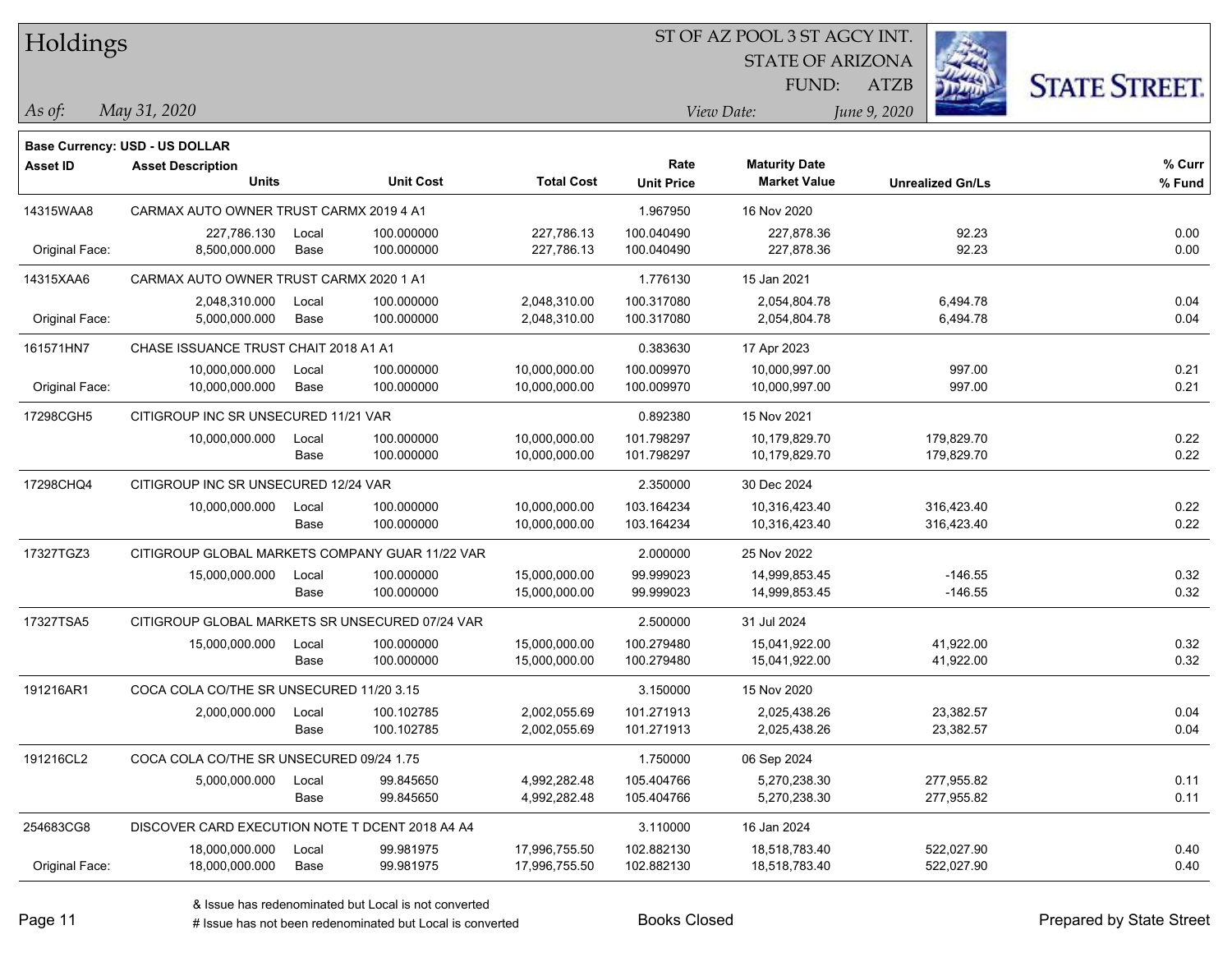| Holdings        |                                                  |       |                  |                   | ST OF AZ POOL 3 ST AGCY INT. |                         |                         |                      |
|-----------------|--------------------------------------------------|-------|------------------|-------------------|------------------------------|-------------------------|-------------------------|----------------------|
|                 |                                                  |       |                  |                   |                              | <b>STATE OF ARIZONA</b> |                         |                      |
|                 |                                                  |       |                  |                   |                              | <b>FUND:</b>            | <b>ATZB</b>             | <b>STATE STREET.</b> |
| $\vert$ As of:  | May 31, 2020                                     |       |                  |                   |                              | View Date:              | June 9, 2020            |                      |
|                 |                                                  |       |                  |                   |                              |                         |                         |                      |
|                 | <b>Base Currency: USD - US DOLLAR</b>            |       |                  |                   | Rate                         | <b>Maturity Date</b>    |                         | % Curr               |
| <b>Asset ID</b> | <b>Asset Description</b><br><b>Units</b>         |       | <b>Unit Cost</b> | <b>Total Cost</b> | <b>Unit Price</b>            | <b>Market Value</b>     | <b>Unrealized Gn/Ls</b> | % Fund               |
| 254683CK9       | DISCOVER CARD EXECUTION NOTE T DCENT 2019 A1 A1  |       |                  |                   | 3.040000                     | 15 Jul 2024             |                         |                      |
|                 | 4,000,000.000                                    | Local | 99.998398        | 3,999,935.90      | 104.118310                   | 4,164,732.40            | 164,796.50              | 0.09                 |
| Original Face:  | 4,000,000.000                                    | Base  | 99.998398        | 3,999,935.90      | 104.118310                   | 4, 164, 732. 40         | 164,796.50              | 0.09                 |
| 30231GAV4       | EXXON MOBIL CORPORATION SR UNSECURED 03/21 2.222 |       |                  |                   | 2.222000                     | 01 Mar 2021             |                         |                      |
|                 | 5,250,000.000                                    | Local | 100.432391       | 5,272,700.55      | 101.215529                   | 5,313,815.27            | 41,114.72               | 0.11                 |
|                 |                                                  | Base  | 100.432391       | 5,272,700.55      | 101.215529                   | 5,313,815.27            | 41,114.72               | 0.11                 |
| 3130AGKE4       | FEDERAL HOME LOAN BANK BONDS 08/20 VAR           |       |                  |                   | 0.100000                     | 25 Aug 2020             |                         |                      |
|                 | 3,000,000.000                                    | Local | 100.000000       | 3,000,000.00      | 99.988319                    | 2,999,649.57            | $-350.43$               | 0.06                 |
|                 |                                                  | Base  | 100.000000       | 3,000,000.00      | 99.988319                    | 2,999,649.57            | $-350.43$               | 0.06                 |
| 3130AHXE8       | FEDERAL HOME LOAN BANK BONDS 01/25 1.95          |       |                  |                   | 1.950000                     | 23 Jan 2025             |                         |                      |
|                 | 8,800,000.000                                    | Local | 99.995942        | 8,799,642.86      | 100.220133                   | 8,819,371.70            | 19,728.84               | 0.19                 |
|                 |                                                  | Base  | 99.995942        | 8,799,642.86      | 100.220133                   | 8,819,371.70            | 19,728.84               | 0.19                 |
| 3130AJ5F2       | FEDERAL HOME LOAN BANK BONDS 02/25 1.75          |       |                  |                   | 1.750000                     | 12 Feb 2025             |                         |                      |
|                 | 5,000,000.000                                    | Local | 100.000000       | 5,000,000.00      | 100.801540                   | 5,040,077.00            | 40,077.00               | 0.11                 |
|                 |                                                  | Base  | 100.000000       | 5,000,000.00      | 100.801540                   | 5,040,077.00            | 40,077.00               | 0.11                 |
| 3133EFWB9       | FEDERAL FARM CREDIT BANK BONDS 01/21 VAR         |       |                  |                   | 0.513000                     | 22 Jan 2021             |                         |                      |
|                 | 20,000,000.000                                   | Local | 99.997427        | 19,999,485.49     | 100.156583                   | 20,031,316.60           | 31,831.11               | 0.43                 |
|                 |                                                  | Base  | 99.997427        | 19,999,485.49     | 100.156583                   | 20,031,316.60           | 31,831.11               | 0.43                 |
| 3133EJDG1       | FEDERAL FARM CREDIT BANK BONDS 02/23 VAR         |       |                  |                   | 0.240880                     | 21 Feb 2023             |                         |                      |
|                 | 10,000,000.000                                   | Local | 100.000000       | 10,000,000.00     | 99.598237                    | 9,959,823.70            | $-40,176.30$            | 0.21                 |
|                 |                                                  | Base  | 100.000000       | 10,000,000.00     | 99.598237                    | 9,959,823.70            | -40,176.30              | 0.21                 |
| 3133EKTT3       | FEDERAL FARM CREDIT BANK BONDS 07/24 2.23        |       |                  |                   | 2.230000                     | 08 Jul 2024             |                         |                      |
|                 | 10,000,000.000                                   | Local | 100.000000       | 10,000,000.00     | 100.163281                   | 10,016,328.10           | 16,328.10               | 0.21                 |
|                 |                                                  | Base  | 100.000000       | 10,000,000.00     | 100.163281                   | 10,016,328.10           | 16,328.10               | 0.21                 |
| 3133EKWZ5       | FEDERAL FARM CREDIT BANK BONDS 07/23 2.2         |       |                  |                   | 2.200000                     | 24 Jul 2023             |                         |                      |
|                 | 10,000,000.000                                   | Local | 100.000000       | 10,000,000.00     | 100.181270                   | 10,018,127.00           | 18,127.00               | 0.21                 |
|                 |                                                  | Base  | 100.000000       | 10,000,000.00     | 100.181270                   | 10,018,127.00           | 18,127.00               | 0.21                 |
| 3133ELAU8       | FEDERAL FARM CREDIT BANK BONDS 11/22 1.71        |       |                  |                   | 1.710000                     | 25 Nov 2022             |                         |                      |
|                 | 10,000,000.000                                   | Local | 99.951507        | 9,995,150.68      | 100.319134                   | 10,031,913.40           | 36,762.72               | 0.21                 |
|                 |                                                  | Base  | 99.951507        | 9,995,150.68      | 100.319134                   | 10,031,913.40           | 36,762.72               | 0.21                 |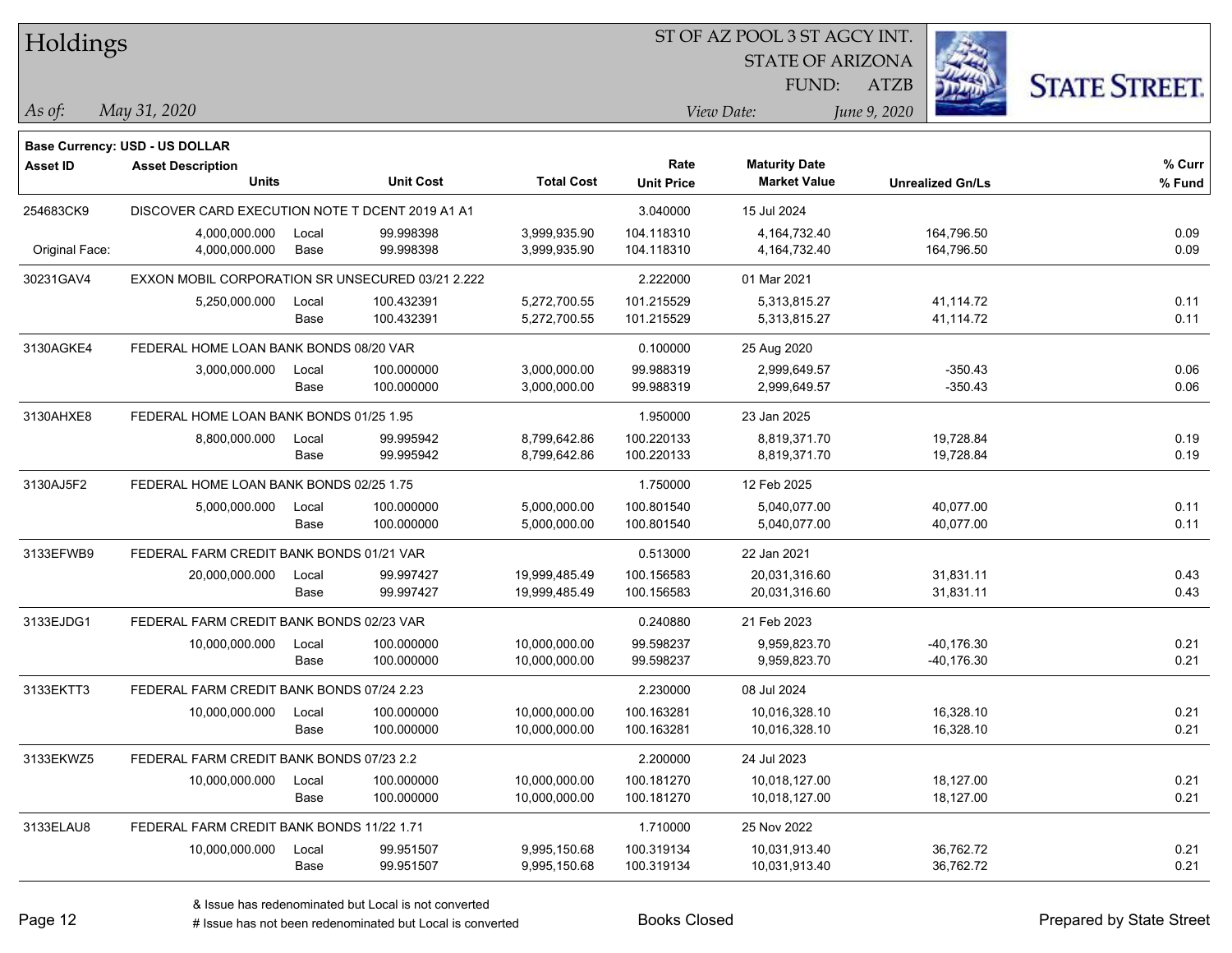| Holdings        |                                            |       |                  |                   | 51 OF AZ POOL 3 51 AGCY INT. |                         |                         |                      |
|-----------------|--------------------------------------------|-------|------------------|-------------------|------------------------------|-------------------------|-------------------------|----------------------|
|                 |                                            |       |                  |                   |                              | <b>STATE OF ARIZONA</b> | Ż.                      |                      |
|                 |                                            |       |                  |                   |                              | FUND:                   | ATZB                    | <b>STATE STREET.</b> |
| As of:          | May 31, 2020                               |       |                  |                   |                              | View Date:              | June 9, 2020            |                      |
|                 |                                            |       |                  |                   |                              |                         |                         |                      |
|                 | <b>Base Currency: USD - US DOLLAR</b>      |       |                  |                   |                              |                         |                         |                      |
| <b>Asset ID</b> | <b>Asset Description</b>                   |       |                  |                   | Rate                         | <b>Maturity Date</b>    |                         | % Curr               |
|                 | <b>Units</b>                               |       | <b>Unit Cost</b> | <b>Total Cost</b> | <b>Unit Price</b>            | <b>Market Value</b>     | <b>Unrealized Gn/Ls</b> | % Fund               |
| 3133ELRK2       | FEDERAL FARM CREDIT BANK BONDS 03/24 1.5   |       |                  |                   | 1.500000                     | 05 Mar 2024             |                         |                      |
|                 | 5,000,000.000                              | Local | 100.000000       | 5,000,000.00      | 100.005489                   | 5,000,274.45            | 274.45                  | 0.11                 |
|                 |                                            | Base  | 100.000000       | 5,000,000.00      | 100.005489                   | 5,000,274.45            | 274.45                  | 0.11                 |
| 3133ELRN6       | FEDERAL FARM CREDIT BANK BONDS 03/25 1.5   |       |                  |                   | 1.500000                     | 05 Mar 2025             |                         |                      |
|                 | 20,000,000.000                             | Local | 100.000000       | 20,000,000.00     | 100.183651                   | 20,036,730.20           | 36,730.20               | 0.43                 |
|                 |                                            | Base  | 100.000000       | 20,000,000.00     | 100.183651                   | 20,036,730.20           | 36,730.20               | 0.43                 |
| 3133ELSL9       | FEDERAL FARM CREDIT BANK BONDS 03/24 1.05  |       |                  |                   | 1.050000                     | 12 Mar 2024             |                         |                      |
|                 | 5,000,000.000                              | Local | 100.000000       | 5,000,000.00      | 100.297360                   | 5,014,868.00            | 14,868.00               | 0.11                 |
|                 |                                            | Base  | 100.000000       | 5,000,000.00      | 100.297360                   | 5,014,868.00            | 14,868.00               | 0.11                 |
| 3133ELTC8       | FEDERAL FARM CREDIT BANK BONDS 03/25 1.125 |       |                  |                   | 1.125000                     | 17 Mar 2025             |                         |                      |
|                 | 10,000,000.000                             | Local | 100.000000       | 10,000,000.00     | 100.240069                   | 10,024,006.90           | 24,006.90               | 0.21                 |
|                 |                                            | Base  | 100.000000       | 10,000,000.00     | 100.240069                   | 10,024,006.90           | 24,006.90               | 0.21                 |
| 3133ELXC3       | FEDERAL FARM CREDIT BANK BONDS 04/24 0.8   |       |                  |                   | 0.800000                     | 22 Apr 2024             |                         |                      |
|                 | 10,000,000.000                             | Local | 100.000000       | 10,000,000.00     | 100.039994                   | 10,003,999.40           | 3,999.40                | 0.21                 |
|                 |                                            | Base  | 100.000000       | 10,000,000.00     | 100.039994                   | 10,003,999.40           | 3,999.40                | 0.21                 |
| 3134GU6G0       | FREDDIE MAC NOTES 08/24 1.7                |       |                  |                   | 1.700000                     | 05 Aug 2024             |                         |                      |
|                 | 5,000,000.000                              | Local | 100.000000       | 5,000,000.00      | 101.391322                   | 5,069,566.10            | 69,566.10               | 0.11                 |
|                 |                                            | Base  | 100.000000       | 5,000,000.00      | 101.391322                   | 5,069,566.10            | 69,566.10               | 0.11                 |
| 3134GVCH9       | FREDDIE MAC NOTES 02/25 1.875              |       |                  |                   | 1.875000                     | 14 Feb 2025             |                         |                      |
|                 | 10,000,000.000                             | Local | 100.000000       | 10,000,000.00     | 100.224526                   | 10,022,452.60           | 22,452.60               | 0.21                 |
|                 |                                            | Base  | 100.000000       | 10,000,000.00     | 100.224526                   | 10,022,452.60           | 22,452.60               | 0.21                 |
| 3134GVDA3       | FREDDIE MAC NOTES 02/25 1.875              |       |                  |                   | 1.875000                     | 18 Feb 2025             |                         |                      |
|                 | 10,000,000.000                             | Local | 100.000000       | 10,000,000.00     | 100.229712                   | 10,022,971.20           | 22,971.20               | 0.21                 |
|                 |                                            | Base  | 100.000000       | 10,000,000.00     | 100.229712                   | 10,022,971.20           | 22,971.20               | 0.21                 |
| 3135G0T45       | FANNIE MAE NOTES 04/22 1.875               |       |                  |                   | 1.875000                     | 05 Apr 2022             |                         |                      |
|                 | 15,243,000.000                             | Local | 100.492318       | 15,318,043.99     | 103.114486                   | 15,717,741.10           | 399,697.11              | 0.34                 |
|                 |                                            | Base  | 100.492318       | 15,318,043.99     | 103.114486                   | 15,717,741.10           | 399,697.11              | 0.34                 |
| 3135G0V26       | FANNIE MAE NOTES 07/20 VAR                 |       |                  |                   | 0.120000                     | 30 Jul 2020             |                         |                      |
|                 | 5,000,000.000                              | Local | 100.000000       | 5,000,000.00      | 100.001637                   | 5,000,081.85            | 81.85                   | 0.11                 |
|                 |                                            | Base  | 100.000000       | 5,000,000.00      | 100.001637                   | 5,000,081.85            | 81.85                   | 0.11                 |
|                 |                                            |       |                  |                   |                              |                         |                         |                      |

ST OF A Z POOL 3 ST ACCV INT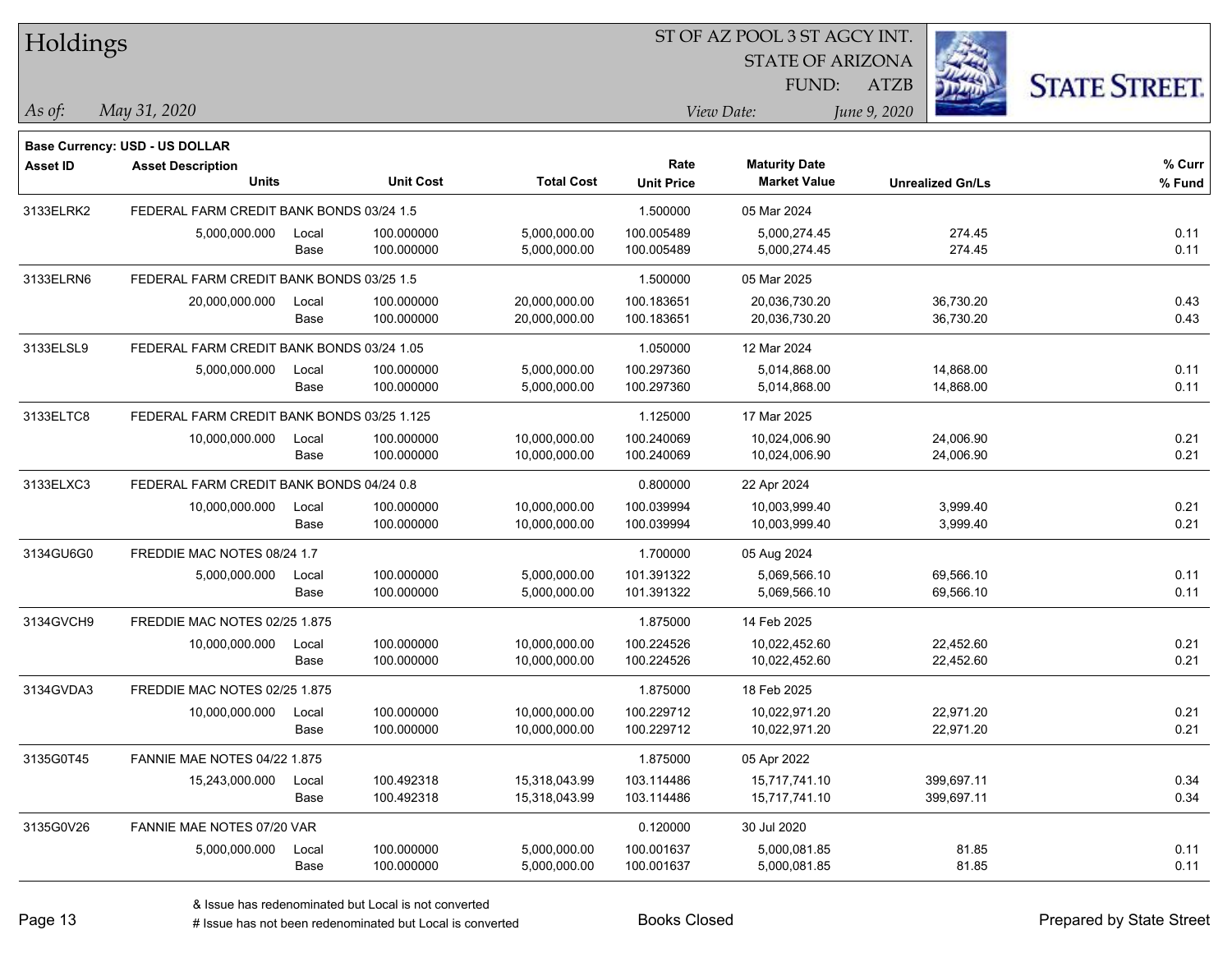| Holdings        |                                       |       |                  |                   |                   |                         | ST OF AZ POOL 3 ST AGCY INT. |                      |  |  |  |  |  |  |
|-----------------|---------------------------------------|-------|------------------|-------------------|-------------------|-------------------------|------------------------------|----------------------|--|--|--|--|--|--|
|                 |                                       |       |                  |                   |                   | <b>STATE OF ARIZONA</b> |                              |                      |  |  |  |  |  |  |
|                 |                                       |       |                  |                   |                   | FUND:                   | <b>ATZB</b>                  | <b>STATE STREET.</b> |  |  |  |  |  |  |
| $ $ As of:      | May 31, 2020                          |       |                  |                   |                   | View Date:              | June 9, 2020                 |                      |  |  |  |  |  |  |
|                 | <b>Base Currency: USD - US DOLLAR</b> |       |                  |                   |                   |                         |                              |                      |  |  |  |  |  |  |
| <b>Asset ID</b> | <b>Asset Description</b>              |       |                  |                   | Rate              | <b>Maturity Date</b>    |                              | % Curr               |  |  |  |  |  |  |
|                 | <b>Units</b>                          |       | <b>Unit Cost</b> | <b>Total Cost</b> | <b>Unit Price</b> | <b>Market Value</b>     | <b>Unrealized Gn/Ls</b>      | % Fund               |  |  |  |  |  |  |
| 3135G0V67       | FANNIE MAE NOTES 10/20 VAR            |       |                  |                   | 0.135000          | 30 Oct 2020             |                              |                      |  |  |  |  |  |  |
|                 | 10,000,000.000                        | Local | 100.000000       | 10,000,000.00     | 99.995788         | 9,999,578.80            | $-421.20$                    | 0.21                 |  |  |  |  |  |  |
|                 |                                       | Base  | 100.000000       | 10,000,000.00     | 99.995788         | 9,999,578.80            | $-421.20$                    | 0.21                 |  |  |  |  |  |  |
| 3135G0Y49       | FANNIE MAE NOTES 02/23 1.7            |       |                  |                   | 1.700000          | 21 Feb 2023             |                              |                      |  |  |  |  |  |  |
|                 | 10,000,000.000                        | Local | 100.000000       | 10,000,000.00     | 100.335964        | 10,033,596.40           | 33,596.40                    | 0.21                 |  |  |  |  |  |  |
|                 |                                       | Base  | 100.000000       | 10,000,000.00     | 100.335964        | 10,033,596.40           | 33,596.40                    | 0.21                 |  |  |  |  |  |  |
| 3136A0GS0       | FANNIE MAE FNR 2011 75 HP             |       |                  |                   | 2.500000          | 25 Jul 2040             |                              |                      |  |  |  |  |  |  |
|                 | 144.542.080                           | Local | 102.783245       | 148,565.04        | 101.771350        | 147.102.43              | $-1,462.61$                  | 0.00                 |  |  |  |  |  |  |
| Original Face:  | 2,838,688.000                         | Base  | 102.783245       | 148,565.04        | 101.771350        | 147, 102.43             | $-1,462.61$                  | 0.00                 |  |  |  |  |  |  |
| 3136A6JR6       | FANNIE MAE FNR 2012 58 PA             |       |                  |                   | 2.000000          | 25 Apr 2042             |                              |                      |  |  |  |  |  |  |
|                 | 1,185,787.600                         | Local | 101.483830       | 1,203,382.67      | 103.343510        | 1,225,434.53            | 22,051.86                    | 0.03                 |  |  |  |  |  |  |
| Original Face:  | 5,677,376.000                         | Base  | 101.483830       | 1,203,382.67      | 103.343510        | 1,225,434.53            | 22,051.86                    | 0.03                 |  |  |  |  |  |  |
| 3136A76N7       | <b>FANNIE MAE FNR 2012 101 B</b>      |       |                  |                   | 2.000000          | 25 May 2039             |                              |                      |  |  |  |  |  |  |
|                 | 1,584,527.960                         | Local | 101.536033       | 1,608,866.83      | 100.514070        | 1,592,673.54            | $-16, 193.29$                | 0.03                 |  |  |  |  |  |  |
| Original Face:  | 11,275,256.000                        | Base  | 101.536033       | 1,608,866.83      | 100.514070        | 1,592,673.54            | $-16, 193.29$                | 0.03                 |  |  |  |  |  |  |
| 3136AAEK7       | FANNIE MAE FNR 2012 129 TD            |       |                  |                   | 2.000000          | 25 May 2040             |                              |                      |  |  |  |  |  |  |
|                 | 1,139,265.190                         | Local | 101.403148       | 1,155,250.77      | 103.485540        | 1,178,974.73            | 23,723.96                    | 0.03                 |  |  |  |  |  |  |
| Original Face:  | 5,677,376.000                         | Base  | 101.403148       | 1,155,250.77      | 103.485540        | 1,178,974.73            | 23,723.96                    | 0.03                 |  |  |  |  |  |  |
| 3136ABRK1       | FANNIE MAE FNR 2013 9 PH              |       |                  |                   | 1.750000          | 25 Jul 2041             |                              |                      |  |  |  |  |  |  |
|                 | 2,317,614.400                         | Local | 100.795845       | 2,336,059.01      | 101.387560        | 2,349,772.69            | 13,713.68                    | 0.05                 |  |  |  |  |  |  |
| Original Face:  | 6,713,909.000                         | Base  | 100.795845       | 2,336,059.01      | 101.387560        | 2,349,772.69            | 13,713.68                    | 0.05                 |  |  |  |  |  |  |
| 3136ABUD3       | FANNIE MAE FNR 2013 7 AC              |       |                  |                   | 1.250000          | 25 Feb 2028             |                              |                      |  |  |  |  |  |  |
|                 | 1,500,384.340                         | Local | 99.751928        | 1,496,662.30      | 100.960370        | 1,514,793.58            | 18,131.28                    | 0.03                 |  |  |  |  |  |  |
| Original Face:  | 5,677,376.000                         | Base  | 99.751928        | 1,496,662.30      | 100.960370        | 1,514,793.58            | 18,131.28                    | 0.03                 |  |  |  |  |  |  |
| 3136ABUY7       | FANNIE MAE FNR 2013 7 GB              |       |                  |                   | 2.000000          | 25 Mar 2042             |                              |                      |  |  |  |  |  |  |
|                 | 2,305,481.460                         | Local | 101.509617       | 2,340,285.39      | 102.122770        | 2,354,421.53            | 14,136.14                    | 0.05                 |  |  |  |  |  |  |
| Original Face:  | 6,995,663.000                         | Base  | 101.509617       | 2,340,285.39      | 102.122770        | 2,354,421.53            | 14,136.14                    | 0.05                 |  |  |  |  |  |  |
| 3136ABUZ4       | FANNIE MAE FNR 2013 7 AD              |       |                  |                   | 1.500000          | 25 Feb 2028             |                              |                      |  |  |  |  |  |  |
|                 | 1,500,384.340                         | Local | 100.240068       | 1,503,986.29      | 101.657130        | 1,525,247.66            | 21,261.37                    | 0.03                 |  |  |  |  |  |  |
| Original Face:  | 5,677,376.000                         | Base  | 100.240068       | 1,503,986.29      | 101.657130        | 1,525,247.66            | 21,261.37                    | 0.03                 |  |  |  |  |  |  |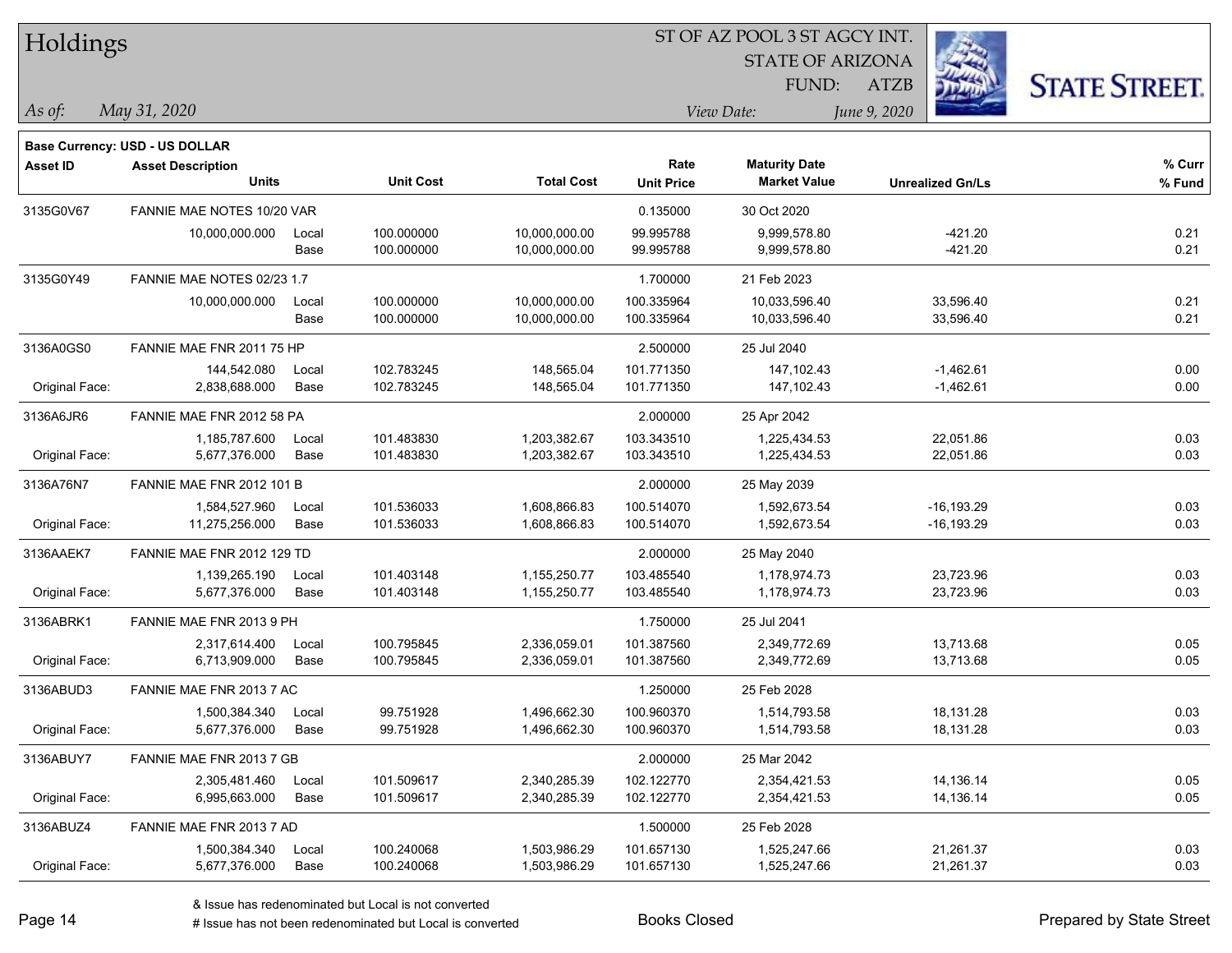| Holdings        |                                          |               |                          | ST OF AZ POOL 3 ST AGCY INT. |                           |                                             |                         |                      |  |  |
|-----------------|------------------------------------------|---------------|--------------------------|------------------------------|---------------------------|---------------------------------------------|-------------------------|----------------------|--|--|
|                 |                                          |               |                          |                              |                           | <b>STATE OF ARIZONA</b>                     |                         |                      |  |  |
|                 |                                          |               |                          |                              |                           | FUND:                                       | <b>ATZB</b>             | <b>STATE STREET.</b> |  |  |
| As of:          | May 31, 2020                             |               |                          |                              |                           | View Date:                                  | June 9, 2020            |                      |  |  |
|                 | Base Currency: USD - US DOLLAR           |               |                          |                              |                           |                                             |                         |                      |  |  |
| <b>Asset ID</b> | <b>Asset Description</b><br><b>Units</b> |               | <b>Unit Cost</b>         | <b>Total Cost</b>            | Rate<br><b>Unit Price</b> | <b>Maturity Date</b><br><b>Market Value</b> | <b>Unrealized Gn/Ls</b> | $%$ Curr<br>% Fund   |  |  |
| 3136ABW74       | FANNIE MAE FNR 2013 6 AB                 |               |                          |                              | 2.000000                  | 25 Dec 2042                                 |                         |                      |  |  |
| Original Face:  | 2,852,810.380<br>11,354,753.000          | Local<br>Base | 100.684317<br>100.684317 | 2,872,332.64<br>2,872,332.64 | 102.951530<br>102.951530  | 2,937,011.93<br>2,937,011.93                | 64,679.29<br>64,679.29  | 0.06<br>0.06         |  |  |
| 3136ACJX0       | FANNIE MAE FNR 2013 17 PB                |               |                          |                              | 1.750000                  | 25 Mar 2039                                 |                         |                      |  |  |
| Original Face:  | 790,679.190<br>5,677,376.000             | Local<br>Base | 100.397209<br>100.397209 | 793,819.84<br>793,819.84     | 100.272190<br>100.272190  | 792,831.34<br>792,831.34                    | $-988.50$<br>$-988.50$  | 0.02<br>0.02         |  |  |
| 3136AD2H1       | FANNIE MAE FNR 2013 43 XP                |               |                          |                              | 1.500000                  | 25 Aug 2041                                 |                         |                      |  |  |
| Original Face:  | 696,458.900<br>2,000,000.000             | Local<br>Base | 98.606123<br>98.606123   | 686,751.12<br>686,751.12     | 101.480570<br>101.480570  | 706,770.46<br>706,770.46                    | 20,019.34<br>20,019.34  | 0.02<br>0.02         |  |  |
| 3136AEBJ5       | FANNIE MAE FNR 2013 47 YA                |               |                          |                              | 2.000000                  | 25 May 2040                                 |                         |                      |  |  |
| Original Face:  | 2,086,227.710<br>8,516,065.000           | Local<br>Base | 101.591778<br>101.591778 | 2,119,435.83<br>2,119,435.83 | 103.485540<br>103.485540  | 2,158,944.01<br>2,158,944.01                | 39,508.18<br>39,508.18  | 0.05<br>0.05         |  |  |
| 3136AELZ8       | FANNIE MAE FNR 2013 62 DB                |               |                          |                              | 1.250000                  | 25 Jun 2028                                 |                         |                      |  |  |
| Original Face:  | 1,329,206.570<br>5,677,376.000           | Local<br>Base | 99.882978<br>99.882978   | 1,327,651.11<br>1,327,651.11 | 100.766130<br>100.766130  | 1,339,390.02<br>1,339,390.02                | 11,738.91<br>11,738.91  | 0.03<br>0.03         |  |  |
| 3136AJ2X3       | FANNIE MAE FNR 2014 25 WA                |               |                          |                              | 1.500000                  | 25 May 2029                                 |                         |                      |  |  |
| Original Face:  | 2,259,127.450<br>6,060,416.000           | Local<br>Base | 98.470783<br>98.470783   | 2,224,580.49<br>2,224,580.49 | 101.811870<br>101.811870  | 2,300,059.90<br>2,300,059.90                | 75,479.41<br>75,479.41  | 0.05<br>0.05         |  |  |
| 3137A1UN1       | FREDDIE MAC FHR 3725 PC                  |               |                          |                              | 2.250000                  | 15 Jan 2040                                 |                         |                      |  |  |
| Original Face:  | 338,306.350<br>2,838,688.000             | Local<br>Base | 98.265096<br>98.265096   | 332,437.06<br>332,437.06     | 102.890160<br>102.890160  | 348,083.94<br>348,083.94                    | 15,646.88<br>15,646.88  | 0.01<br>0.01         |  |  |
| 3137A2PF2       | FREDDIE MAC FHR 3766 HE                  |               |                          |                              | 3.000000                  | 15 Nov 2020                                 |                         |                      |  |  |
| Original Face:  | 3,563.060<br>648,587.000                 | Local<br>Base | 100.253715<br>100.253715 | 3,572.10<br>3,572.10         | 100.259990<br>100.259990  | 3,572.32<br>3,572.32                        | 0.22<br>0.22            | 0.00<br>0.00         |  |  |
| 3137A62S0       | FREDDIE MAC FHR 3796 PE                  |               |                          |                              | 2.000000                  | 15 Feb 2040                                 |                         |                      |  |  |
| Original Face:  | 609,289.530<br>5,946,910.000             | Local<br>Base | 100.130867<br>100.130867 | 610,086.89<br>610,086.89     | 101.165720<br>101.165720  | 616,392.14<br>616,392.14                    | 6,305.25<br>6,305.25    | 0.01<br>0.01         |  |  |
| 3137A7HC7       | FREDDIE MAC FHR 3800 KE                  |               |                          |                              | 3.500000                  | 15 Feb 2026                                 |                         |                      |  |  |
|                 | 104,093.260 Local                        |               | 103.258242               | 107,484.87                   | 104.989100                | 109,286.58                                  | 1,801.71                | 0.00                 |  |  |

Original Face: 500,000.000 Base 103.258242 107,484.87 104.989100 109,286.58 1,801.71 0.00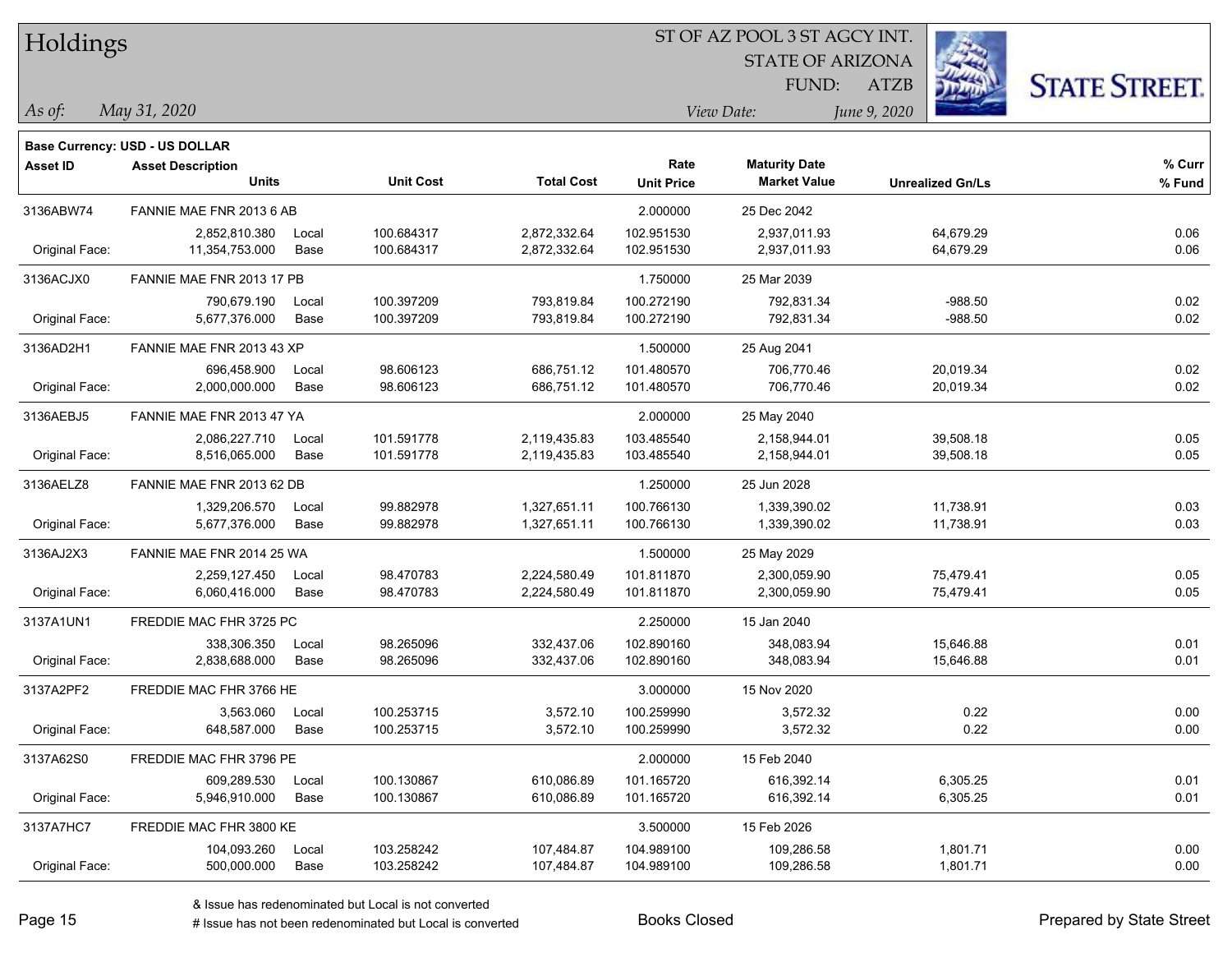STATE OF ARIZONA FUND:



*May 31, 2020 As of: View Date: June 9, 2020*

**Base Currency: USD - US DOLLAR**

ATZB

| <b>Asset ID</b> | <b>Asset Description</b> |       |                  |                   | Rate              | <b>Maturity Date</b> |                         | % Curr |
|-----------------|--------------------------|-------|------------------|-------------------|-------------------|----------------------|-------------------------|--------|
|                 | <b>Units</b>             |       | <b>Unit Cost</b> | <b>Total Cost</b> | <b>Unit Price</b> | <b>Market Value</b>  | <b>Unrealized Gn/Ls</b> | % Fund |
| 3137ADHX8       | FREDDIE MAC FHR 3890 BA  |       |                  |                   | 2.500000          | 15 Nov 2040          |                         |        |
|                 | 787,578.040              | Local | 101.365700       | 798,333.99        | 102.119860        | 804,273.59           | 5,939.60                | 0.02   |
| Original Face:  | 11,354,753.000           | Base  | 101.365700       | 798,333.99        | 102.119860        | 804,273.59           | 5,939.60                | 0.02   |
| 3137AFPD8       | FREDDIE MAC FHR 3919 CD  |       |                  |                   | 2.500000          | 15 Oct 2040          |                         |        |
|                 | 411,969.820              | Local | 99.407629        | 409,529.43        | 102.277800        | 421,353.67           | 11,824.24               | 0.01   |
| Original Face:  | 2,838,688.000            | Base  | 99.407629        | 409,529.43        | 102.277800        | 421,353.67           | 11,824.24               | 0.01   |
| 3137AGAB6       | FREDDIE MAC FHR 3934 PB  |       |                  |                   | 2.000000          | 15 Jul 2041          |                         |        |
|                 | 568,281.580              | Local | 99.977726        | 568,155.00        | 102.832870        | 584,380.26           | 16,225.26               | 0.01   |
| Original Face:  | 2,838,688.000            | Base  | 99.977726        | 568,155.00        | 102.832870        | 584,380.26           | 16,225.26               | 0.01   |
| 3137AGRX0       | FREDDIE MAC FHR 3935 JA  |       |                  |                   | 2.000000          | 15 May 2041          |                         |        |
|                 | 394,548.340              | Local | 99.955559        | 394,373.00        | 102.679370        | 405,119.75           | 10,746.75               | 0.01   |
| Original Face:  | 3,247,459.000            | Base  | 99.955559        | 394,373.00        | 102.679370        | 405,119.75           | 10,746.75               | 0.01   |
| 3137ANK95       | FREDDIE MAC FHR 4024 C   |       |                  |                   | 3.000000          | 15 Mar 2027          |                         |        |
|                 | 1,372,083.990            | Local | 100.198669       | 1,374,809.89      | 105.731580        | 1,450,726.08         | 75,916.19               | 0.03   |
| Original Face:  | 5,677,376.000            | Base  | 100.198669       | 1,374,809.89      | 105.731580        | 1,450,726.08         | 75,916.19               | 0.03   |
| 3137AR5L6       | FREDDIE MAC FHR 4060 JC  |       |                  |                   | 2.000000          | 15 Feb 2041          |                         |        |
|                 | 1,960,108.530            | Local | 100.361985       | 1,967,203.82      | 102.451740        | 2,008,165.29         | 40,961.47               | 0.04   |
| Original Face:  | 8,516,065.000            | Base  | 100.361985       | 1,967,203.82      | 102.451740        | 2,008,165.29         | 40,961.47               | 0.04   |
| 3137AXMZ3       | FREDDIE MAC FHR 4152 AG  |       |                  |                   | 1.500000          | 15 Jan 2028          |                         |        |
|                 | 1,865,603.440            | Local | 100.064794       | 1,866,812.23      | 101.039680        | 1,884,999.75         | 18,187.52               | 0.04   |
| Original Face:  | 7,380,589.000            | Base  | 100.064794       | 1,866,812.23      | 101.039680        | 1,884,999.75         | 18,187.52               | 0.04   |
| 3137AYLB5       | FREDDIE MAC FHR 4161 CD  |       |                  |                   | 2.000000          | 15 Feb 2043          |                         |        |
|                 | 2,303,487.040            | Local | 101.262355       | 2,332,565.22      | 102.558350        | 2,362,418.30         | 29,853.08               | 0.05   |
| Original Face:  | 5,677,376.000            | Base  | 101.262355       | 2,332,565.22      | 102.558350        | 2,362,418.30         | 29,853.08               | 0.05   |
| 3137AYSG7       | FREDDIE MAC FHR 4165 TD  |       |                  |                   | 1.500000          | 15 Dec 2042          |                         |        |
|                 | 1,544,091.680            | Local | 100.023774       | 1,544,458.77      | 100.502050        | 1,551,843.79         | 7,385.02                | 0.03   |
| Original Face:  | 5,677,376.000            | Base  | 100.023774       | 1,544,458.77      | 100.502050        | 1,551,843.79         | 7,385.02                | 0.03   |
| 3137AYSH5       | FREDDIE MAC FHR 4165 TE  |       |                  |                   | 1.750000          | 15 Dec 2042          |                         |        |
|                 | 3,860,229.460            | Local | 100.737106       | 3,888,683.46      | 101.301500        | 3,910,470.35         | 21,786.89               | 0.08   |
| Original Face:  | 14, 193, 441.000         | Base  | 100.737106       | 3,888,683.46      | 101.301500        | 3,910,470.35         | 21,786.89               | 0.08   |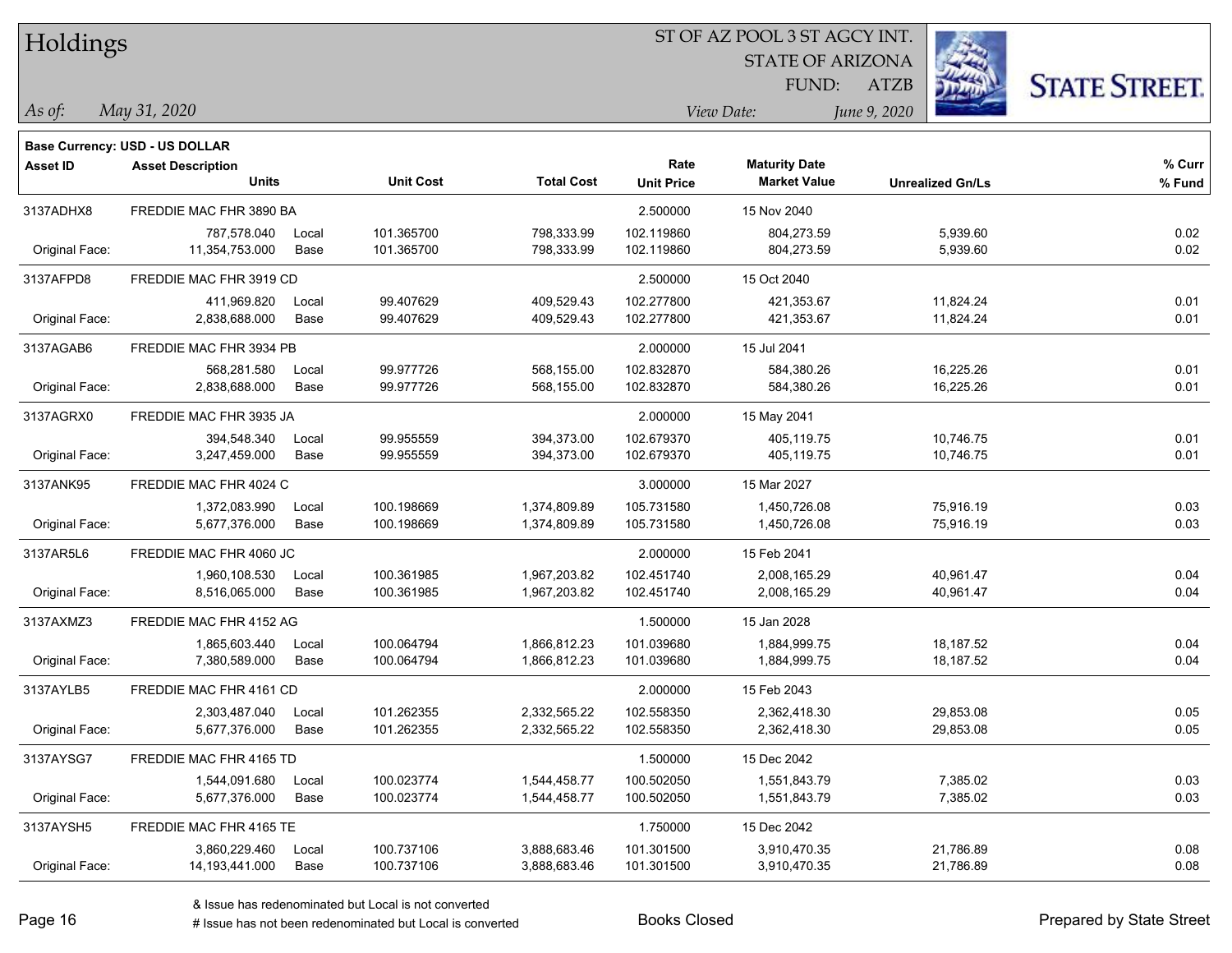| Holdings        |                                       |       |                  |                   | ST OF AZ POOL 3 ST AGCY INT. |                         |                         |                      |  |  |
|-----------------|---------------------------------------|-------|------------------|-------------------|------------------------------|-------------------------|-------------------------|----------------------|--|--|
|                 |                                       |       |                  |                   |                              | <b>STATE OF ARIZONA</b> |                         |                      |  |  |
|                 |                                       |       |                  |                   |                              | FUND:                   | <b>ATZB</b>             | <b>STATE STREET.</b> |  |  |
| $\vert$ As of:  | May 31, 2020                          |       |                  |                   |                              | View Date:              | June 9, 2020            |                      |  |  |
|                 | <b>Base Currency: USD - US DOLLAR</b> |       |                  |                   |                              |                         |                         |                      |  |  |
| <b>Asset ID</b> | <b>Asset Description</b>              |       |                  |                   | Rate                         | <b>Maturity Date</b>    |                         | % Curr               |  |  |
|                 | <b>Units</b>                          |       | <b>Unit Cost</b> | <b>Total Cost</b> | <b>Unit Price</b>            | <b>Market Value</b>     | <b>Unrealized Gn/Ls</b> | % Fund               |  |  |
| 3137B0GK4       | FREDDIE MAC FHR 4173 AG               |       |                  |                   | 2.000000                     | 15 Mar 2043             |                         |                      |  |  |
|                 | 2,993,217.440                         | Local | 100.469575       | 3,007,272.83      | 101.965480                   | 3,052,048.53            | 44,775.70               | 0.07                 |  |  |
| Original Face:  | 14,193,441.000                        | Base  | 100.469575       | 3,007,272.83      | 101.965480                   | 3,052,048.53            | 44,775.70               | 0.07                 |  |  |
| 3137B1EM0       | FREDDIE MAC FHR 4191 AP               |       |                  |                   | 2.000000                     | 15 Mar 2043             |                         |                      |  |  |
|                 | 894,004.700                           | Local | 99.894581        | 893,062.25        | 102.885160                   | 919,798.17              | 26,735.92               | 0.02                 |  |  |
| Original Face:  | 3,250,000.000                         | Base  | 99.894581        | 893,062.25        | 102.885160                   | 919,798.17              | 26,735.92               | 0.02                 |  |  |
| 3137B1VH2       | FREDDIE MAC FHR 4210 AC               |       |                  |                   | 2.000000                     | 15 Mar 2040             |                         |                      |  |  |
|                 | 1,573,247.840                         | Local | 100.519156       | 1,581,415.45      | 101.084950                   | 1,590,316.79            | 8,901.34                | 0.03                 |  |  |
| Original Face:  | 5,677,376.000                         | Base  | 100.519156       | 1,581,415.45      | 101.084950                   | 1,590,316.79            | 8,901.34                | 0.03                 |  |  |
| 3137B1ZD7       | FREDDIE MAC FHR 4204 QA               |       |                  |                   | 1.500000                     | 15 Jul 2042             |                         |                      |  |  |
|                 | 2,714,910.710                         | Local | 99.905087        | 2,712,333.91      | 100.731810                   | 2,734,778.70            | 22,444.79               | 0.06                 |  |  |
| Original Face:  | 8,516,065.000                         | Base  | 99.905087        | 2,712,333.91      | 100.731810                   | 2,734,778.70            | 22,444.79               | 0.06                 |  |  |
| 3137B2CF5       | FREDDIE MAC FHR 4203 DC               |       |                  |                   | 1.750000                     | 15 Apr 2033             |                         |                      |  |  |
|                 | 630,030.800                           | Local | 97.900206        | 616,801.45        | 101.964360                   | 642,406.87              | 25,605.42               | 0.01                 |  |  |
| Original Face:  | 2,500,000.000                         | Base  | 97.900206        | 616,801.45        | 101.964360                   | 642,406.87              | 25,605.42               | 0.01                 |  |  |
| 3137BUFZ6       | FREDDIE MAC FHR 4646 TB               |       |                  |                   | 3.500000                     | 15 Apr 2028             |                         |                      |  |  |
|                 | 3,175,273.300                         | Local | 102.700582       | 3,261,024.17      | 105.624210                   | 3,353,857.34            | 92,833.17               | 0.07                 |  |  |
| Original Face:  | 10,000,000.000                        | Base  | 102.700582       | 3,261,024.17      | 105.624210                   | 3,353,857.34            | 92,833.17               | 0.07                 |  |  |
| 3137BVEP7       | FREDDIE MAC FHR 4655 JA               |       |                  |                   | 3.000000                     | 15 Oct 2040             |                         |                      |  |  |
|                 | 2,438,453.950                         | Local | 101.751394       | 2,481,160.89      | 101.509960                   | 2,475,273.63            | $-5,887.26$             | 0.05                 |  |  |
| Original Face:  | 5,000,000.000                         | Base  | 101.751394       | 2,481,160.89      | 101.509960                   | 2,475,273.63            | $-5,887.26$             | 0.05                 |  |  |
| 3137F4VC3       | FREDDIE MAC FHR 4774 G                |       |                  |                   | 4.000000                     | 15 Aug 2042             |                         |                      |  |  |
|                 | 3,917,847.200                         | Local | 102.447572       | 4,013,739.32      | 101.127430                   | 3,962,018.18            | $-51,721.14$            | 0.08                 |  |  |
| Original Face:  | 10,000,000.000                        | Base  | 102.447572       | 4,013,739.32      | 101.127430                   | 3,962,018.18            | $-51,721.14$            | 0.08                 |  |  |
| 3137F4ZH8       | FREDDIE MAC FHR 4791 GA               |       |                  |                   | 3.500000                     | 15 Sep 2040             |                         |                      |  |  |
|                 | 1,153,065.800                         | Local | 101.048200       | 1,165,152.23      | 100.640430                   | 1,160,450.38            | $-4,701.85$             | 0.02                 |  |  |
| Original Face:  | 5,000,000.000                         | Base  | 101.048200       | 1,165,152.23      | 100.640430                   | 1,160,450.38            | $-4,701.85$             | 0.02                 |  |  |
| 3137FEVG2       | FREDDIE MAC FHR 4800 TA               |       |                  |                   | 4.000000                     | 15 Apr 2042             |                         |                      |  |  |
|                 | 1,536,298.300                         | Local | 101.774856       | 1,563,565.39      | 100.679040                   | 1,546,730.38            | $-16,835.01$            | 0.03                 |  |  |
| Original Face:  | 5,000,000.000                         | Base  | 101.774856       | 1,563,565.39      | 100.679040                   | 1,546,730.38            | $-16,835.01$            | 0.03                 |  |  |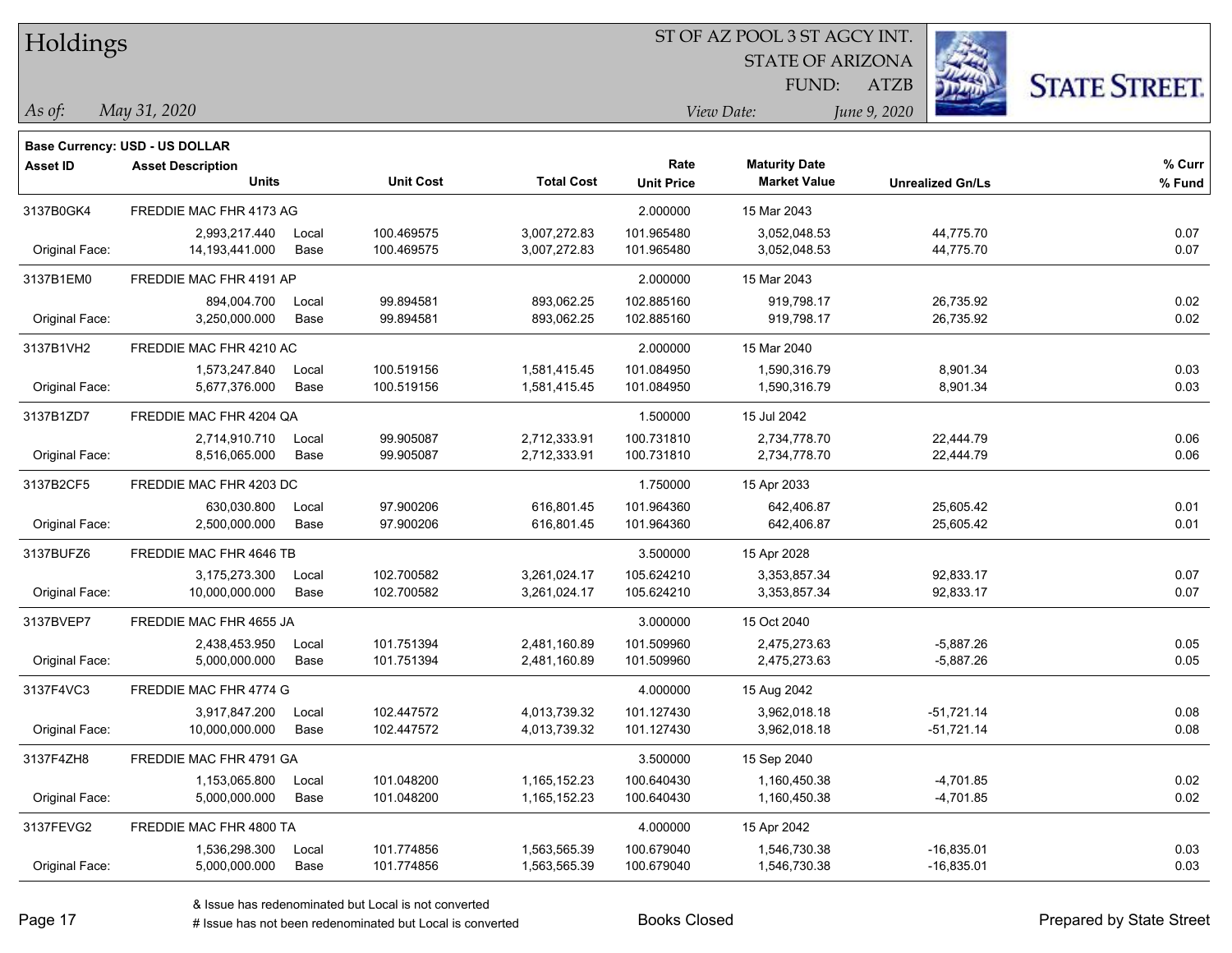| Holdings        |                                                 |       |                  |                   |                   | ST OF AZ POOL 3 ST AGCY INT. |                         |                      |
|-----------------|-------------------------------------------------|-------|------------------|-------------------|-------------------|------------------------------|-------------------------|----------------------|
|                 |                                                 |       |                  |                   |                   | <b>STATE OF ARIZONA</b>      |                         |                      |
|                 |                                                 |       |                  |                   |                   | FUND:                        | <b>ATZB</b>             | <b>STATE STREET.</b> |
| As of:          | May 31, 2020                                    |       |                  |                   |                   | View Date:                   | June 9, 2020            |                      |
|                 | <b>Base Currency: USD - US DOLLAR</b>           |       |                  |                   |                   |                              |                         |                      |
| <b>Asset ID</b> | <b>Asset Description</b>                        |       |                  |                   | Rate              | <b>Maturity Date</b>         |                         | % Curr               |
|                 | <b>Units</b>                                    |       | <b>Unit Cost</b> | <b>Total Cost</b> | <b>Unit Price</b> | <b>Market Value</b>          | <b>Unrealized Gn/Ls</b> | % Fund               |
| 3137FGYY5       | FREDDIE MAC FHR 4819 MA                         |       |                  |                   | 4.000000          | 15 Apr 2040                  |                         |                      |
|                 | 826,171.360                                     | Local | 101.916565       | 842,005.47        | 100.114600        | 827,118.15                   | $-14,887.32$            | 0.02                 |
| Original Face:  | 7,000,000.000                                   | Base  | 101.916565       | 842,005.47        | 100.114600        | 827,118.15                   | -14,887.32              | 0.02                 |
| 31393DDG3       | FANNIE MAE FNR 2003 58 M                        |       |                  |                   | 3.500000          | 25 Jul 2033                  |                         |                      |
|                 | 597,596.760                                     | Local | 101.165202       | 604,559.97        | 108.542990        | 648,649.39                   | 44,089.42               | 0.01                 |
| Original Face:  | 44,567,405.000                                  | Base  | 101.165202       | 604,559.97        | 108.542990        | 648,649.39                   | 44,089.42               | 0.01                 |
| 31396WBV7       | FANNIE MAE FNR 2007 56 EP                       |       |                  |                   | 5.500000          | 25 Jun 2027                  |                         |                      |
|                 | 23,700.950                                      | Local | 107.255659       | 25,420.61         | 110.650690        | 26,225.26                    | 804.65                  | 0.00                 |
| Original Face:  | 1,000,000.000                                   | Base  | 107.255659       | 25,420.61         | 110.650690        | 26,225.26                    | 804.65                  | 0.00                 |
| 31397NJ30       | FANNIE MAE FNR 2009 29 PA                       |       |                  |                   | 5.000000          | 25 May 2049                  |                         |                      |
|                 | 768,074.070                                     | Local | 105.803029       | 812,645.63        | 117.911560        | 905,648.12                   | 93,002.49               | 0.02                 |
| Original Face:  | 24,898,134.000                                  | Base  | 105.803029       | 812,645.63        | 117.911560        | 905,648.12                   | 93,002.49               | 0.02                 |
| 31398SP80       | FANNIE MAE FNR 2010 135 EA                      |       |                  |                   | 3.000000          | 25 Jan 2040                  |                         |                      |
|                 | 469,301.040                                     | Local | 99.229989        | 465,687.37        | 102.804660        | 482,463.34                   | 16,775.97               | 0.01                 |
| Original Face:  | 5,677,376.000                                   | Base  | 99.229989        | 465,687.37        | 102.804660        | 482,463.34                   | 16,775.97               | 0.01                 |
| 31398WC36       | FREDDIE MAC FHR 3620 PA                         |       |                  |                   | 4.500000          | 15 Dec 2039                  |                         |                      |
|                 | 348,023.560                                     | Local | 105.000906       | 365,427.89        | 109.187080        | 379,996.76                   | 14,568.87               | 0.01                 |
| Original Face:  | 8,516,065.000                                   | Base  | 105.000906       | 365,427.89        | 109.187080        | 379,996.76                   | 14,568.87               | 0.01                 |
| 31422BGX2       | FARMER MAC NOTES 07/21 2.16                     |       |                  |                   | 2.160000          | 02 Jul 2021                  |                         |                      |
|                 | 5,000,000.000                                   | Local | 100.000000       | 5,000,000.00      | 100.136332        | 5,006,816.60                 | 6,816.60                | 0.11                 |
|                 |                                                 | Base  | 100.000000       | 5,000,000.00      | 100.136332        | 5,006,816.60                 | 6,816.60                | 0.11                 |
| 31422BTG5       | FARMER MAC NOTES 01/24 1.82                     |       |                  |                   | 1.820000          | 29 Jan 2024                  |                         |                      |
|                 | 5,000,000.000                                   | Local | 100.000000       | 5,000,000.00      | 100.852520        | 5,042,626.00                 | 42,626.00               | 0.11                 |
|                 |                                                 | Base  | 100.000000       | 5,000,000.00      | 100.852520        | 5,042,626.00                 | 42,626.00               | 0.11                 |
| 31677QBP3       | FIFTH THIRD BANK SR UNSECURED 07/21 VAR         |       |                  |                   | 1.431380          | 26 Jul 2021                  |                         |                      |
|                 | 2,000,000.000                                   | Local | 100.000000       | 2,000,000.00      | 99.854995         | 1,997,099.90                 | $-2,900.10$             | 0.04                 |
|                 |                                                 | Base  | 100.000000       | 2,000,000.00      | 99.854995         | 1,997,099.90                 | $-2,900.10$             | 0.04                 |
| 345397YP2       | FORD MOTOR CREDIT CO LLC SR UNSECURED 08/22 VAR |       |                  |                   | 1.636130          | 03 Aug 2022                  |                         |                      |
|                 | 20,000,000.000                                  | Local | 100.000000       | 20,000,000.00     | 91.040985         | 18,208,197.00                | $-1,791,803.00$         | 0.39                 |

 $\overline{\phantom{0}}$ 

 $\overline{\phantom{0}}$ 

 $\overline{\phantom{0}}$ 

 $\overline{\phantom{0}}$ 

 $\overline{\phantom{0}}$ 

Base 100.000000 20,000,000.00 91.040985 18,208,197.00 1,791,803.00 0.39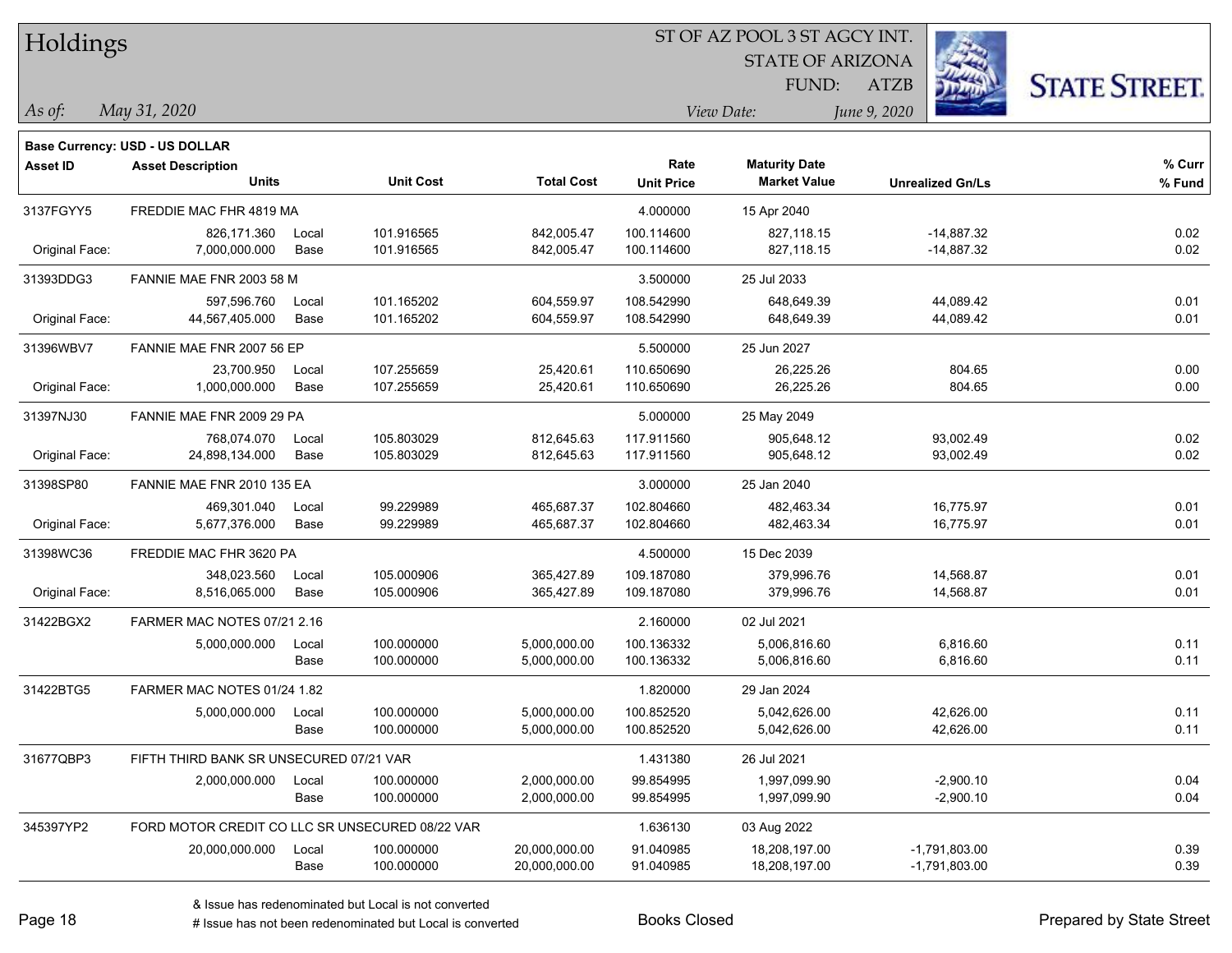| Holdings        |                                                |       |                  |                   |                   | ST OF AZ POOL 3 ST AGCY INT. |                         |                      |
|-----------------|------------------------------------------------|-------|------------------|-------------------|-------------------|------------------------------|-------------------------|----------------------|
|                 |                                                |       |                  |                   |                   | <b>STATE OF ARIZONA</b>      |                         |                      |
|                 |                                                |       |                  |                   |                   | FUND:                        | <b>ATZB</b>             | <b>STATE STREET.</b> |
| As of:          | May 31, 2020                                   |       |                  |                   |                   | View Date:                   | June 9, 2020            |                      |
|                 | Base Currency: USD - US DOLLAR                 |       |                  |                   |                   |                              |                         |                      |
| <b>Asset ID</b> | <b>Asset Description</b>                       |       |                  |                   | Rate              | <b>Maturity Date</b>         |                         | $%$ Curr             |
|                 | Units                                          |       | <b>Unit Cost</b> | <b>Total Cost</b> | <b>Unit Price</b> | <b>Market Value</b>          | <b>Unrealized Gn/Ls</b> | % Fund               |
| 36241KJZ2       | GNMA POOL 782080 GN 02/21 FIXED 4.5            |       |                  |                   | 4.500000          | 15 Feb 2021                  |                         |                      |
|                 | 1,409.380                                      | Local | 100.679022       | 1,418.95          | 101.975168        | 1,437.22                     | 18.27                   | 0.00                 |
| Original Face:  | 1,675,000.000                                  | Base  | 100.679022       | 1,418.95          | 101.975168        | 1,437.22                     | 18.27                   | 0.00                 |
| 369550BF4       | GENERAL DYNAMICS CORP COMPANY GUAR 05/21 VAR   |       |                  |                   | 0.827630          | 11 May 2021                  |                         |                      |
|                 | 5,000,000.000                                  | Local | 100.000000       | 5,000,000.00      | 100.047590        | 5,002,379.50                 | 2,379.50                | 0.11                 |
|                 |                                                | Base  | 100.000000       | 5,000,000.00      | 100.047590        | 5,002,379.50                 | 2,379.50                | 0.11                 |
| 370334CB8       | GENERAL MILLS INC SR UNSECURED 04/21 VAR       |       |                  |                   | 1.716130          | 16 Apr 2021                  |                         |                      |
|                 | 3,000,000.000                                  | Local | 100.000000       | 3,000,000.00      | 100.113572        | 3,003,407.16                 | 3,407.16                | 0.06                 |
|                 |                                                | Base  | 100.000000       | 3,000,000.00      | 100.113572        | 3,003,407.16                 | 3,407.16                | 0.06                 |
| 38150AD28       | GOLDMAN SACHS GROUP INC SR UNSECURED 07/24 VAR |       |                  |                   | 2.500000          | 31 Jul 2024                  |                         |                      |
|                 | 10,000,000.000                                 | Local | 100.000000       | 10,000,000.00     | 100.257780        | 10,025,778.00                | 25,778.00               | 0.21                 |
|                 |                                                | Base  | 100.000000       | 10,000,000.00     | 100.257780        | 10,025,778.00                | 25,778.00               | 0.21                 |
| 38376JFP4       | GOVERNMENT NATIONAL MORTGAGE A GNR 2009 106 HA |       |                  |                   | 4.000000          | 16 Nov 2039                  |                         |                      |
|                 | 61,041.220                                     | Local | 105.338835       | 64,300.11         | 111.740410        | 68,207.71                    | 3,907.60                | 0.00                 |
| Original Face:  | 877,500.000                                    | Base  | 105.338835       | 64,300.11         | 111.740410        | 68,207.71                    | 3,907.60                | 0.00                 |
| 38378BWR6       | GOVERNMENT NATIONAL MORTGAGE A GNR 2012 83 AC  |       |                  |                   | 1.718500          | 16 May 2045                  |                         |                      |
|                 | 2,156,768.190                                  | Local | 98.874031        | 2,132,483.64      | 98.787020         | 2,130,607.02                 | $-1,876.62$             | 0.05                 |
| Original Face:  | 3,000,000.000                                  | Base  | 98.874031        | 2,132,483.64      | 98.787020         | 2,130,607.02                 | $-1,876.62$             | 0.05                 |
| 38378BX38       | GOVERNMENT NATIONAL MORTGAGE A GNR 2012 132 AC |       |                  |                   | 1.619870          | 16 Jun 2053                  |                         |                      |
|                 | 3,413,369.400                                  | Local | 95.475668        | 3,258,937.22      | 99.941880         | 3,411,385.55                 | 152,448.33              | 0.07                 |
| Original Face:  | 10,000,000.000                                 | Base  | 95.475668        | 3,258,937.22      | 99.941880         | 3,411,385.55                 | 152,448.33              | 0.07                 |
| 38378EQC0       | GOVERNMENT NATIONAL MORTGAGE A GNR 2012 69 QC  |       |                  |                   | 2.000000          | 16 Mar 2041                  |                         |                      |
|                 | 2,959,330.550                                  | Local | 102.077810       | 3,020,819.82      | 103.440610        | 3,061,149.57                 | 40,329.75               | 0.07                 |
| Original Face:  | 10,493,495.000                                 | Base  | 102.077810       | 3,020,819.82      | 103.440610        | 3,061,149.57                 | 40,329.75               | 0.07                 |
| 38379UW28       | GOVERNMENT NATIONAL MORTGAGE A GNR 2016 158 AE |       |                  |                   | 2.050000          | 16 Aug 2057                  |                         |                      |
|                 | 4,340,403.200                                  | Local | 96.413906        | 4, 184, 752. 28   | 101.370360        | 4,399,882.35                 | 215,130.07              | 0.09                 |
| Original Face:  | 5,000,000.000                                  | Base  | 96.413906        | 4, 184, 752. 28   | 101.370360        | 4,399,882.35                 | 215,130.07              | 0.09                 |
| 38380GPY4       | GOVERNMENT NATIONAL MORTGAGE A GNR 2017 118 KH |       |                  |                   | 2.250000          | 20 Oct 2046                  |                         |                      |
|                 | 2,851,108.300                                  | Local | 99.900832        | 2,848,280.92      | 102.801290        | 2,930,976.11                 | 82,695.19               | 0.06                 |
| Original Face:  | 5,000,000.000                                  | Base  | 99.900832        | 2,848,280.92      | 102.801290        | 2,930,976.11                 | 82,695.19               | 0.06                 |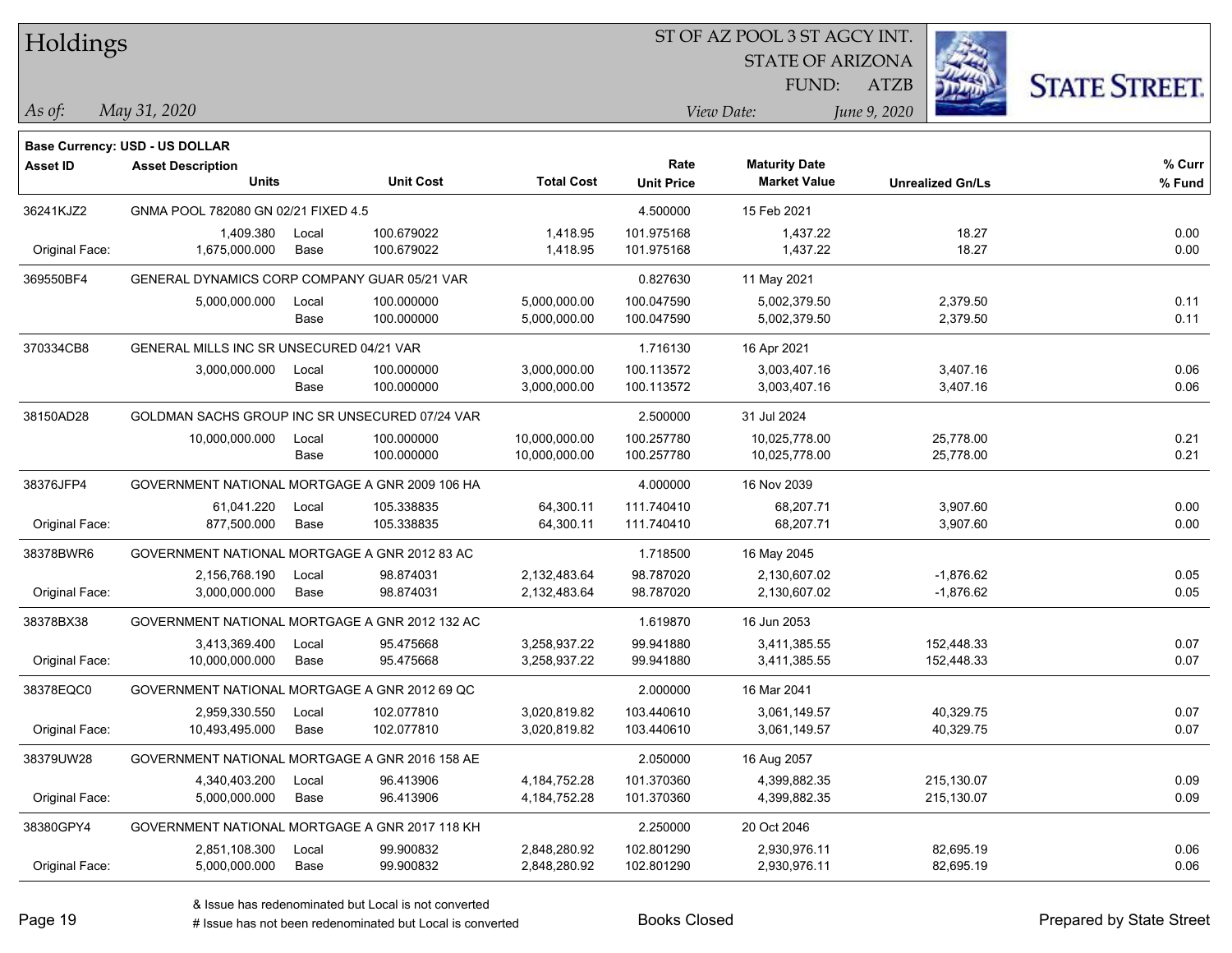| Holdings        |                                                  |               |                          |                              | ST OF AZ POOL 3 ST AGCY INT. |                                             |                         |                      |
|-----------------|--------------------------------------------------|---------------|--------------------------|------------------------------|------------------------------|---------------------------------------------|-------------------------|----------------------|
|                 |                                                  |               |                          |                              |                              | <b>STATE OF ARIZONA</b>                     |                         |                      |
|                 |                                                  |               |                          |                              |                              | FUND:                                       | <b>ATZB</b>             | <b>STATE STREET.</b> |
| $\vert$ As of:  | May 31, 2020                                     |               |                          |                              |                              | View Date:                                  | June 9, 2020            |                      |
|                 |                                                  |               |                          |                              |                              |                                             |                         |                      |
|                 | <b>Base Currency: USD - US DOLLAR</b>            |               |                          |                              |                              |                                             |                         |                      |
| <b>Asset ID</b> | <b>Asset Description</b><br><b>Units</b>         |               | <b>Unit Cost</b>         | <b>Total Cost</b>            | Rate<br><b>Unit Price</b>    | <b>Maturity Date</b><br><b>Market Value</b> | <b>Unrealized Gn/Ls</b> | % Curr<br>% Fund     |
|                 |                                                  |               |                          |                              |                              |                                             |                         |                      |
| 38381YQU1       | GOVERNMENT NATIONAL MORTGAGE A GNR 2019 111 BG   |               |                          |                              | 2.500000                     | 20 Apr 2049                                 |                         |                      |
| Original Face:  | 3,143,931.800<br>5,000,000.000                   | Local<br>Base | 100.689466<br>100.689466 | 3,165,608.15<br>3,165,608.15 | 100.766260<br>100.766260     | 3.168.022.49<br>3,168,022.49                | 2,414.34<br>2,414.34    | 0.07<br>0.07         |
|                 |                                                  |               |                          |                              |                              |                                             |                         |                      |
| 427866BC1       | HERSHEY COMPANY SR UNSECURED 11/24 2.05          |               |                          |                              | 2.050000                     | 15 Nov 2024                                 |                         |                      |
|                 | 1,000,000.000                                    | Local         | 99.924162                | 999,241.62                   | 104.907425                   | 1,049,074.25                                | 49,832.63               | 0.02                 |
|                 |                                                  | Base          | 99.924162                | 999,241.62                   | 104.907425                   | 1,049,074.25                                | 49,832.63               | 0.02                 |
| 427866BF4       | HERSHEY COMPANY SR UNSECURED 06/25 0.9           |               |                          |                              | 0.900000                     | 01 Jun 2025                                 |                         |                      |
|                 | 2,000,000.000                                    | Local         | 99.815000                | 1,996,300.00                 | 100.369817                   | 2,007,396.34                                | 11,096.34               | 0.04                 |
|                 |                                                  | Base          | 99.815000                | 1,996,300.00                 | 100.369817                   | 2,007,396.34                                | 11,096.34               | 0.04                 |
| 438516BT2       | HONEYWELL INTERNATIONAL SR UNSECURED 08/22 2.15  |               |                          |                              | 2.150000                     | 08 Aug 2022                                 |                         |                      |
|                 | 15,680,000.000                                   | Local         | 101.212379               | 15,870,101.10                | 103.773335                   | 16,271,658.93                               | 401,557.83              | 0.35                 |
|                 |                                                  | Base          | 101.212379               | 15,870,101.10                | 103.773335                   | 16,271,658.93                               | 401,557.83              | 0.35                 |
| 438516CB0       | HONEYWELL INTERNATIONAL SR UNSECURED 06/25 1.35  |               |                          |                              | 1.350000                     | 01 Jun 2025                                 |                         |                      |
|                 | 3,000,000.000                                    | Local         | 99.990077                | 2,999,702.32                 | 101.818030                   | 3,054,540.90                                | 54,838.58               | 0.07                 |
|                 |                                                  | Base          | 99.990077                | 2,999,702.32                 | 101.818030                   | 3,054,540.90                                | 54,838.58               | 0.07                 |
| 44932HAK9       | IBM CREDIT LLC SR UNSECURED 11/20 3.45           |               |                          |                              | 3.450000                     | 30 Nov 2020                                 |                         |                      |
|                 | 10,000,000.000                                   | Local         | 99.980331                | 9,998,033.10                 | 101.545177                   | 10,154,517.70                               | 156,484.60              | 0.22                 |
|                 |                                                  | Base          | 99.980331                | 9,998,033.10                 | 101.545177                   | 10,154,517.70                               | 156,484.60              | 0.22                 |
| 459058FM0       | INTL BK RECON + DEVELOP SR UNSECURED 08/20 1.125 |               |                          |                              | 1.125000                     | 10 Aug 2020                                 |                         |                      |
|                 | 10,000,000.000                                   | Local         | 99.885697                | 9,988,569.74                 | 100.144512                   | 10,014,451.20                               | 25,881.46               | 0.21                 |
|                 |                                                  | Base          | 99.885697                | 9,988,569.74                 | 100.144512                   | 10,014,451.20                               | 25,881.46               | 0.21                 |
| 45905U5U4       | INTL BK RECON + DEVELOP SR UNSECURED 01/23 1.75  |               |                          |                              | 1.750000                     | 27 Jan 2023                                 |                         |                      |
|                 | 10,000,000.000                                   | Local         | 100.000000               | 10.000.000.00                | 100.970000                   | 10,097,000.00                               | 97,000.00               | 0.22                 |
|                 |                                                  | Base          | 100.000000               | 10,000,000.00                | 100.970000                   | 10,097,000.00                               | 97,000.00               | 0.22                 |
| 46649CAQ6       | JP MORGAN MORTGAGE TRUST JPMMT 2018 4 A15 144A   |               |                          |                              | 3.500000                     | 25 Oct 2048                                 |                         |                      |
|                 | 2,099,011.230                                    | Local         | 99.624244                | 2,091,124.07                 | 100.707850                   | 2,113,869.08                                | 22,745.01               | 0.05                 |
| Original Face:  | 5,000,000.000                                    | Base          | 99.624244                | 2,091,124.07                 | 100.707850                   | 2,113,869.08                                | 22,745.01               | 0.05                 |
| 48128GG79       | JPMORGAN CHASE + CO SR UNSECURED 08/24 2.25      |               |                          |                              | 2.250000                     | 30 Aug 2024                                 |                         |                      |
|                 | 5,000,000.000                                    | Local         | 100.000000               | 5,000,000.00                 | 101.285918                   | 5,064,295.90                                | 64,295.90               | 0.11                 |
|                 |                                                  | Base          | 100.000000               | 5,000,000.00                 | 101.285918                   | 5,064,295.90                                | 64,295.90               | 0.11                 |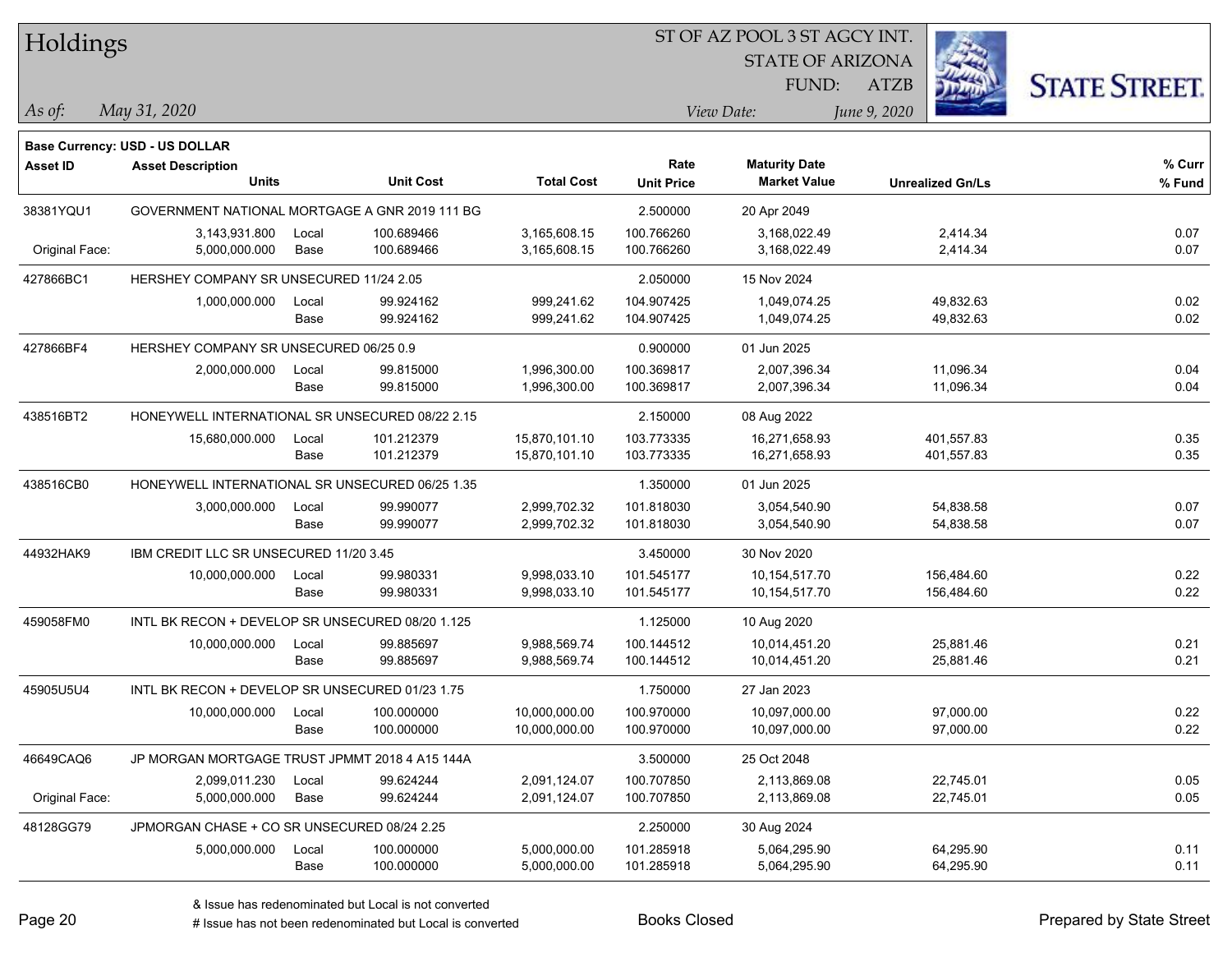| Holdings        |                                                  |       |                  |                   | ST OF AZ POOL 3 ST AGCY INT. |                         |                         |  |                      |  |
|-----------------|--------------------------------------------------|-------|------------------|-------------------|------------------------------|-------------------------|-------------------------|--|----------------------|--|
|                 |                                                  |       |                  |                   |                              | <b>STATE OF ARIZONA</b> |                         |  |                      |  |
|                 |                                                  |       |                  |                   |                              | FUND:                   | <b>ATZB</b>             |  | <b>STATE STREET.</b> |  |
| As of:          | May 31, 2020                                     |       |                  |                   |                              | View Date:              | June 9, 2020            |  |                      |  |
|                 | Base Currency: USD - US DOLLAR                   |       |                  |                   |                              |                         |                         |  |                      |  |
| <b>Asset ID</b> | <b>Asset Description</b>                         |       |                  |                   | Rate                         | <b>Maturity Date</b>    |                         |  | % Curr               |  |
|                 | <b>Units</b>                                     |       | <b>Unit Cost</b> | <b>Total Cost</b> | <b>Unit Price</b>            | <b>Market Value</b>     | <b>Unrealized Gn/Ls</b> |  | % Fund               |  |
| 48128GL73       | JPMORGAN CHASE + CO SR UNSECURED 10/24 VAR       |       |                  |                   | 2.250000                     | 31 Oct 2024             |                         |  |                      |  |
|                 | 15,000,000.000                                   | Local | 100.000000       | 15,000,000.00     | 102.035900                   | 15,305,385.00           | 305,385.00              |  | 0.33                 |  |
|                 |                                                  | Base  | 100.000000       | 15,000,000.00     | 102.035900                   | 15,305,385.00           | 305,385.00              |  | 0.33                 |  |
| 48128GM49       | JPMORGAN CHASE + CO SR UNSECURED 11/24 VAR       |       |                  |                   | 2.300000                     | 27 Nov 2024             |                         |  |                      |  |
|                 | 5,000,000.000                                    | Local | 100.000000       | 5,000,000.00      | 99.325783                    | 4,966,289.15            | $-33,710.85$            |  | 0.11                 |  |
|                 |                                                  | Base  | 100.000000       | 5,000,000.00      | 99.325783                    | 4,966,289.15            | $-33,710.85$            |  | 0.11                 |  |
| 48128GN97       | JPMORGAN CHASE + CO SR UNSECURED 12/24 VAR       |       |                  |                   | 2.300000                     | 23 Dec 2024             |                         |  |                      |  |
|                 | 10,000,000.000                                   | Local | 100.000000       | 10,000,000.00     | 98.415908                    | 9,841,590.80            | $-158,409.20$           |  | 0.21                 |  |
|                 |                                                  | Base  | 100.000000       | 10,000,000.00     | 98.415908                    | 9,841,590.80            | $-158,409.20$           |  | 0.21                 |  |
| 48130UTJ4       | JPMORGAN CHASE FINANCIAL COMPANY GUAR 01/23 2    |       |                  |                   | 2.000000                     | 31 Jan 2023             |                         |  |                      |  |
|                 | 10,000,000.000                                   | Local | 100.000000       | 10,000,000.00     | 95.399999                    | 9,539,999.90            | -460,000.10             |  | 0.20                 |  |
|                 |                                                  | Base  | 100.000000       | 10,000,000.00     | 95.399999                    | 9,539,999.90            | -460,000.10             |  | 0.20                 |  |
| 49327M2Z6       | KEY BANK NA SR UNSECURED 03/23 1.25              |       |                  |                   | 1.250000                     | 10 Mar 2023             |                         |  |                      |  |
|                 | 3,000,000.000                                    | Local | 99.956563        | 2,998,696.88      | 101.264630                   | 3,037,938.90            | 39,242.02               |  | 0.06                 |  |
|                 |                                                  | Base  | 99.956563        | 2,998,696.88      | 101.264630                   | 3,037,938.90            | 39,242.02               |  | 0.06                 |  |
| 50117PAC3       | KUBOTA CREDIT OWNER TRUST KCOT 2018 1A A3 144A   |       |                  |                   | 3.100000                     | 15 Aug 2022             |                         |  |                      |  |
|                 | 11,280,891.280                                   | Local | 99.842773        | 11,263,154.71     | 101.376410                   | 11,436,162.60           | 173,007.89              |  | 0.24                 |  |
| Original Face:  | 12,640,000.000                                   | Base  | 99.842773        | 11,263,154.71     | 101.376410                   | 11,436,162.60           | 173,007.89              |  | 0.24                 |  |
| 571900BB4       | MARRIOTT INTERNATIONAL SR UNSECURED 04/24 3.6    |       |                  |                   | 3.600000                     | 15 Apr 2024             |                         |  |                      |  |
|                 | 3,000,000.000                                    | Local | 99.635021        | 2,989,050.62      | 98.303408                    | 2,949,102.24            | $-39,948.38$            |  | 0.06                 |  |
|                 |                                                  | Base  | 99.635021        | 2,989,050.62      | 98.303408                    | 2,949,102.24            | $-39,948.38$            |  | 0.06                 |  |
| 571903AM5       | MARRIOTT INTERNATIONAL SR UNSECURED 10/21 3.125  |       |                  |                   | 3.125000                     | 15 Oct 2021             |                         |  |                      |  |
|                 | 3,493,000.000                                    | Local | 101.238175       | 3,536,249.45      | 99.114330                    | 3,462,063.55            | $-74,185.90$            |  | 0.07                 |  |
|                 |                                                  | Base  | 101.238175       | 3,536,249.45      | 99.114330                    | 3,462,063.55            | $-74,185.90$            |  | 0.07                 |  |
| 57629WCF5       | MASSMUTUAL GLOBAL FUNDIN SECURED 144A 09/20 1.95 |       |                  |                   | 1.950000                     | 22 Sep 2020             |                         |  |                      |  |
|                 | 23,826,000.000                                   | Local | 100.027234       | 23,832,488.73     | 100.409017                   | 23,923,452.39           | 90,963.66               |  | 0.51                 |  |
|                 |                                                  | Base  | 100.027234       | 23,832,488.73     | 100.409017                   | 23,923,452.39           | 90,963.66               |  | 0.51                 |  |
| 58013MEX8       | MCDONALD S CORP SR UNSECURED 12/20 2.75          |       |                  |                   | 2.750000                     | 09 Dec 2020             |                         |  |                      |  |
|                 | 10,841,000.000                                   | Local | 100.397419       | 10,884,084.15     | 100.982754                   | 10,947,540.36           | 63,456.21               |  | 0.23                 |  |
|                 |                                                  | Base  | 100.397419       | 10,884,084.15     | 100.982754                   | 10,947,540.36           | 63,456.21               |  | 0.23                 |  |

# Issue has not been redenominated but Local is converted Books Closed Prepared by State Street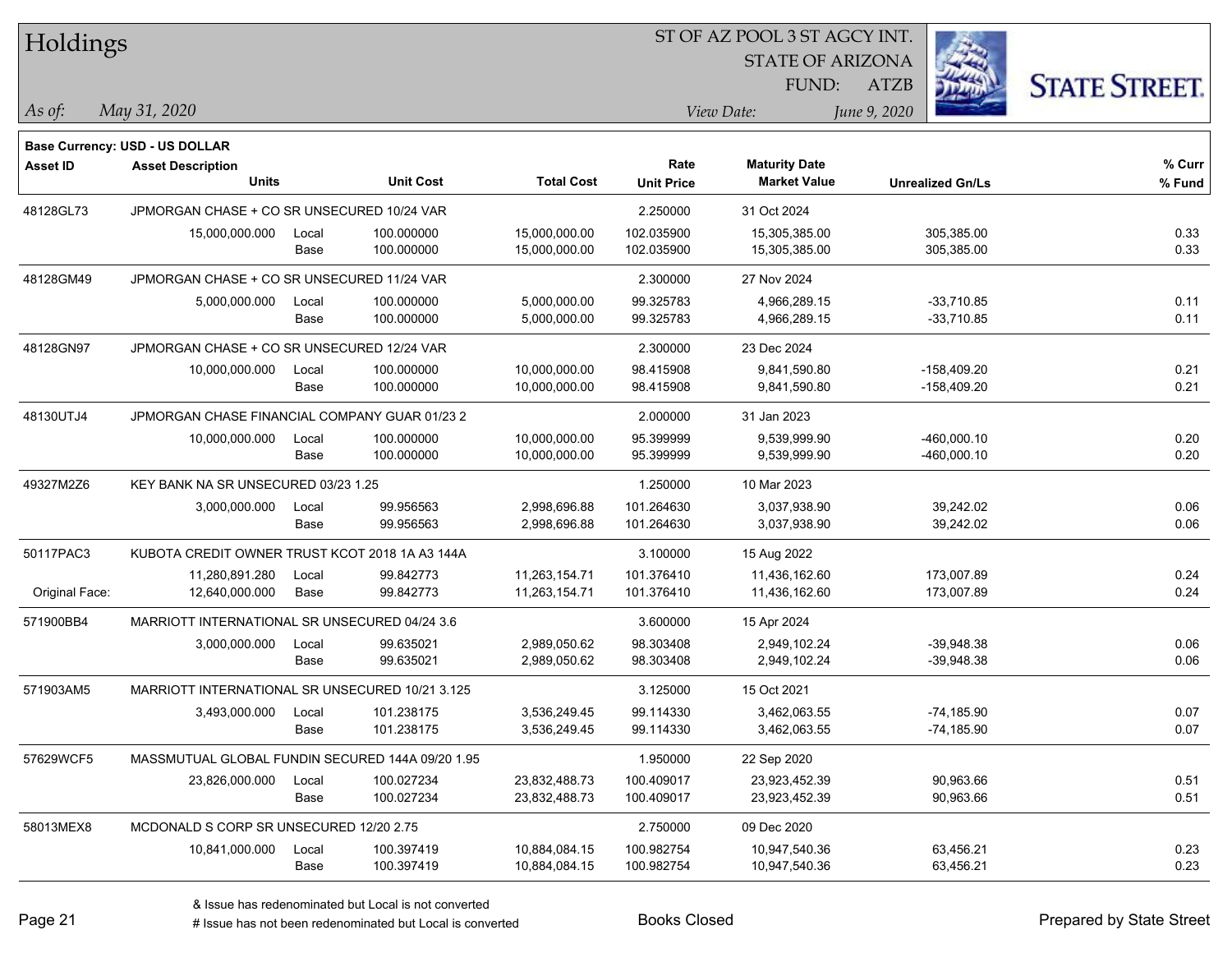| Holdings        |                                                      |       |                  |                   |                   | ST OF AZ POOL 3 ST AGCY INT. |                         |                      |
|-----------------|------------------------------------------------------|-------|------------------|-------------------|-------------------|------------------------------|-------------------------|----------------------|
|                 |                                                      |       |                  |                   |                   | <b>STATE OF ARIZONA</b>      |                         |                      |
|                 |                                                      |       |                  |                   |                   | FUND:                        | <b>ATZB</b>             | <b>STATE STREET.</b> |
| As of:          | May 31, 2020                                         |       |                  |                   |                   | View Date:                   | June 9, 2020            |                      |
|                 | <b>Base Currency: USD - US DOLLAR</b>                |       |                  |                   |                   |                              |                         |                      |
| <b>Asset ID</b> | <b>Asset Description</b>                             |       |                  |                   | Rate              | <b>Maturity Date</b>         |                         | % Curr               |
|                 | <b>Units</b>                                         |       | <b>Unit Cost</b> | <b>Total Cost</b> | <b>Unit Price</b> | <b>Market Value</b>          | <b>Unrealized Gn/Ls</b> | % Fund               |
| 58769QAB7       | MERCEDES BENZ AUTO LEASE TRUST MBALT 2019 B A2       |       |                  |                   | 2.010000          | 15 Dec 2021                  |                         |                      |
|                 | 2,528,020.720                                        | Local | 99.995897        | 2,527,917.00      | 100.178320        | 2,532,528.69                 | 4,611.69                | 0.05                 |
| Original Face:  | 2,750,000.000                                        | Base  | 99.995897        | 2,527,917.00      | 100.178320        | 2,532,528.69                 | 4,611.69                | 0.05                 |
| 594918BP8       | MICROSOFT CORP SR UNSECURED 08/21 1.55               |       |                  |                   | 1.550000          | 08 Aug 2021                  |                         |                      |
|                 | 50,000,000.000                                       | Local | 99.976923        | 49,988,461.53     | 101.391782        | 50,695,891.00                | 707,429.47              | 1.08                 |
|                 |                                                      | Base  | 99.976923        | 49,988,461.53     | 101.391782        | 50,695,891.00                | 707,429.47              | 1.08                 |
| 594918BW3       | MICROSOFT CORP SR UNSECURED 02/22 2.4                |       |                  |                   | 2.400000          | 06 Feb 2022                  |                         |                      |
|                 | 10,354,000.000                                       | Local | 100.967104       | 10,454,133.95     | 103.415700        | 10,707,661.58                | 253,527.63              | 0.23                 |
|                 |                                                      | Base  | 100.967104       | 10,454,133.95     | 103.415700        | 10,707,661.58                | 253,527.63              | 0.23                 |
| 637432NM3       | NATIONAL RURAL UTIL COOP COLLATERAL T 04/22 2.4      |       |                  |                   | 2.400000          | 25 Apr 2022                  |                         |                      |
|                 | 8,867,000.000                                        | Local | 103.268189       | 9,156,790.36      | 103.198192        | 9,150,583.68                 | $-6,206.68$             | 0.20                 |
|                 |                                                      | Base  | 103.268189       | 9,156,790.36      | 103.198192        | 9,150,583.68                 | $-6,206.68$             | 0.20                 |
| 64952WCE1       | NEW YORK LIFE GLOBAL FDG SR SECURED 144A 04/21 2     |       |                  |                   | 2.000000          | 13 Apr 2021                  |                         |                      |
|                 | 3,000,000.000                                        | Local | 99.974561        | 2,999,236.82      | 101.458439        | 3,043,753.17                 | 44,516.35               | 0.07                 |
|                 |                                                      | Base  | 99.974561        | 2,999,236.82      | 101.458439        | 3,043,753.17                 | 44,516.35               | 0.07                 |
| 654740AN9       | NISSAN MOTOR ACCEPTANCE SR UNSECURED 144A 03/21 2.55 |       |                  |                   | 2.550000          | 08 Mar 2021                  |                         |                      |
|                 | 10,000,000.000                                       | Local | 99.981436        | 9,998,143.55      | 97.219903         | 9,721,990.30                 | $-276, 153.25$          | 0.21                 |
|                 |                                                      | Base  | 99.981436        | 9,998,143.55      | 97.219903         | 9,721,990.30                 | $-276, 153.25$          | 0.21                 |
| 655844BJ6       | NORFOLK SOUTHERN CORP SR UNSECURED 04/22 3           |       |                  |                   | 3.000000          | 01 Apr 2022                  |                         |                      |
|                 | 3,140,000.000                                        | Local | 101.830697       | 3,197,483.89      | 103.333494        | 3,244,671.71                 | 47,187.82               | 0.07                 |
|                 |                                                      | Base  | 101.830697       | 3,197,483.89      | 103.333494        | 3,244,671.71                 | 47,187.82               | 0.07                 |
| 693476BL6       | PNC FINANCIAL SERVICES SR UNSECURED 08/20 4.375      |       |                  |                   | 4.375000          | 11 Aug 2020                  |                         |                      |
|                 | 4,000,000.000                                        | Local | 100.408575       | 4,016,342.98      | 100.736033        | 4,029,441.32                 | 13,098.34               | 0.09                 |
|                 |                                                      | Base  | 100.408575       | 4,016,342.98      | 100.736033        | 4,029,441.32                 | 13,098.34               | 0.09                 |
| 717081ER0       | PFIZER INC SR UNSECURED 03/22 2.8                    |       |                  |                   | 2.800000          | 11 Mar 2022                  |                         |                      |
|                 | 3,000,000.000                                        | Local | 99.996453        | 2,999,893.58      | 104.262279        | 3,127,868.37                 | 127,974.79              | 0.07                 |
|                 |                                                      | Base  | 99.996453        | 2,999,893.58      | 104.262279        | 3,127,868.37                 | 127,974.79              | 0.07                 |
| 74005PBA1       | PRAXAIR INC COMPANY GUAR 02/22 2.45                  |       |                  |                   | 2.450000          | 15 Feb 2022                  |                         |                      |
|                 | 3,000,000.000                                        | Local | 101.271542       | 3,038,146.27      | 102.434429        | 3,073,032.87                 | 34,886.60               | 0.07                 |
|                 |                                                      | Base  | 101.271542       | 3,038,146.27      | 102.434429        | 3,073,032.87                 | 34,886.60               | 0.07                 |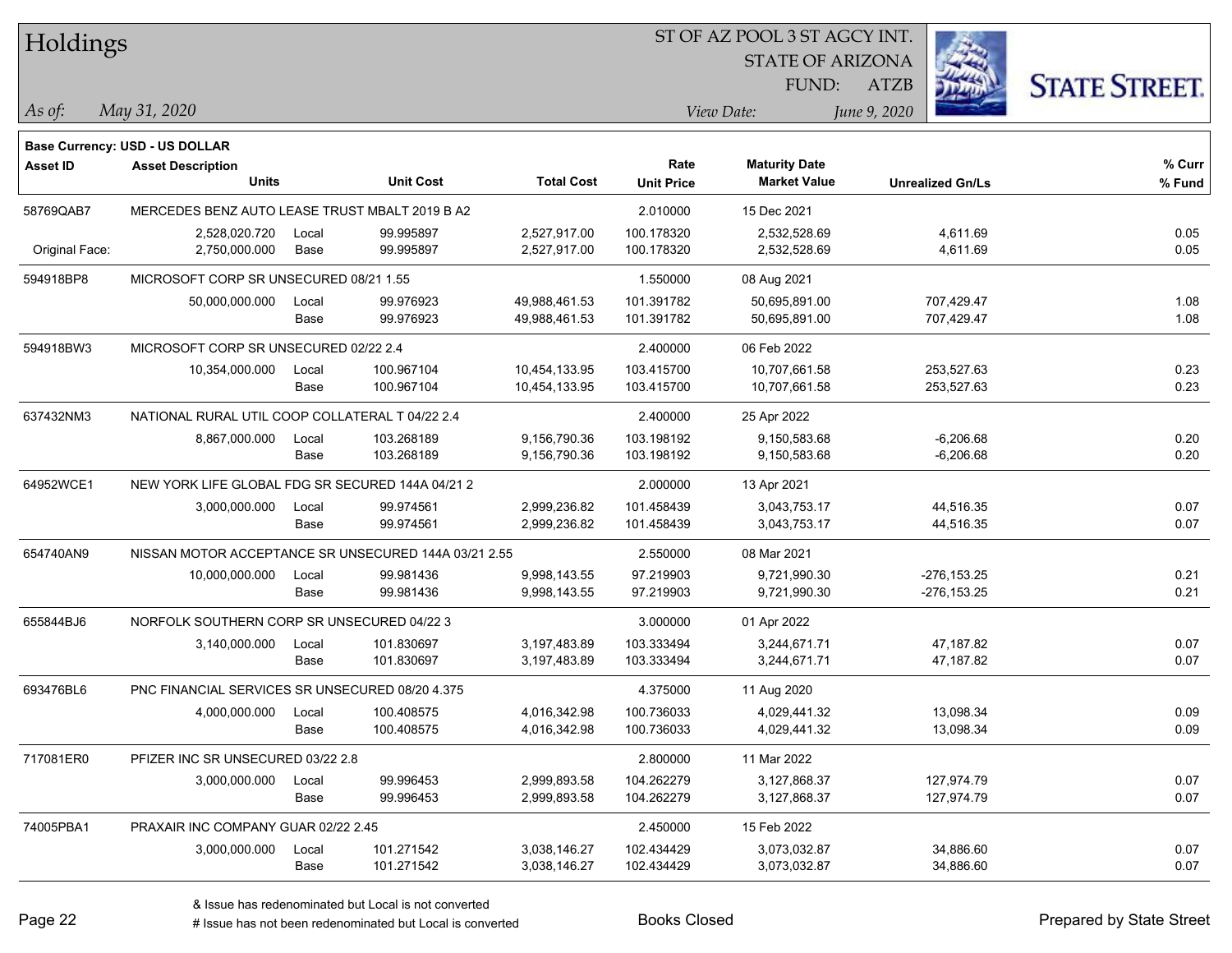| Holdings        |                                              |       |                  |                   | ST OF AZ POOL 3 ST AGCY INT. |                         |                         |                      |  |  |  |
|-----------------|----------------------------------------------|-------|------------------|-------------------|------------------------------|-------------------------|-------------------------|----------------------|--|--|--|
|                 |                                              |       |                  |                   |                              | <b>STATE OF ARIZONA</b> |                         |                      |  |  |  |
|                 |                                              |       |                  |                   |                              | FUND:                   | <b>ATZB</b>             | <b>STATE STREET.</b> |  |  |  |
| $ $ As of:      | May 31, 2020                                 |       |                  |                   |                              | View Date:              | June 9, 2020            |                      |  |  |  |
|                 | <b>Base Currency: USD - US DOLLAR</b>        |       |                  |                   |                              |                         |                         |                      |  |  |  |
| <b>Asset ID</b> | <b>Asset Description</b>                     |       |                  |                   | Rate                         | <b>Maturity Date</b>    |                         | % Curr               |  |  |  |
|                 | <b>Units</b>                                 |       | <b>Unit Cost</b> | <b>Total Cost</b> | <b>Unit Price</b>            | <b>Market Value</b>     | <b>Unrealized Gn/Ls</b> | % Fund               |  |  |  |
| 78014RAP5       | ROYAL BANK OF CANADA SR UNSECURED 09/21 VAR  |       |                  |                   | 1.545130                     | 21 Sep 2021             |                         |                      |  |  |  |
|                 | 10,000,000.000                               | Local | 99.915525        | 9,991,552.54      | 99.101858                    | 9,910,185.80            | $-81,366.74$            | 0.21                 |  |  |  |
|                 |                                              | Base  | 99.915525        | 9,991,552.54      | 99.101858                    | 9,910,185.80            | $-81,366.74$            | 0.21                 |  |  |  |
| 78014RAQ3       | ROYAL BANK OF CANADA SR UNSECURED 10/21 VAR  |       |                  |                   | 3.000000                     | 22 Oct 2021             |                         |                      |  |  |  |
|                 | 10,000,000.000                               | Local | 100.000000       | 10,000,000.00     | 102.897000                   | 10,289,700.00           | 289,700.00              | 0.22                 |  |  |  |
|                 |                                              | Base  | 100.000000       | 10,000,000.00     | 102.897000                   | 10,289,700.00           | 289,700.00              | 0.22                 |  |  |  |
| 78014RBX7       | ROYAL BANK OF CANADA SR UNSECURED 01/25 VAR  |       |                  |                   | 2.300000                     | 30 Jan 2025             |                         |                      |  |  |  |
|                 | 10,000,000.000                               | Local | 100.000000       | 10,000,000.00     | 101.758820                   | 10,175,882.00           | 175,882.00              | 0.22                 |  |  |  |
|                 |                                              | Base  | 100.000000       | 10,000,000.00     | 101.758820                   | 10,175,882.00           | 175,882.00              | 0.22                 |  |  |  |
| 78014RCM0       | ROYAL BANK OF CANADA SR UNSECURED 03/25 VAR  |       |                  |                   | 1.500000                     | 27 Mar 2025             |                         |                      |  |  |  |
|                 | 10,000,000.000                               | Local | 100.000000       | 10,000,000.00     | 103.852000                   | 10,385,200.00           | 385,200.00              | 0.22                 |  |  |  |
|                 |                                              | Base  | 100.000000       | 10,000,000.00     | 103.852000                   | 10,385,200.00           | 385,200.00              | 0.22                 |  |  |  |
| 78446YAA1       | SLM STUDENT LOAN TRUST SLMA 2012 2 A         |       |                  |                   | 0.868250                     | 25 Jan 2029             |                         |                      |  |  |  |
|                 | 900,206.760                                  | Local | 100.000000       | 900,206.76        | 92.109910                    | 829,179.64              | $-71,027.12$            | 0.02                 |  |  |  |
| Original Face:  | 2,838,688.000                                | Base  | 100.000000       | 900,206.76        | 92.109910                    | 829,179.64              | $-71,027.12$            | 0.02                 |  |  |  |
| 863667BA8       | STRYKER CORP SR UNSECURED 06/25 1.15         |       |                  |                   | 1.150000                     | 15 Jun 2025             |                         |                      |  |  |  |
|                 | 5,000,000.000                                | Local | 99.766000        | 4,988,300.00      | 100.002161                   | 5,000,108.05            | 11,808.05               | 0.11                 |  |  |  |
|                 |                                              | Base  | 99.766000        | 4,988,300.00      | 100.002161                   | 5,000,108.05            | 11,808.05               | 0.11                 |  |  |  |
| 86787EBE6       | TRUIST BANK SR UNSECURED 05/22 2.8           |       |                  |                   | 2.800000                     | 17 May 2022             |                         |                      |  |  |  |
|                 | 10,000,000.000                               | Local | 99.966729        | 9,996,672.90      | 104.106927                   | 10,410,692.70           | 414,019.80              | 0.22                 |  |  |  |
|                 |                                              | Base  | 99.966729        | 9,996,672.90      | 104.106927                   | 10,410,692.70           | 414,019.80              | 0.22                 |  |  |  |
| 89114Q3J5       | TORONTO DOMINION BANK SR UNSECURED 07/22 VAR |       |                  |                   | 2.750000                     | 22 Jul 2022             |                         |                      |  |  |  |
|                 | 5,000,000.000                                | Local | 100.000000       | 5,000,000.00      | 100.138684                   | 5,006,934.20            | 6,934.20                | 0.11                 |  |  |  |
|                 |                                              | Base  | 100.000000       | 5,000,000.00      | 100.138684                   | 5,006,934.20            | 6,934.20                | 0.11                 |  |  |  |
| 89114Q5A2       | TORONTO DOMINION BANK SR UNSECURED 08/24 VAR |       |                  |                   | 2.450000                     | 14 Aug 2024             |                         |                      |  |  |  |
|                 | 10,000,000.000                               | Local | 100.000000       | 10,000,000.00     | 105.156200                   | 10,515,620.00           | 515,620.00              | 0.22                 |  |  |  |
|                 |                                              | Base  | 100.000000       | 10,000,000.00     | 105.156200                   | 10,515,620.00           | 515,620.00              | 0.22                 |  |  |  |
| 89114Q5V6       | TORONTO DOMINION BANK SR UNSECURED 08/24 VAR |       |                  |                   | 2.300000                     | 30 Aug 2024             |                         |                      |  |  |  |
|                 | 10,000,000.000                               | Local | 100.000000       | 10,000,000.00     | 100.251659                   | 10,025,165.90           | 25,165.90               | 0.21                 |  |  |  |
|                 |                                              | Base  | 100.000000       | 10,000,000.00     | 100.251659                   | 10,025,165.90           | 25,165.90               | 0.21                 |  |  |  |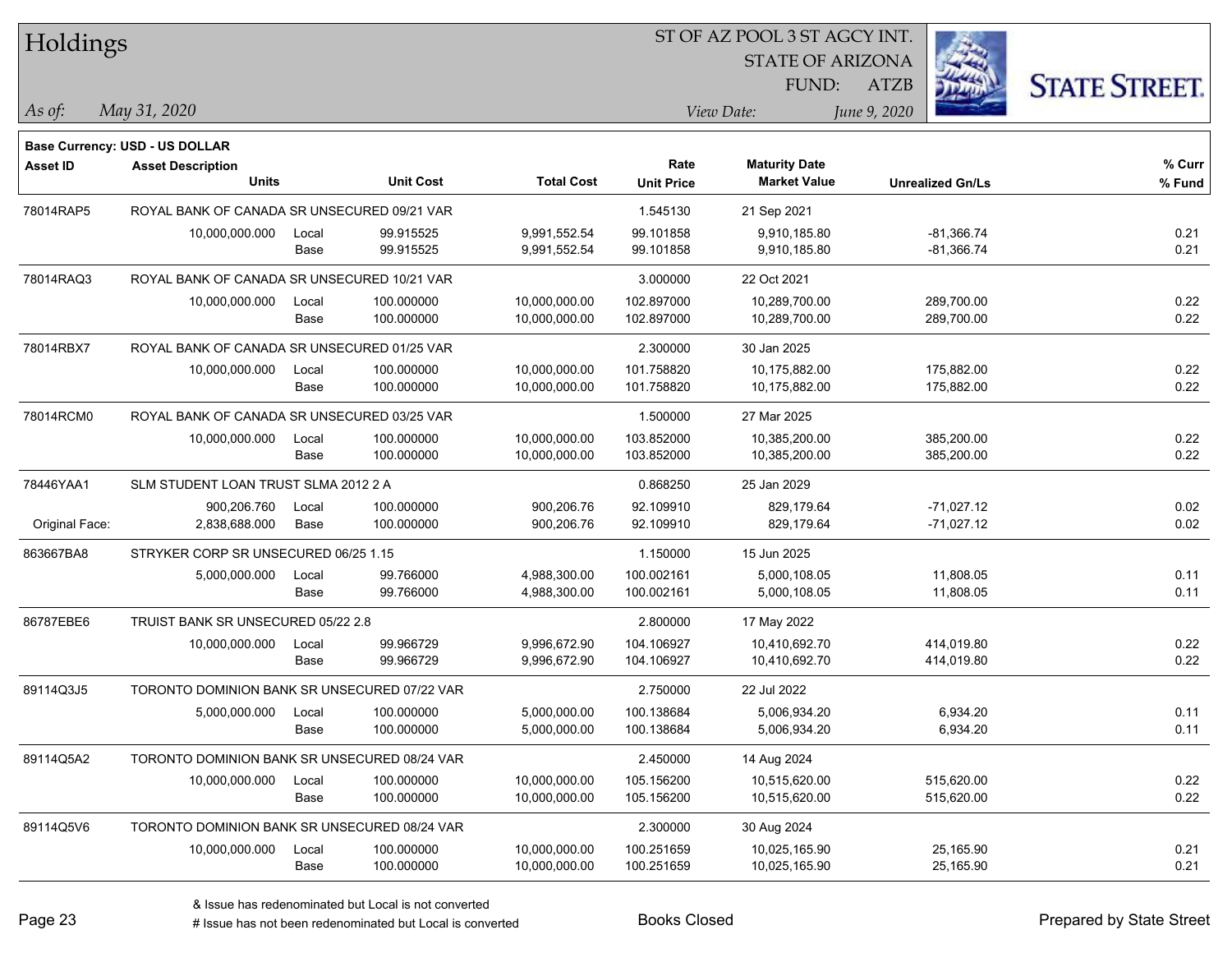| Holdings        |                                                  |       |                  |                   |                   | ST OF AZ POOL 3 ST AGCY INT. |                         |                      |
|-----------------|--------------------------------------------------|-------|------------------|-------------------|-------------------|------------------------------|-------------------------|----------------------|
|                 |                                                  |       |                  |                   |                   | <b>STATE OF ARIZONA</b>      |                         |                      |
|                 |                                                  |       |                  |                   |                   | FUND:                        | <b>ATZB</b>             | <b>STATE STREET.</b> |
| As of:          | May 31, 2020                                     |       |                  |                   |                   | View Date:                   | June 9, 2020            |                      |
|                 |                                                  |       |                  |                   |                   |                              |                         |                      |
|                 | <b>Base Currency: USD - US DOLLAR</b>            |       |                  |                   | Rate              | <b>Maturity Date</b>         |                         | % Curr               |
| <b>Asset ID</b> | <b>Asset Description</b><br><b>Units</b>         |       | <b>Unit Cost</b> | <b>Total Cost</b> | <b>Unit Price</b> | <b>Market Value</b>          | <b>Unrealized Gn/Ls</b> | % Fund               |
| 89114RDF0       | TORONTO DOMINION BANK SR UNSECURED 02/25 VAR     |       |                  |                   | 1.750000          | 28 Feb 2025                  |                         |                      |
|                 | 1,429,000.000                                    | Local | 100.000000       | 1,429,000.00      | 98.793867         | 1,411,764.36                 | $-17,235.64$            | 0.03                 |
|                 |                                                  | Base  | 100.000000       | 1,429,000.00      | 98.793867         | 1,411,764.36                 | $-17,235.64$            | 0.03                 |
| 89233MAB9       | TOYOTA AUTO RECEIVABLES OWNER TAOT 2019 D A2     |       |                  |                   | 1.920000          | 15 Jul 2022                  |                         |                      |
|                 | 8,000,000.000                                    | Local | 99.993719        | 7,999,497.48      | 100.634375        | 8,050,750.00                 | 51,252.52               | 0.17                 |
| Original Face:  | 8,000,000.000                                    | Base  | 99.993719        | 7,999,497.48      | 100.634375        | 8,050,750.00                 | 51,252.52               | 0.17                 |
| 89236TEX9       | TOYOTA MOTOR CREDIT CORP SR UNSECURED 04/21 VAR  |       |                  |                   | 1.191380          | 26 Apr 2021                  |                         |                      |
|                 | 5,000,000.000                                    | Local | 99.918645        | 4,995,932.24      | 99.666787         | 4,983,339.35                 | $-12,592.89$            | 0.11                 |
|                 |                                                  | Base  | 99.918645        | 4,995,932.24      | 99.666787         | 4,983,339.35                 | $-12,592.89$            | 0.11                 |
| 89236TFX8       | TOYOTA MOTOR CREDIT CORP SR UNSECURED 04/22 2.65 |       |                  |                   | 2.650000          | 12 Apr 2022                  |                         |                      |
|                 | 13,000,000.000                                   | Local | 99.960912        | 12,994,918.61     | 103.391469        | 13,440,890.97                | 445,972.36              | 0.29                 |
|                 |                                                  | Base  | 99.960912        | 12,994,918.61     | 103.391469        | 13,440,890.97                | 445,972.36              | 0.29                 |
| 89236TGS8       | TOYOTA MOTOR CREDIT CORP SR UNSECURED 08/21 VAR  |       |                  |                   | 0.558500          | 13 Aug 2021                  |                         |                      |
|                 | 2,000,000.000                                    | Local | 100.000000       | 2,000,000.00      | 99.450352         | 1,989,007.04                 | $-10,992.96$            | 0.04                 |
|                 |                                                  | Base  | 100.000000       | 2,000,000.00      | 99.450352         | 1,989,007.04                 | $-10,992.96$            | 0.04                 |
| 89236TGT6       | TOYOTA MOTOR CREDIT CORP SR UNSECURED 02/25 1.8  |       |                  |                   | 1.800000          | 13 Feb 2025                  |                         |                      |
|                 | 10,000,000.000                                   | Local | 99.936997        | 9,993,699.73      | 102.307260        | 10,230,726.00                | 237,026.27              | 0.22                 |
|                 |                                                  | Base  | 99.936997        | 9,993,699.73      | 102.307260        | 10,230,726.00                | 237,026.27              | 0.22                 |
| 89788JAA7       | TRUIST BANK SR UNSECURED 03/25 1.5               |       |                  |                   | 1.500000          | 10 Mar 2025                  |                         |                      |
|                 | 2,000,000.000                                    | Local | 99.803619        | 1,996,072.37      | 101.920334        | 2,038,406.68                 | 42,334.31               | 0.04                 |
|                 |                                                  | Base  | 99.803619        | 1,996,072.37      | 101.920334        | 2,038,406.68                 | 42,334.31               | 0.04                 |
| 90327QD30       | USAA CAPITAL CORP SR UNSECURED 144A 06/21 2.625  |       |                  |                   | 2.625000          | 01 Jun 2021                  |                         |                      |
|                 | 13,810,000.000                                   | Local | 100.980429       | 13,945,397.27     | 102.016310        | 14,088,452.41                | 143,055.14              | 0.30                 |
|                 |                                                  | Base  | 100.980429       | 13,945,397.27     | 102.016310        | 14,088,452.41                | 143,055.14              | 0.30                 |
| 904764BF3       | UNILEVER CAPITAL CORP COMPANY GUAR 03/22 3       |       |                  |                   | 3.000000          | 07 Mar 2022                  |                         |                      |
|                 | 10,000,000.000                                   | Local | 102.357158       | 10,235,715.79     | 104.556103        | 10,455,610.30                | 219,894.51              | 0.22                 |
|                 |                                                  | Base  | 102.357158       | 10,235,715.79     | 104.556103        | 10,455,610.30                | 219,894.51              | 0.22                 |
| 91159HHX1       | US BANCORP SR UNSECURED 07/24 2.4                |       |                  |                   | 2.400000          | 30 Jul 2024                  |                         |                      |
|                 | 2,000,000.000                                    | Local | 99.918512        | 1,998,370.24      | 105.846837        | 2,116,936.74                 | 118,566.50              | 0.05                 |
|                 |                                                  | Base  | 99.918512        | 1,998,370.24      | 105.846837        | 2,116,936.74                 | 118,566.50              | 0.05                 |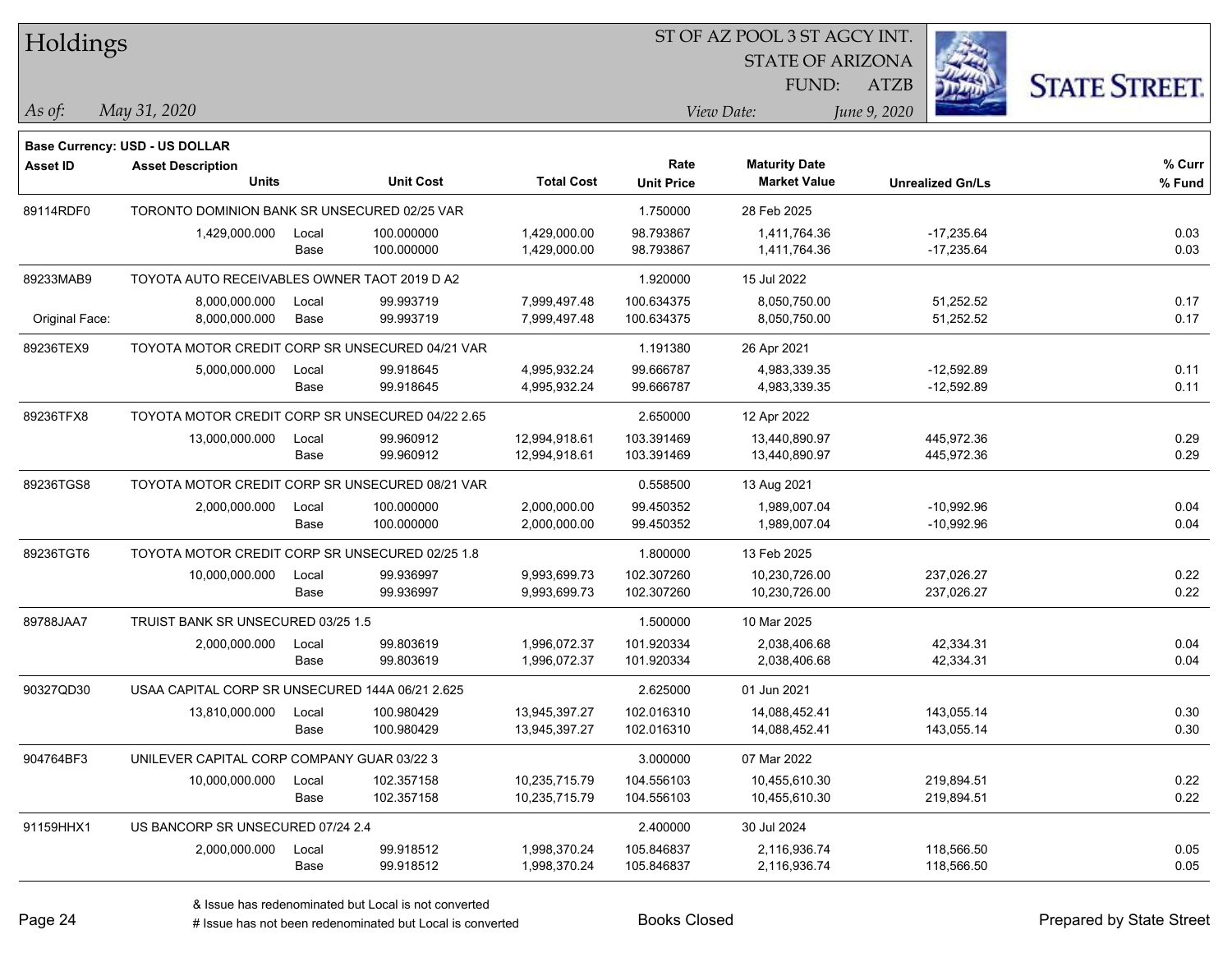| Holdings        |                                                |       |                  |                   |                   | ST OF AZ POOL 3 ST AGCY INT. |              |                         |                      |
|-----------------|------------------------------------------------|-------|------------------|-------------------|-------------------|------------------------------|--------------|-------------------------|----------------------|
|                 |                                                |       |                  |                   |                   | <b>STATE OF ARIZONA</b>      |              |                         |                      |
|                 |                                                |       |                  |                   |                   | FUND:                        | <b>ATZB</b>  |                         | <b>STATE STREET.</b> |
| As of:          | May 31, 2020                                   |       |                  |                   |                   | View Date:                   | June 9, 2020 |                         |                      |
|                 | <b>Base Currency: USD - US DOLLAR</b>          |       |                  |                   |                   |                              |              |                         |                      |
| <b>Asset ID</b> | <b>Asset Description</b>                       |       |                  |                   | Rate              | <b>Maturity Date</b>         |              |                         | % Curr               |
|                 | <b>Units</b>                                   |       | <b>Unit Cost</b> | <b>Total Cost</b> | <b>Unit Price</b> | <b>Market Value</b>          |              | <b>Unrealized Gn/Ls</b> | % Fund               |
| 9127962W8       | TREASURY BILL 06/20 0.00000                    |       |                  |                   | 0.010000          | 23 Jun 2020                  |              |                         |                      |
|                 | 40,000,000.000                                 | Local | 99.994194        | 39,997,677.74     | 99.992514         | 39,997,005.60                |              | $-672.14$               | 0.86                 |
|                 |                                                | Base  | 99.994194        | 39,997,677.74     | 99.992514         | 39,997,005.60                |              | $-672.14$               | 0.86                 |
| 9127962X6       | TREASURY BILL 06/20 0.00000                    |       |                  |                   | 0.010000          | 30 Jun 2020                  |              |                         |                      |
|                 | 40,000,000.000                                 | Local | 99.992750        | 39,997,100.00     | 99.988920         | 39,995,568.00                |              | $-1,532.00$             | 0.86                 |
|                 |                                                | Base  | 99.992750        | 39,997,100.00     | 99.988920         | 39,995,568.00                |              | $-1,532.00$             | 0.86                 |
| 912796WY1       | TREASURY BILL 07/20 0.00000                    |       |                  |                   |                   | 30 Jul 2020                  |              |                         |                      |
|                 | 30,000,000.000                                 | Local | 99.980334        | 29,994,100.06     | 99.977465         | 29,993,239.50                |              | $-860.56$               | 0.64                 |
|                 |                                                | Base  | 99.980334        | 29,994,100.06     | 99.977465         | 29,993,239.50                |              | $-860.56$               | 0.64                 |
| 9128284Y3       | US TREASURY N/B 08/20 2.625                    |       |                  |                   | 2.625000          | 31 Aug 2020                  |              |                         |                      |
|                 | 20,000,000.000                                 | Local | 99.962163        | 19,992,432.60     | 100.616559        | 20,123,311.80                |              | 130,879.20              | 0.43                 |
|                 |                                                | Base  | 99.962163        | 19,992,432.60     | 100.616559        | 20,123,311.80                |              | 130,879.20              | 0.43                 |
| 9128285B2       | US TREASURY N/B 09/20 2.75                     |       |                  |                   | 2.750000          | 30 Sep 2020                  |              |                         |                      |
|                 | 40,000,000.000                                 | Local | 99.977636        | 39,991,054.53     | 100.839844        | 40,335,937.60                |              | 344,883.07              | 0.86                 |
|                 |                                                | Base  | 99.977636        | 39,991,054.53     | 100.839844        | 40,335,937.60                |              | 344,883.07              | 0.86                 |
| 912828P87       | US TREASURY N/B 02/21 1.125                    |       |                  |                   | 1.125000          | 28 Feb 2021                  |              |                         |                      |
|                 | 5,000,000.000                                  | Local | 99.864275        | 4,993,213.74      | 100.695312        | 5,034,765.60                 |              | 41,551.86               | 0.11                 |
|                 |                                                | Base  | 99.864275        | 4,993,213.74      | 100.695312        | 5,034,765.60                 |              | 41,551.86               | 0.11                 |
| 912828XV7       | US TREASURY N/B 06/19 1.25                     |       |                  |                   | 1.250000          | 30 Jun 2019                  |              |                         |                      |
|                 | 0.000                                          | Local | 0.000000         | $-0.03$           | 0.000000          | 0.00                         |              | 0.03                    | 0.00                 |
|                 |                                                | Base  | 0.000000         | $-0.03$           | 0.000000          | 0.00                         |              | 0.03                    | 0.00                 |
| 91324PDG4       | UNITEDHEALTH GROUP INC SR UNSECURED 06/21 VAR  |       |                  |                   | 1.000500          | 15 Jun 2021                  |              |                         |                      |
|                 | 3,000,000.000                                  | Local | 100.000000       | 3,000,000.00      | 99.971394         | 2,999,141.82                 |              | -858.18                 | 0.06                 |
|                 |                                                | Base  | 100.000000       | 3,000,000.00      | 99.971394         | 2,999,141.82                 |              | $-858.18$               | 0.06                 |
| 91324PDH2       | UNITEDHEALTH GROUP INC SR UNSECURED 06/21 3.15 |       |                  |                   | 3.150000          | 15 Jun 2021                  |              |                         |                      |
|                 | 3,000,000.000                                  | Local | 99.981258        | 2,999,437.74      | 102.897924        | 3,086,937.72                 |              | 87,499.98               | 0.07                 |
|                 |                                                | Base  | 99.981258        | 2,999,437.74      | 102.897924        | 3,086,937.72                 |              | 87,499.98               | 0.07                 |
| 92347YAA2       | VERIZON OWNER TRUST VZOT 2019 A A1A            |       |                  |                   | 2.930000          | 20 Sep 2023                  |              |                         |                      |
|                 | 8,000,000.000                                  | Local | 99.985400        | 7,998,831.96      | 102.958840        | 8,236,707.20                 |              | 237,875.24              | 0.18                 |
| Original Face:  | 8,000,000.000                                  | Base  | 99.985400        | 7,998,831.96      | 102.958840        | 8,236,707.20                 |              | 237,875.24              | 0.18                 |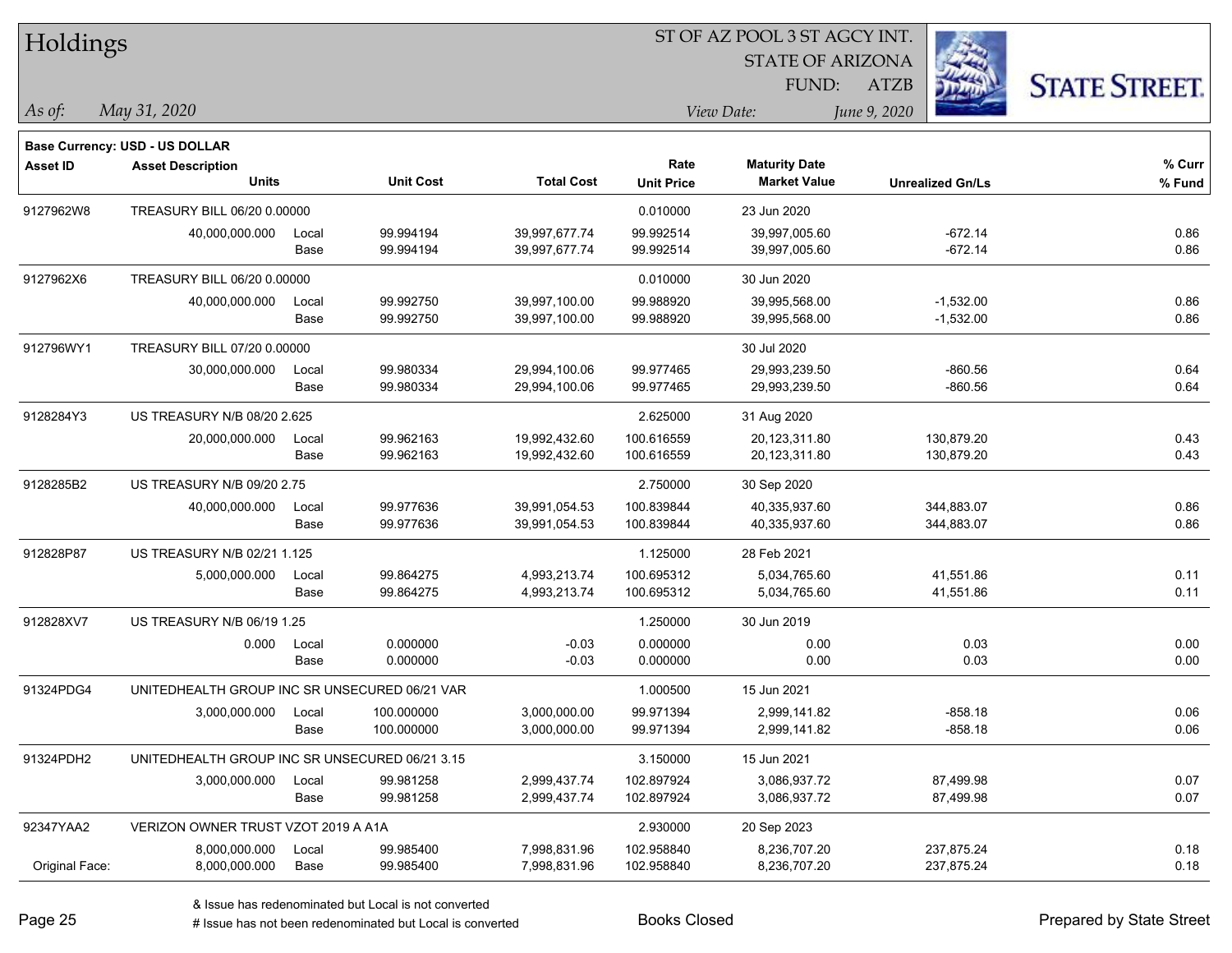| Holdings        |                                               |       |                  |                   |                   | ST OF AZ POOL 3 ST AGCY INT. |              |                         |                      |
|-----------------|-----------------------------------------------|-------|------------------|-------------------|-------------------|------------------------------|--------------|-------------------------|----------------------|
|                 |                                               |       |                  |                   |                   | <b>STATE OF ARIZONA</b>      |              |                         |                      |
|                 |                                               |       |                  |                   |                   | FUND:                        | <b>ATZB</b>  |                         | <b>STATE STREET.</b> |
| As of:          | May 31, 2020                                  |       |                  |                   |                   | View Date:                   | June 9, 2020 |                         |                      |
|                 | Base Currency: USD - US DOLLAR                |       |                  |                   |                   |                              |              |                         |                      |
| <b>Asset ID</b> | <b>Asset Description</b>                      |       |                  |                   | Rate              | <b>Maturity Date</b>         |              |                         | % Curr               |
|                 | <b>Units</b>                                  |       | <b>Unit Cost</b> | <b>Total Cost</b> | <b>Unit Price</b> | <b>Market Value</b>          |              | <b>Unrealized Gn/Ls</b> | % Fund               |
| 92348TAA2       | VERIZON OWNER TRUST VZOT 2020 A A1A           |       |                  |                   | 1.850000          | 22 Jul 2024                  |              |                         |                      |
|                 | 5,500,000.000                                 | Local | 99.989178        | 5,499,404.77      | 102.547870        | 5,640,132.85                 |              | 140,728.08              | 0.12                 |
| Original Face:  | 5,500,000.000                                 | Base  | 99.989178        | 5,499,404.77      | 102.547870        | 5,640,132.85                 |              | 140,728.08              | 0.12                 |
| 92348XAA3       | VERIZON OWNER TRUST VZOT 2018 A A1A           |       |                  |                   | 3.230000          | 20 Apr 2023                  |              |                         |                      |
|                 | 5,000,000.000                                 | Local | 99.999006        | 4,999,950.31      | 102.375580        | 5,118,779.00                 |              | 118,828.69              | 0.11                 |
| Original Face:  | 5,000,000.000                                 | Base  | 99.999006        | 4,999,950.31      | 102.375580        | 5,118,779.00                 |              | 118,828.69              | 0.11                 |
| 931142EF6       | WALMART INC SR UNSECURED 06/20 VAR            |       |                  |                   | 1.235130          | 23 Jun 2020                  |              |                         |                      |
|                 | 10,000,000.000                                | Local | 100.000000       | 10,000,000.00     | 99.994188         | 9,999,418.80                 |              | $-581.20$               | 0.21                 |
|                 |                                               | Base  | 100.000000       | 10,000,000.00     | 99.994188         | 9,999,418.80                 |              | $-581.20$               | 0.21                 |
| 931142EG4       | WALMART INC SR UNSECURED 06/20 2.85           |       |                  |                   | 2.850000          | 23 Jun 2020                  |              |                         |                      |
|                 | 5,000,000.000                                 | Local | 99.999062        | 4,999,953.09      | 100.169621        | 5,008,481.05                 |              | 8,527.96                | 0.11                 |
|                 |                                               | Base  | 99.999062        | 4,999,953.09      | 100.169621        | 5,008,481.05                 |              | 8,527.96                | 0.11                 |
| 931142EL3       | WALMART INC SR UNSECURED 07/24 2.85           |       |                  |                   | 2.850000          | 08 Jul 2024                  |              |                         |                      |
|                 | 3,000,000.000                                 | Local | 99.903964        | 2,997,118.92      | 108.420989        | 3,252,629.67                 |              | 255,510.75              | 0.07                 |
|                 |                                               | Base  | 99.903964        | 2,997,118.92      | 108.420989        | 3,252,629.67                 |              | 255,510.75              | 0.07                 |
| 94106LAY5       | WASTE MANAGEMENT INC COMPANY GUAR 09/22 2.9   |       |                  |                   | 2.900000          | 15 Sep 2022                  |              |                         |                      |
|                 | 1,625,000.000                                 | Local | 104.519626       | 1,698,443.93      | 104.542001        | 1,698,807.52                 |              | 363.59                  | 0.04                 |
|                 |                                               | Base  | 104.519626       | 1,698,443.93      | 104.542001        | 1,698,807.52                 |              | 363.59                  | 0.04                 |
| 949746SP7       | WELLS FARGO + COMPANY SR UNSECURED 02/22 VAR  |       |                  |                   | 1.377630          | 11 Feb 2022                  |              |                         |                      |
|                 | 4,000,000.000                                 | Local | 100.000000       | 4,000,000.00      | 100.012315        | 4,000,492.60                 |              | 492.60                  | 0.09                 |
|                 |                                               | Base  | 100.000000       | 4,000,000.00      | 100.012315        | 4,000,492.60                 |              | 492.60                  | 0.09                 |
| 94988J5T0       | WELLS FARGO BANK NA SR UNSECURED 10/21 3.625  |       |                  |                   | 3.625000          | 22 Oct 2021                  |              |                         |                      |
|                 | 5,000,000.000                                 | Local | 99.977672        | 4,998,883.61      | 103.782944        | 5,189,147.20                 |              | 190,263.59              | 0.11                 |
|                 |                                               | Base  | 99.977672        | 4,998,883.61      | 103.782944        | 5,189,147.20                 |              | 190,263.59              | 0.11                 |
| 95000U2C6       | WELLS FARGO + COMPANY SR UNSECURED 01/24 3.75 |       |                  |                   | 3.750000          | 24 Jan 2024                  |              |                         |                      |
|                 | 5,000,000.000                                 | Local | 99.867967        | 4,993,398.35      | 107.750051        | 5,387,502.55                 |              | 394,104.20              | 0.12                 |
|                 |                                               | Base  | 99.867967        | 4,993,398.35      | 107.750051        | 5,387,502.55                 |              | 394,104.20              | 0.12                 |
| 95001D3V0       | WELLS FARGO + COMPANY SR UNSECURED 08/22 VAR  |       |                  |                   | 3.000000          | 27 Aug 2022                  |              |                         |                      |
|                 | 5,000,000.000                                 | Local | 100.000000       | 5,000,000.00      | 100.066000        | 5,003,300.00                 |              | 3,300.00                | 0.11                 |
|                 |                                               | Base  | 100.000000       | 5,000,000.00      | 100.066000        | 5,003,300.00                 |              | 3,300.00                | 0.11                 |

 $\overline{\phantom{0}}$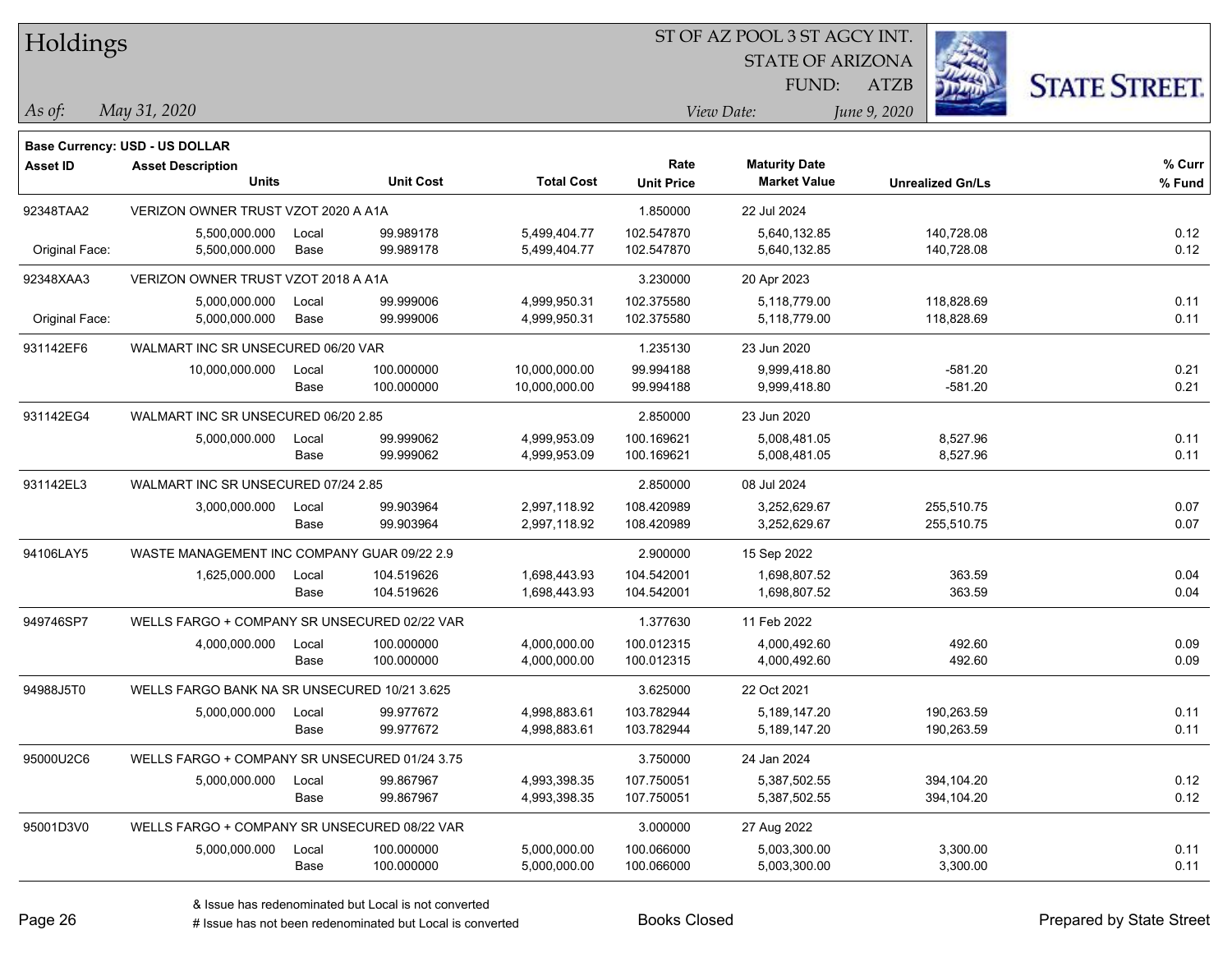| Holdings                  |                                                |               |                          |                                | ST OF AZ POOL 3 ST AGCY INT.<br><b>STATE OF ARIZONA</b> | - -                                         |                                            |                      |
|---------------------------|------------------------------------------------|---------------|--------------------------|--------------------------------|---------------------------------------------------------|---------------------------------------------|--------------------------------------------|----------------------|
| $As$ of:                  | May 31, 2020                                   |               |                          |                                |                                                         | FUND:<br>View Date:                         | <b>READ</b><br><b>ATZB</b><br>June 9, 2020 | <b>STATE STREET.</b> |
|                           | Base Currency: USD - US DOLLAR                 |               |                          |                                |                                                         |                                             |                                            |                      |
| <b>Asset ID</b>           | <b>Asset Description</b><br><b>Units</b>       |               | <b>Unit Cost</b>         | <b>Total Cost</b>              | Rate<br><b>Unit Price</b>                               | <b>Maturity Date</b><br><b>Market Value</b> | <b>Unrealized Gn/Ls</b>                    | % Curr<br>% Fund     |
| 95001D4Q0                 | WELLS FARGO + COMPANY SR UNSECURED 02/23 VAR   |               |                          |                                | 2.300000                                                | 28 Feb 2023                                 |                                            |                      |
|                           | 10,000,000.000                                 | Local<br>Base | 100.000000<br>100.000000 | 10,000,000.00<br>10,000,000.00 | 100.250356<br>100.250356                                | 10,025,035.60<br>10,025,035.60              | 25,035.60<br>25,035.60                     | 0.21<br>0.21         |
| 98163MAA6                 | WORLD OMNI AUTO RECEIVABLES TR WOART 2020 A A1 |               |                          |                                | 1.049220                                                | 15 Mar 2021                                 |                                            |                      |
| Original Face:            | 10,147,936.440<br>20,000,000.000               | Local<br>Base | 100.000000<br>100.000000 | 10,147,936.44<br>10,147,936.44 | 100.092450<br>100.092450                                | 10,157,318.21<br>10,157,318.21              | 9,381.77<br>9,381.77                       | 0.22<br>0.22         |
| <b>US DOLLAR Total</b>    |                                                |               |                          |                                |                                                         |                                             |                                            |                      |
|                           | 1,372,748,660.910                              | Local         |                          | 1,374,505,088.62               |                                                         | 1,388,476,402.57                            | 13,971,313.95                              | 29.70                |
| Original Face:            | 508,225,547.000                                | Base          |                          | 1,374,505,088.62               |                                                         | 1,388,476,402.57                            | 13,971,313.95                              | 29.70                |
| <b>FIXED INCOME Total</b> |                                                |               |                          |                                |                                                         |                                             |                                            |                      |
| Original Face:            | 1,372,748,660.910<br>508,225,547.000           | Base          |                          | 1,374,505,088.62               |                                                         | 1,388,476,402.57                            | 13,971,313.95                              | 29.70                |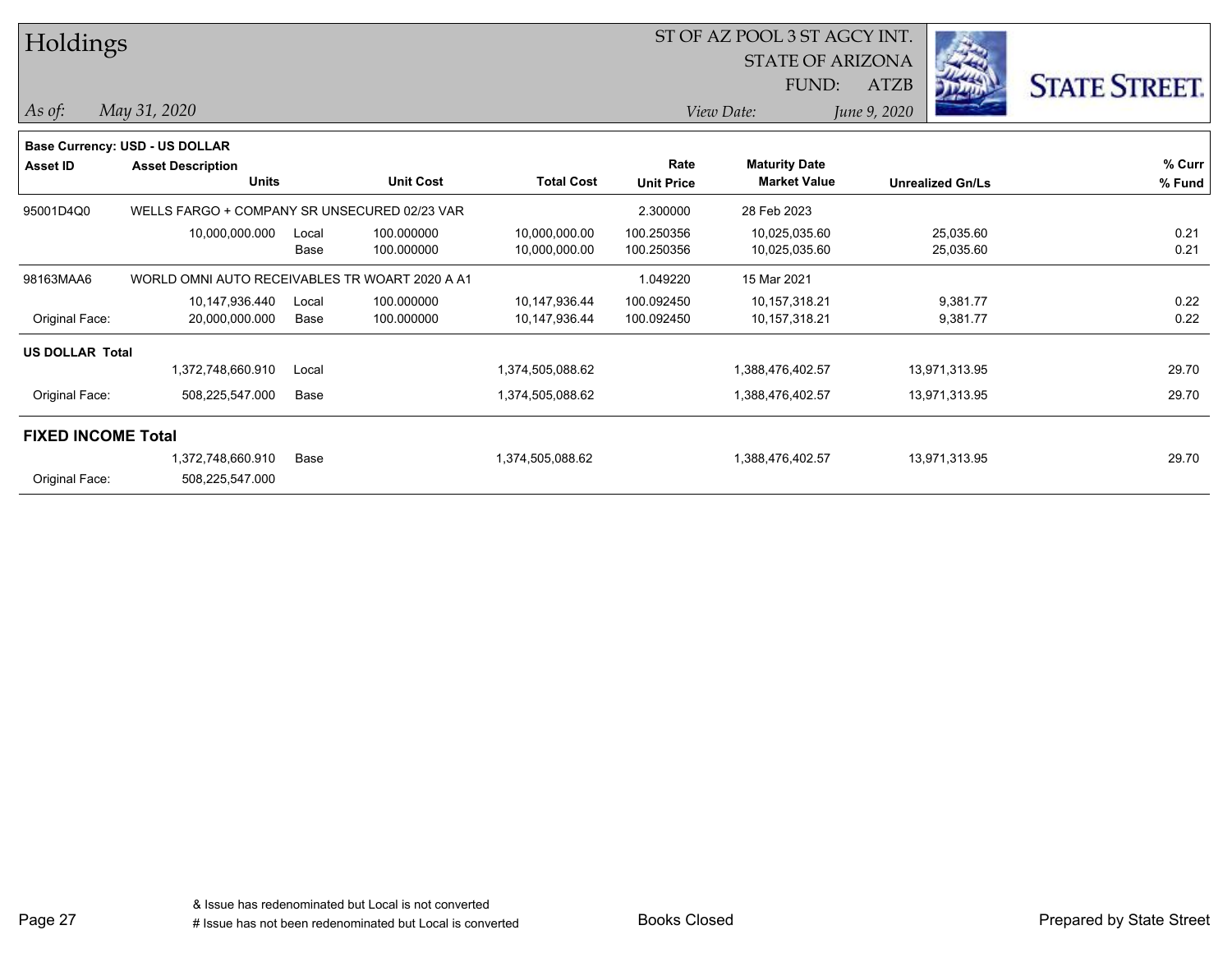| Holdings          |                                          |      |                  |                   |                           | ST OF AZ POOL 3 ST AGCY INT.<br><b>STATE OF ARIZONA</b><br>FUND: | <b>ATZB</b>  |                         | <b>STATE STREET.</b> |
|-------------------|------------------------------------------|------|------------------|-------------------|---------------------------|------------------------------------------------------------------|--------------|-------------------------|----------------------|
| $ $ As of:        | May 31, 2020                             |      |                  |                   |                           | View Date:                                                       | June 9, 2020 |                         |                      |
|                   | <b>Base Currency: USD - US DOLLAR</b>    |      |                  |                   |                           |                                                                  |              |                         |                      |
| Asset ID          | <b>Asset Description</b><br><b>Units</b> |      | <b>Unit Cost</b> | <b>Total Cost</b> | Rate<br><b>Unit Price</b> | <b>Maturity Date</b><br><b>Market Value</b>                      |              | <b>Unrealized Gn/Ls</b> | % Curr<br>% Fund     |
| <b>FUND Total</b> |                                          |      |                  |                   |                           |                                                                  |              |                         |                      |
|                   | 4,660,550,923.180                        | Base |                  | 4,661,444,881.51  |                           | 4,675,500,222.03                                                 |              | 14,055,340.52           | 100.00               |
| Original Face:    | 508,225,547.000                          |      |                  |                   |                           |                                                                  |              |                         |                      |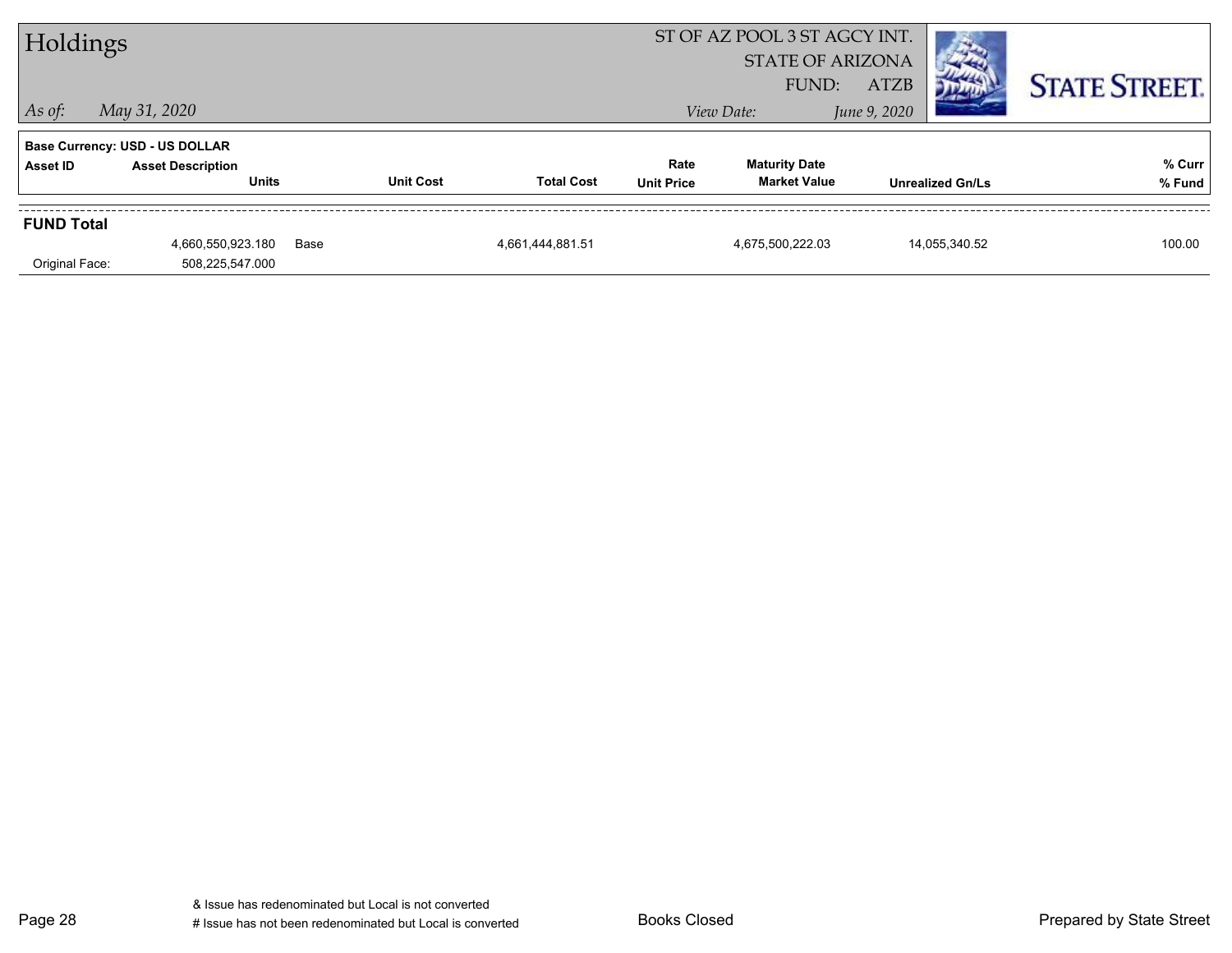## Holdings

Currency Summary

*As of: May 31, 2020*

## ST OF AZ POOL 3 ST AGCY INT.

 STATE OF ARIZONAFUND:

ATZB



*View Date:June 9, 2020*

| <b>Base Currency: USD - US DOLLAR</b> |  |
|---------------------------------------|--|

|                        |                   |       |                   |                     | % Currency |                         |                          |                           |
|------------------------|-------------------|-------|-------------------|---------------------|------------|-------------------------|--------------------------|---------------------------|
|                        | <b>Units</b>      |       | <b>Total Cost</b> | <b>Market Value</b> | % Fund     | <b>Unreal Sec Gn/Ls</b> | <b>Unreal Curr Gn/Ls</b> | <b>Total Unreal Gn/Ls</b> |
| <b>US DOLLAR</b>       |                   |       |                   |                     |            |                         | Exchange Rate:           | 1.000000                  |
| <b>CASH</b>            |                   |       |                   |                     |            |                         |                          |                           |
|                        | 0.010             | Local | 0.01              | 0.01                | 0.00       | 0.00                    |                          | 0.00                      |
|                        |                   | Base  | 0.01              | 0.01                | 0.00       | 0.00                    | 0.00                     | 0.00                      |
| <b>CASH EQUIVALENT</b> |                   |       |                   |                     |            |                         |                          |                           |
|                        | 3,287,802,262.260 | Local | 3,286,939,792.88  | 3,287,023,819.45    | 70.30      | 84,026.57               |                          | 84,026.57                 |
|                        |                   | Base  | 3,286,939,792.88  | 3,287,023,819.45    | 70.30      | 84,026.57               | 0.00                     | 84,026.57                 |
| <b>FIXED INCOME</b>    |                   |       |                   |                     |            |                         |                          |                           |
|                        | 1,372,748,660.910 | Local | 1,374,505,088.62  | 1,388,476,402.57    | 29.70      | 13,971,313.95           |                          | 13,971,313.95             |
| Original Face:         | 508,225,547.000   | Base  | 1,374,505,088.62  | 1,388,476,402.57    | 29.70      | 13,971,313.95           | 0.00                     | 13,971,313.95             |
| <b>US DOLLAR Total</b> |                   |       |                   |                     |            |                         |                          |                           |
|                        | 4,660,550,923.180 | Local | 4,661,444,881.51  | 4,675,500,222.03    | 100.00     | 14,055,340.52           |                          | 14,055,340.52             |
| Original Face:         | 508,225,547.000   | Base  | 4,661,444,881.51  | 4,675,500,222.03    | 100.00     | 14,055,340.52           | 0.00                     | 14,055,340.52             |
| <b>FUND Total</b>      |                   |       |                   |                     |            |                         |                          |                           |
|                        | 4,660,550,923.180 | Base  | 4,661,444,881.51  | 4,675,500,222.03    | 100.00     | 14,055,340.52           | 0.00                     | 14,055,340.52             |
| Original Face:         | 508,225,547.000   |       |                   |                     |            |                         |                          |                           |
|                        |                   |       |                   |                     |            |                         |                          |                           |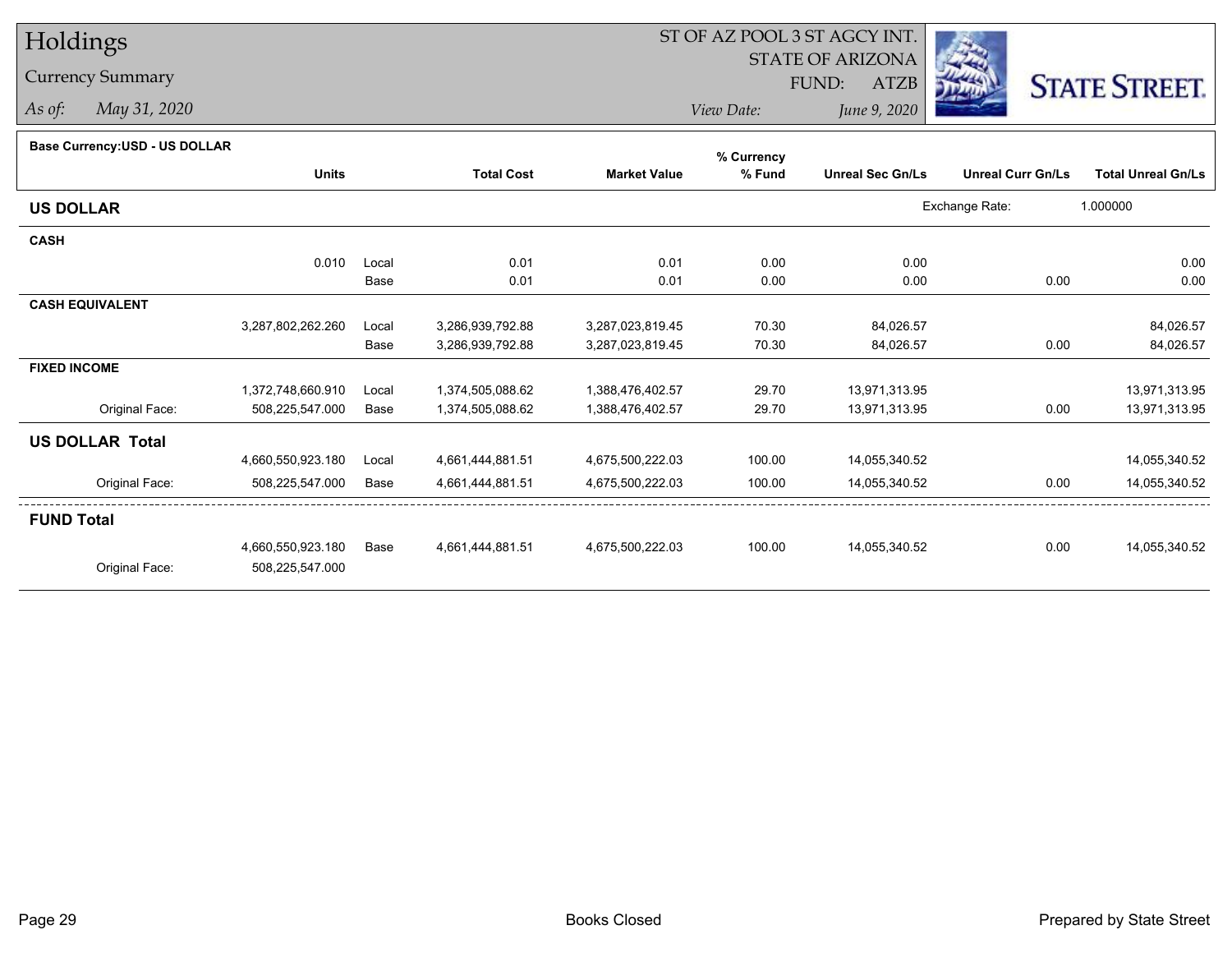| Holdings          |                                       |                   |                     |            | ST OF AZ POOL 3 ST AGCY INT.             |                          |                           |
|-------------------|---------------------------------------|-------------------|---------------------|------------|------------------------------------------|--------------------------|---------------------------|
|                   | <b>Asset Summary</b>                  |                   |                     |            | <b>STATE OF ARIZONA</b><br>FUND:<br>ATZB |                          | <b>STATE STREET.</b>      |
| As of:            | May 31, 2020                          |                   |                     | View Date: | June 9, 2020                             |                          |                           |
|                   | <b>Base Currency: USD - US DOLLAR</b> |                   |                     |            |                                          |                          |                           |
|                   | <b>Units</b>                          | <b>Total Cost</b> | <b>Market Value</b> | % Fund     | <b>Unreal Sec Gn/Ls</b>                  | <b>Unreal Curr Gn/Ls</b> | <b>Total Unreal Gn/Ls</b> |
| <b>CASH</b>       |                                       |                   |                     |            |                                          |                          |                           |
| US DOLLAR         |                                       |                   |                     |            |                                          |                          |                           |
|                   | 0.010                                 | 0.01              | 0.01                | 0.00       | 0.00                                     | 0.00                     | 0.00                      |
| <b>CASH Total</b> | 0.010                                 | 0.01              | 0.01                | 0.00       | 0.00                                     | 0.00                     | 0.00                      |
|                   |                                       |                   |                     |            |                                          |                          |                           |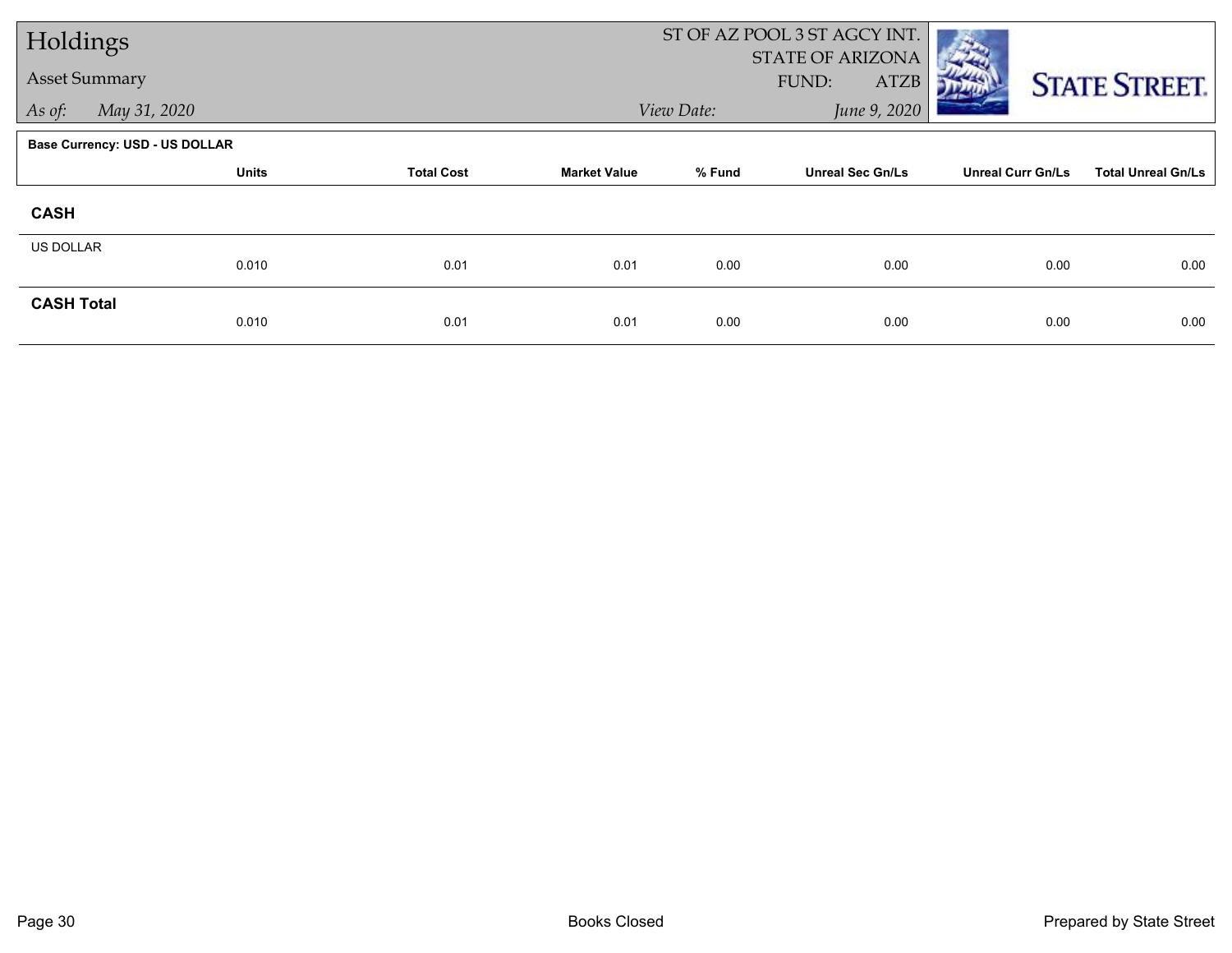| Holdings  |                                                   |                   |                     | ST OF AZ POOL 3 ST AGCY INT. |                                                 |                          |                           |
|-----------|---------------------------------------------------|-------------------|---------------------|------------------------------|-------------------------------------------------|--------------------------|---------------------------|
|           | <b>Asset Summary</b>                              |                   |                     |                              | <b>STATE OF ARIZONA</b><br>FUND:<br><b>ATZB</b> |                          | <b>STATE STREET.</b>      |
| As of:    | May 31, 2020                                      |                   |                     | View Date:                   | June 9, 2020                                    |                          |                           |
|           | <b>Base Currency: USD - US DOLLAR</b>             |                   |                     |                              |                                                 |                          |                           |
|           | <b>Units</b>                                      | <b>Total Cost</b> | <b>Market Value</b> | % Fund                       | <b>Unreal Sec Gn/Ls</b>                         | <b>Unreal Curr Gn/Ls</b> | <b>Total Unreal Gn/Ls</b> |
|           | <b>CASH EQUIVALENT</b>                            |                   |                     |                              |                                                 |                          |                           |
| US DOLLAR |                                                   |                   |                     |                              |                                                 |                          |                           |
|           | 3,287,802,262.260                                 | 3,286,939,792.88  | 3,287,023,819.45    | 70.30                        | 84,026.57                                       | 0.00                     | 84,026.57                 |
|           | <b>CASH EQUIVALENT Total</b><br>3,287,802,262.260 | 3,286,939,792.88  | 3,287,023,819.45    | 70.30                        | 84,026.57                                       | 0.00                     | 84,026.57                 |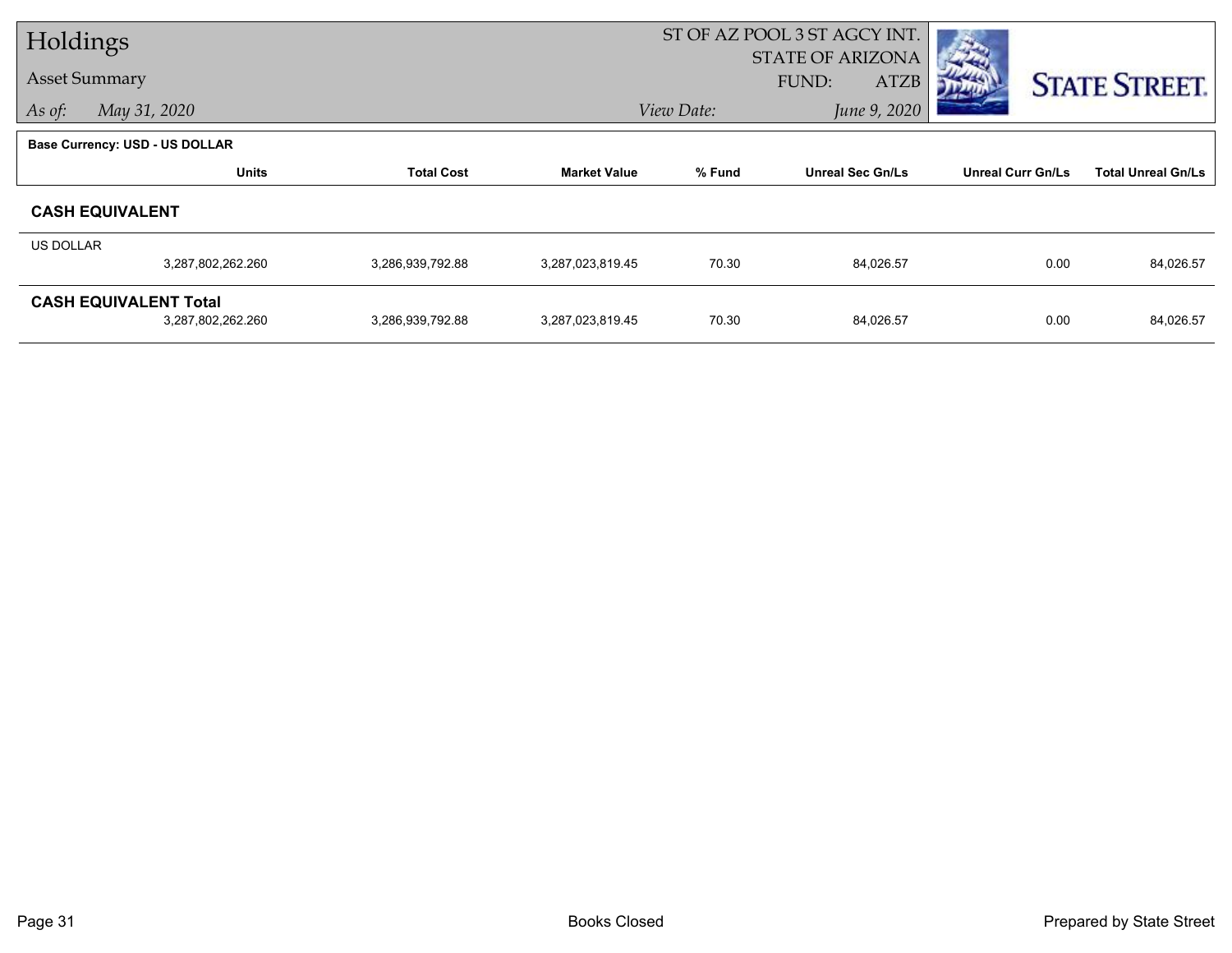| Holdings  |                                                |                   |                     | ST OF AZ POOL 3 ST AGCY INT. |                                                 |                          |                           |
|-----------|------------------------------------------------|-------------------|---------------------|------------------------------|-------------------------------------------------|--------------------------|---------------------------|
|           | <b>Asset Summary</b>                           |                   |                     |                              | <b>STATE OF ARIZONA</b><br>FUND:<br><b>ATZB</b> |                          | <b>STATE STREET.</b>      |
| As of:    | May 31, 2020                                   |                   |                     | View Date:                   | June 9, 2020                                    |                          |                           |
|           | <b>Base Currency: USD - US DOLLAR</b>          |                   |                     |                              |                                                 |                          |                           |
|           | <b>Units</b>                                   | <b>Total Cost</b> | <b>Market Value</b> | % Fund                       | <b>Unreal Sec Gn/Ls</b>                         | <b>Unreal Curr Gn/Ls</b> | <b>Total Unreal Gn/Ls</b> |
|           | <b>FIXED INCOME</b>                            |                   |                     |                              |                                                 |                          |                           |
| US DOLLAR |                                                |                   |                     |                              |                                                 |                          |                           |
|           | 1,372,748,660.910                              | 1,374,505,088.62  | 1,388,476,402.57    | 29.70                        | 13,971,313.95                                   | 0.00                     | 13,971,313.95             |
|           | <b>FIXED INCOME Total</b><br>1,372,748,660.910 | 1,374,505,088.62  | 1,388,476,402.57    | 29.70                        | 13,971,313.95                                   | 0.00                     | 13,971,313.95             |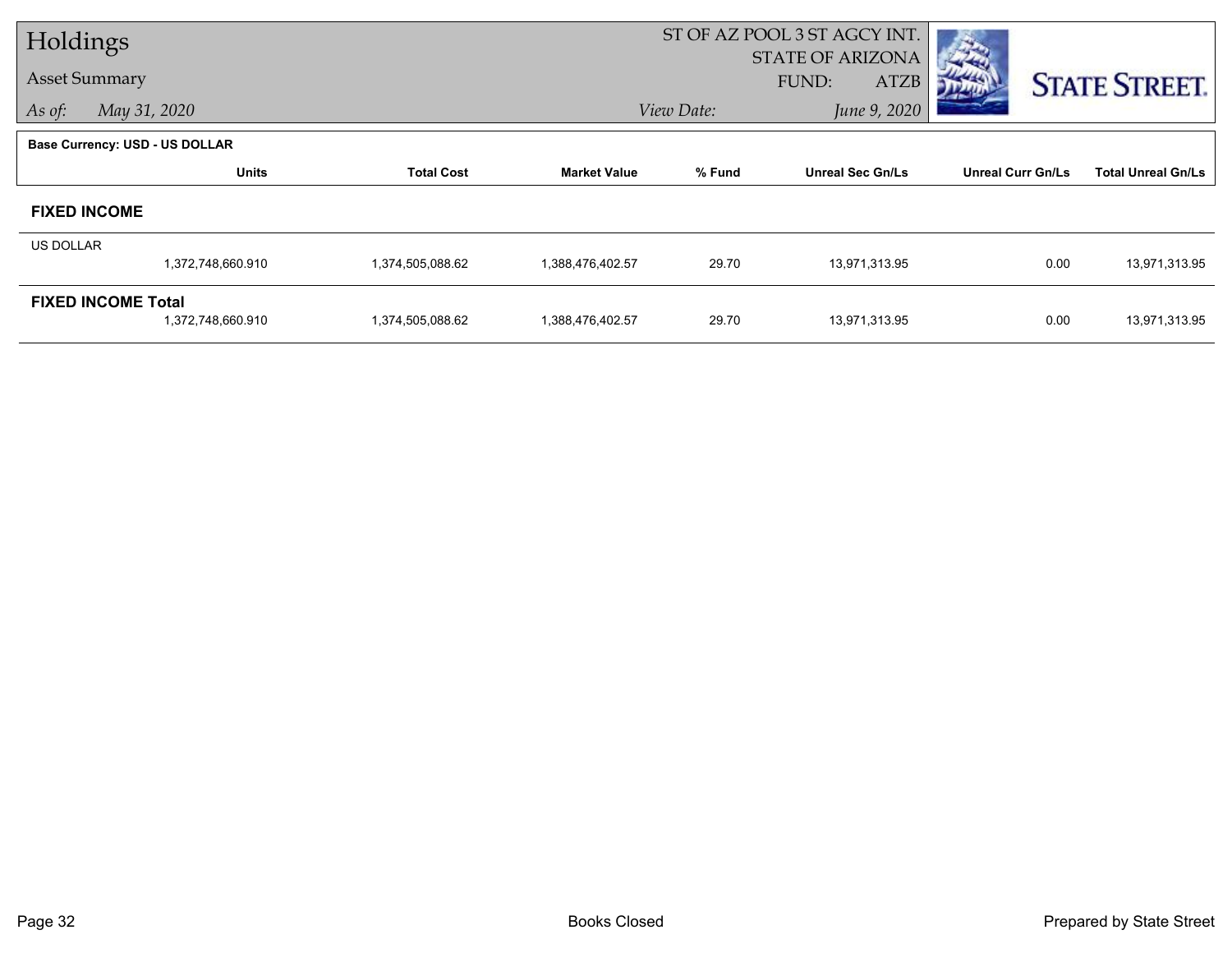|                                       | Holdings                   |                  |                  | ST OF AZ POOL 3 ST AGCY INT. |                         |                          |                           |
|---------------------------------------|----------------------------|------------------|------------------|------------------------------|-------------------------|--------------------------|---------------------------|
| <b>Asset Summary</b>                  |                            |                  |                  | <b>STATE OF ARIZONA</b>      |                         | <b>STATE STREET.</b>     |                           |
| May 31, 2020<br>As of:                |                            |                  |                  | View Date:                   | June 9, 2020            |                          |                           |
| <b>Base Currency: USD - US DOLLAR</b> |                            |                  |                  |                              |                         |                          |                           |
|                                       | <b>Total Cost</b><br>Units |                  |                  | % Fund                       | <b>Unreal Sec Gn/Ls</b> | <b>Unreal Curr Gn/Ls</b> | <b>Total Unreal Gn/Ls</b> |
| <b>FUND Total</b>                     |                            |                  |                  |                              |                         |                          |                           |
|                                       | 4,660,550,923.180          | 4,661,444,881.51 | 4,675,500,222.03 | 100.00                       | 14.055.340.52           | 0.00                     | 14,055,340.52             |